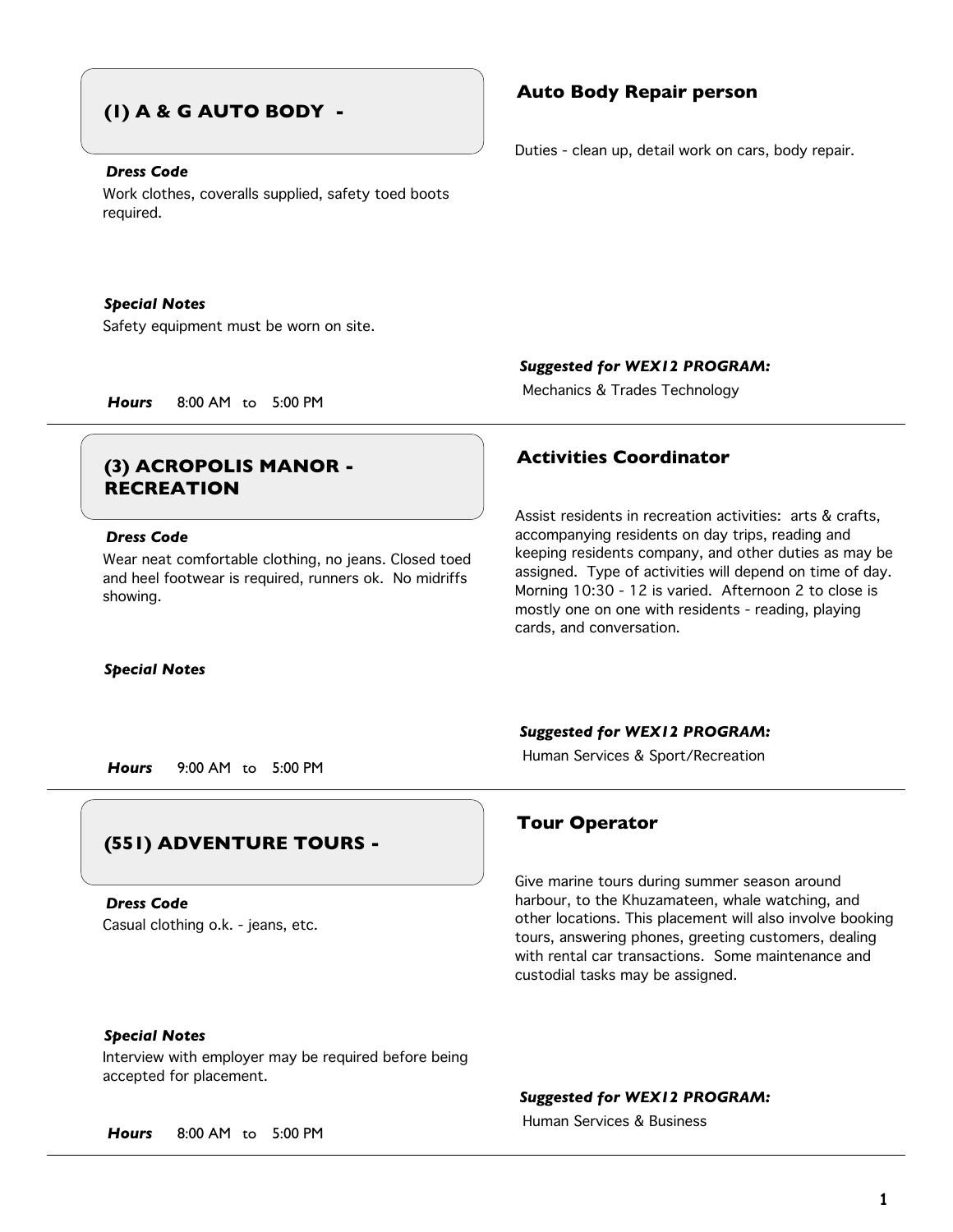## **(6) ALL-WEST GLASS -**

## *Dress Code*

Safety Toed Boots or Rubbers required

## **Glazier**

Assist glaziers in installation of glass for buildings, homes, and vehicles.

Safety equipment must be worn on site.

*Special Notes*

*Suggested for WEX12 PROGRAM:*

Mechanics & Trades Technology *Hours* 8:30 AM to 5:00 PM

## **Elementary Teacher (7) ANNUNCIATION SCHOOL - PRIMARY DIVISIONS**

## *Dress Code*

Neat clothing, business like. Casual pants okay but no blue jeans. Shirts or blouses preferred. No T-shirts with logos or inappropriate messages. No Tops that show midriff or cleavage.

### *Special Notes*

Confidentiality must be practised.

Assist teacher: materials, clerical, marking, room organize, lesson prep. Assist students: enter/leave room, supervision of breaks, read/listen to students, assist with centres.

*Suggested for WEX12 PROGRAM:*

Human Services

*Hours* 8:30 AM to 4:30 PM

## **Elementary Phys Ed Teacher (8) ANNUNCIATION SCHOOL - PHYSICAL EDUCATION**

### *Dress Code*

Neat clothing, business like. Casual pants okay but no blue jeans. Shirts or blouses preferred. No T-shirts with logos or inappropriate messages. No Tops that show midriff or cleavage.

*Special Notes*

Confidentiality must be practised.

Assist teacher with physical education instruction. Classes will vary with time of day placement. Assistance with intramural and extra-curricular activities is also part of placement.

*Suggested for WEX12 PROGRAM:*

Sport & Recreation *Hours* 8:30 AM to 4:30 PM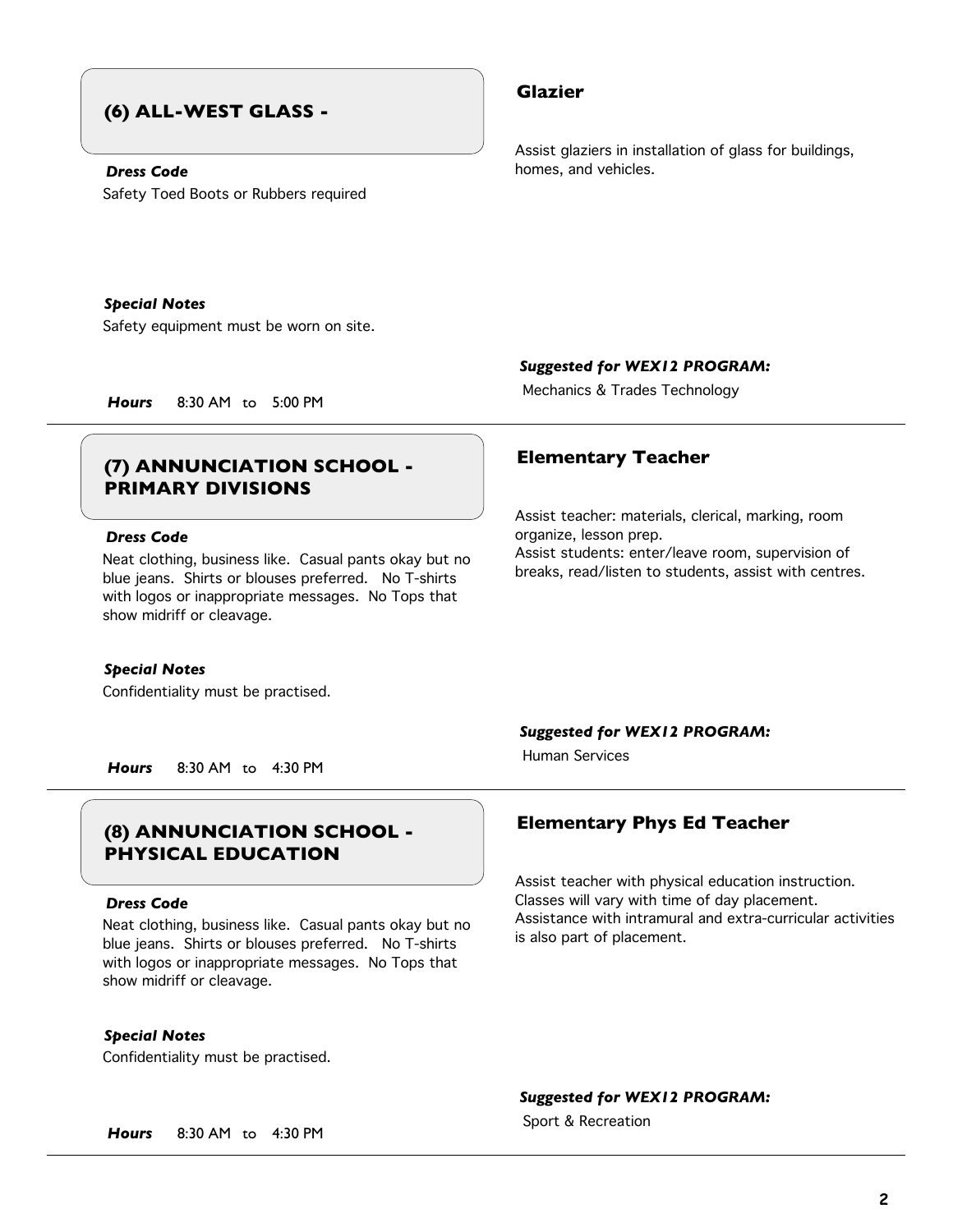## **Elementary Teacher (471) ANNUNCIATION SCHOOL - INTERMEDIATE DIVISIONS**

## *Dress Code*

Neat clothing, business like. Casual pants okay but no blue jeans. Shirts or blouses preferred. No T-shirts with logos or inappropriate messages. No Tops that show midriff or cleavage.

## *Special Notes*

Confidentiality must be practised.

Assist teacher: materials, clerical, marking, room organize, lesson prep.

Assist students: enter/leave room, supervision of breaks, read/listen to students, assist with centres.

## *Suggested for WEX12 PROGRAM:*

Human Services

*Hours* 8:30 AM to 4:30 PM

## **Retail Clerk (655) ATHLETES WORLD PRINCE RUPERT -**

## Casual clothing o.k. - jeans, etc. *Dress Code*

Dealing with customers, handling stock, and paperwork associated with setting up sales, and promotions (tagging stock & signs). Assist cashier in bagging purchases. Other duties may also be assigned.

### *Special Notes*

Interview with employer may be required before being accepted for placement.

*Hours* 9:30 AM to 6:00 PM

## **(12) BAKER BOY -**

### *Dress Code*

Neat School clothing for bakery. Work clothes (jeans) for truck duties. No midriffs showing.

**Baker**

Business

Counter sales, handle cash, answer phone, take orders, help deliveries. Work preparing baked goods. Students can start very early in morning to learn food prep. side of business.

## *Special Notes*

Morning Placement preferred.

## *Suggested for WEX12 PROGRAM:*

*Suggested for WEX12 PROGRAM:*

Human Services

*Hours* 8:00 AM to 5:30 PM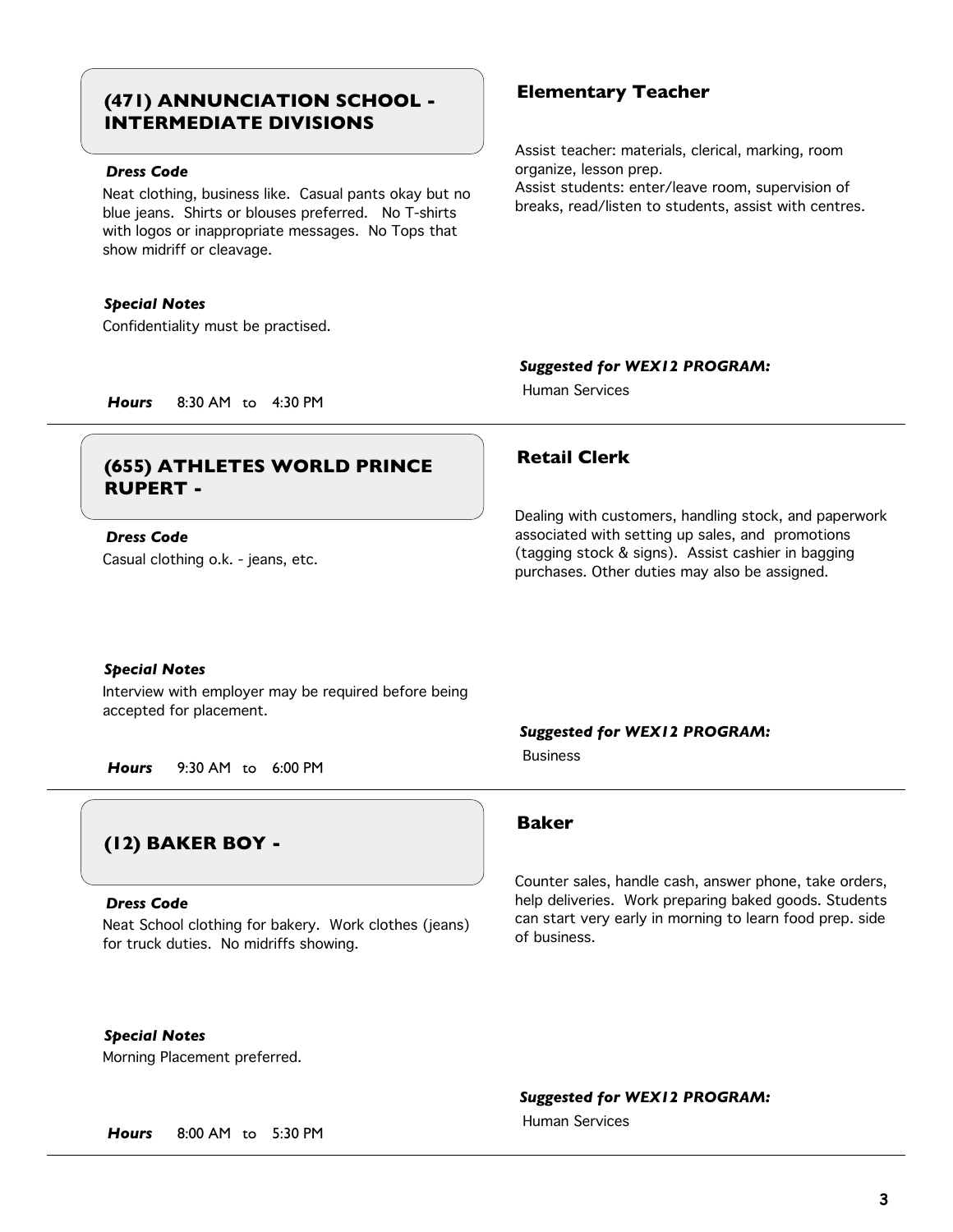## **(14) BANK OF NOVA SCOTIA -**

## *Dress Code*

Neat clothing, business like. Casual pants okay but no blue jeans. Shirts or blouses preferred. No T-shirts with logos or inappropriate messages. No Tops that show midriff or cleavage.

## *Special Notes*

Confidentiality must be practised.

## **Bank Clerk**

ONE WEEK ONLY. Shadow teller line and customer service.

*Suggested for WEX12 PROGRAM:*

Business

*Hours* 7:30 AM to 4:30 PM

## **Dentist or Dental Assistant (25) BELLEVUE DENTAL CLINIC (DR. PYDE) -**

## *Dress Code*

Neat clothing, business like. Casual pants okay but no blue jeans. Shirts or blouses preferred. No T-shirts with logos or inappropriate messages. No Tops that show midriff or cleavage.

### *Special Notes*

Confidentiality must be practised.

Observe dental and office procedures, interview dentist, and other personnel. Works Tuesday to Saturday.

## *Suggested for WEX12 PROGRAM:*

Science & Human Services

*Hours* 8:30 AM to 6:00 PM

## **Welder - Metal Fabricator (388) BROADWATER INDUSTRIES LTD. - METAL FABRICATING**

### *Dress Code*

Work clothes, coveralls supplied, safety toed boots required.

Assist metal fabricators in various duties as assigned: welding, cutting, bending, construction and erection, etc.

## *Special Notes*

Safety equipment must be worn on site.

## *Suggested for WEX12 PROGRAM:*

Technology *Hours* 8:00 AM to 5:00 PM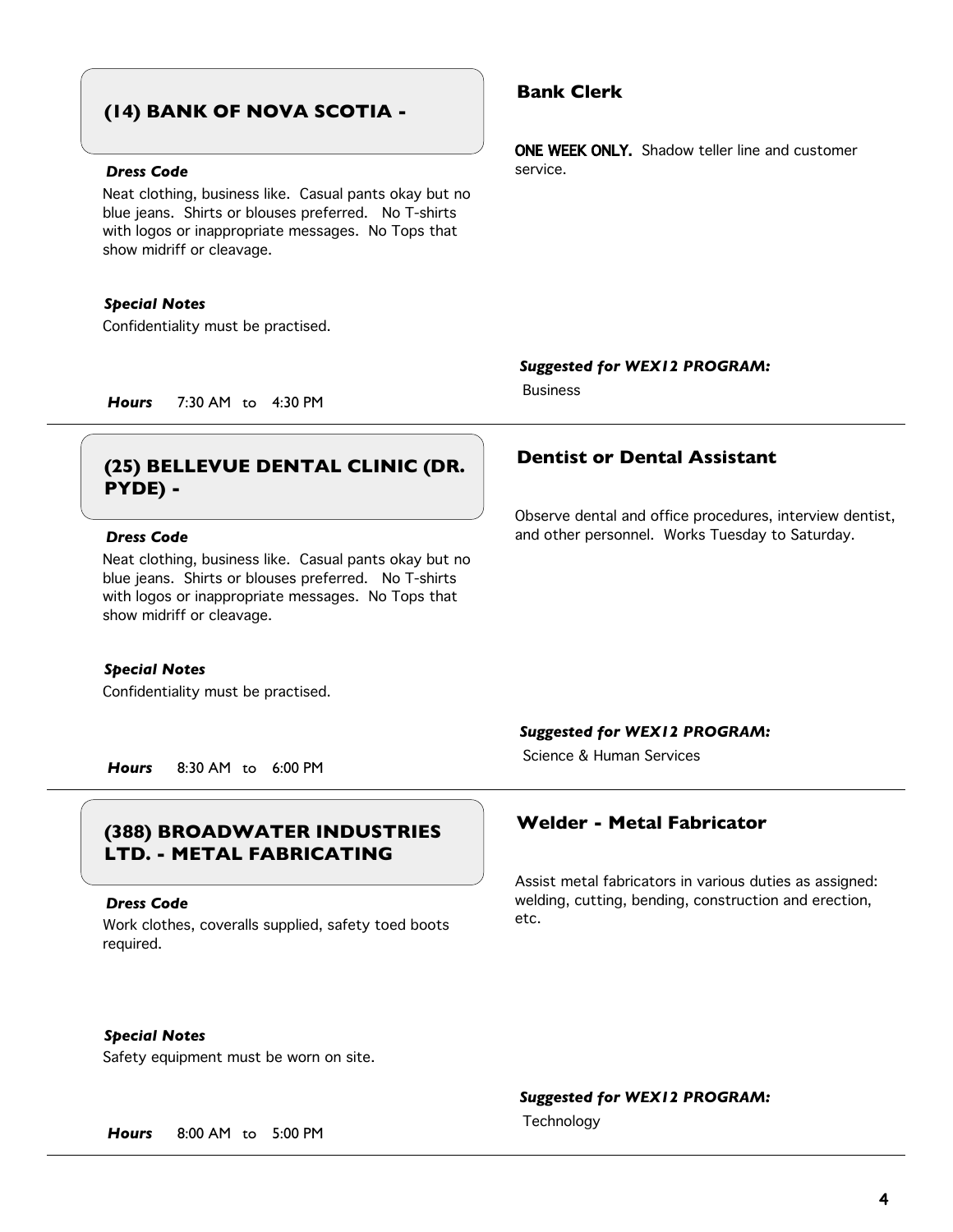## **(31) BYTOWN DIESEL - SERVICE**

## *Dress Code*

Safety Toed Boots or Rubbers suggested. Coveralls supplied.

### *Special Notes*

## **Heavy Duty Mechanic**

Servicing Vehicles: brakes, greasing, oil changes, repair lights, cleaning parts. Rebuilding engines possible. Housekeeping.

## *Suggested for WEX12 PROGRAM:*

Mechanics & Trades Technology *Hours* 8:00 AM to 5:00 PM

## **(73) CANADA BORDER SERVICES Customs Officer AGENCY - CONTAINER EXAM FACILITY**

## *Dress Code*

Casual clothing o.k. - jeans, etc. Safety toed (steel) footwear (boots) are required.

### *Special Notes*

RCMP Criminal Record check is required. Form must be taken in person by the student to the local detachment for processing and picked up by the student when completed. TRANSPORTATION TO THE FACILITY IS THE

*Hours* 8:00 AM to 4:30 PM

## **Service Clerk (36) CANADA SAFEWAY LTD. #78 - GROCERY**

### *Dress Code*

Black pants, white shirt. Black shoes or runners.

Students will be assigned to Container Exam Facility on Ridley Island (transportation is must). Working along side a CBSA officer, they may learn to operate various X-Ray machines, examine containers, unload and load containers, and other duties related to the inspection of containers. Clerical and clean up duties may also be assigned.

*Suggested for WEX12 PROGRAM:* Law

Collect bascarts from parking lot and store and stack in appropriate place. Collect red baskets from store areas and stack in appropriate place. Sweep grocery area every hour, bag groceries and assist carrying out for customers, collect and store bottles, clean outside store front area, collect garbage from store areas and take to bins in back, face shelves, "work pop" on various days - receiving stock and shelving.

## *Special Notes*

### *Suggested for WEX12 PROGRAM:*

**Business** 

Special Education *Hours* 8:30 AM to 5:00 PM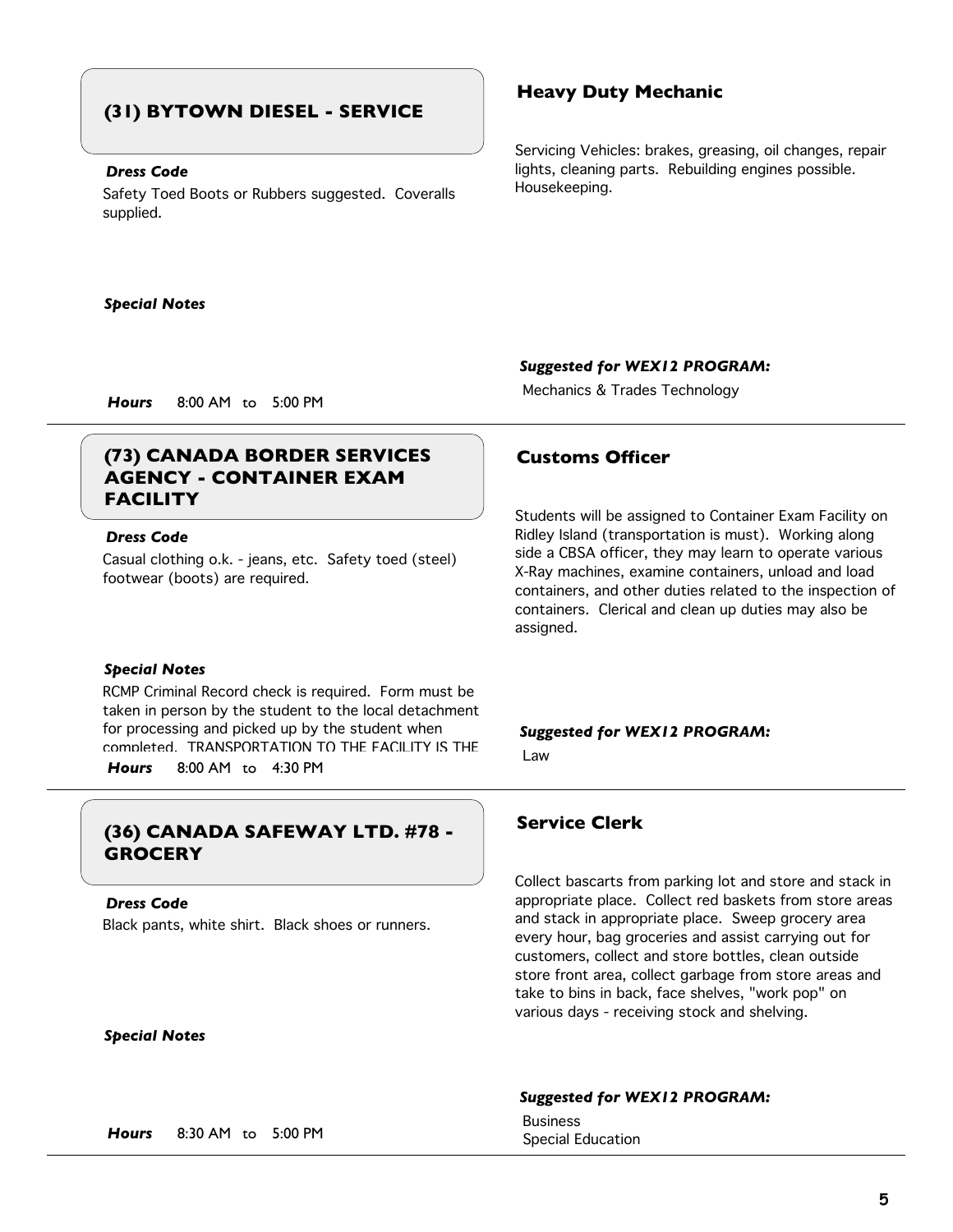## **Pharmacist (37) CANADA SAFEWAY LTD. #78 - PHARMACY**

## *Dress Code*

Black pants, white shirt. Black shoes or runners.

Assist pharmacist in duties: filling prescriptions, clerical duties, labeling, inventory, and other tasks as may be assigned.

Confidentiality must be practised. *Special Notes*

*Suggested for WEX12 PROGRAM:*

Human Services & Science

*Hours* 9:00 AM to 9:00 PM

## **Floral Dept. Assistant (395) CANADA SAFEWAY LTD. #78 - FLORAL DEPT.**

*Dress Code*

Black pants, white shirt. Black shoes or runners.

Tuesday to Saturday only. Assist in arranging and cutting flowers, watering and feeding plants, taking orders by phone and by counter sales, and daily clean up. Other duties may be assigned as needed.

*Special Notes*

Special Education *Hours* 8:30 AM to 6:00 PM

## **Helicopter Pilot or Mechanic (39) CANADIAN COAST GUARD - HANGER**

Work clothes, coveralls supplied, safety toed boots required. *Dress Code*

## *Suggested for WEX12 PROGRAM:*

Business

Work in hanger area assisting technicians and mechanics.

*Special Notes*

Safety equipment must be worn on site.

*Suggested for WEX12 PROGRAM:*

Technology & Science *Hours* 8:30 AM to 3:00 PM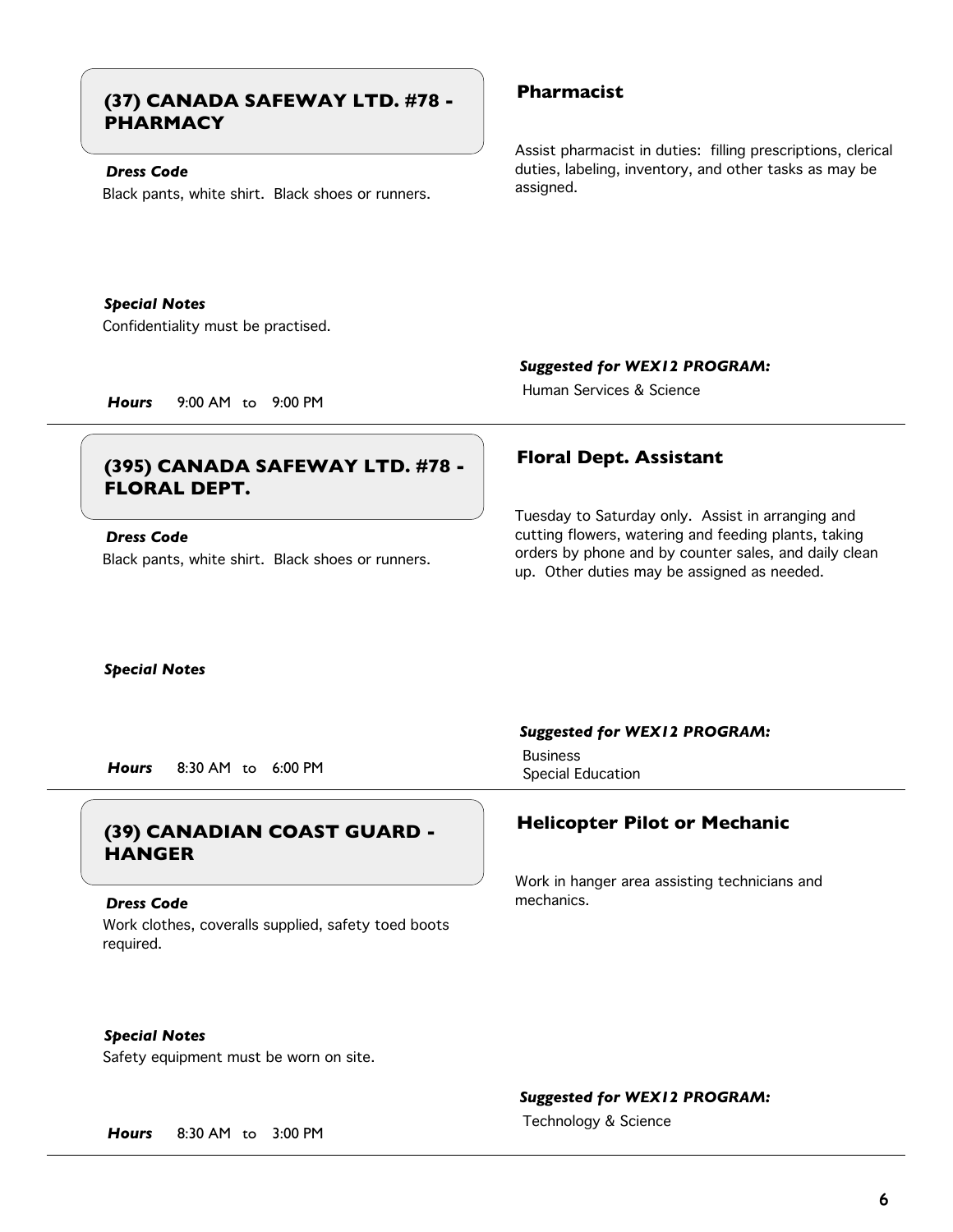## **(40) CANADIAN COAST GUARD - M C T S Operator MARINE CONTROL TRAFFIC CENTRE**

Casual clothing o.k. - jeans, etc. *Dress Code*

Work in Vessel Traffic monitoring movement of vessels in harbour and on coast of B. C. Monitor, update and record weather information on the Continuous Marine Broadcast.

Assist mechanics in duties servicing various vehicles and equipment. May consist of oil changes, brake rebuilds, repair of lights, electrical system parts, cooling

system, exhaust system. Change engines and

*Special Notes*

*Suggested for WEX12 PROGRAM:*

Natural Resources

transmissions. Tune-ups.

*Hours* 8:30 AM to 4:30 PM

## **Mechanic (41) CANADIAN COAST GUARD - MACHINE SHOP**

## *Dress Code*

Work clothes, coveralls supplied, safety toed boots required.

## *Special Notes*

Safety equipment must be worn on site.

Mechanics & Trades Technology *Hours* 8:00 AM to 4:30 PM

## **Environmental Control Officer (397) CANADIAN COAST GUARD - ENVIRONMENTAL RESPONSE**

## *Dress Code*

Work clothes, coveralls supplied, safety toed boots required.

## *Suggested for WEX12 PROGRAM:*

Assist Environmental Control officers in variety of duties: maintaining equipment, carrying out pollution control tasks, clerical duties as may be assigned.

*Special Notes*

Safety equipment must be worn on site.

## *Suggested for WEX12 PROGRAM:*

NRS & Science

*Hours* 8:30 AM to 4:00 PM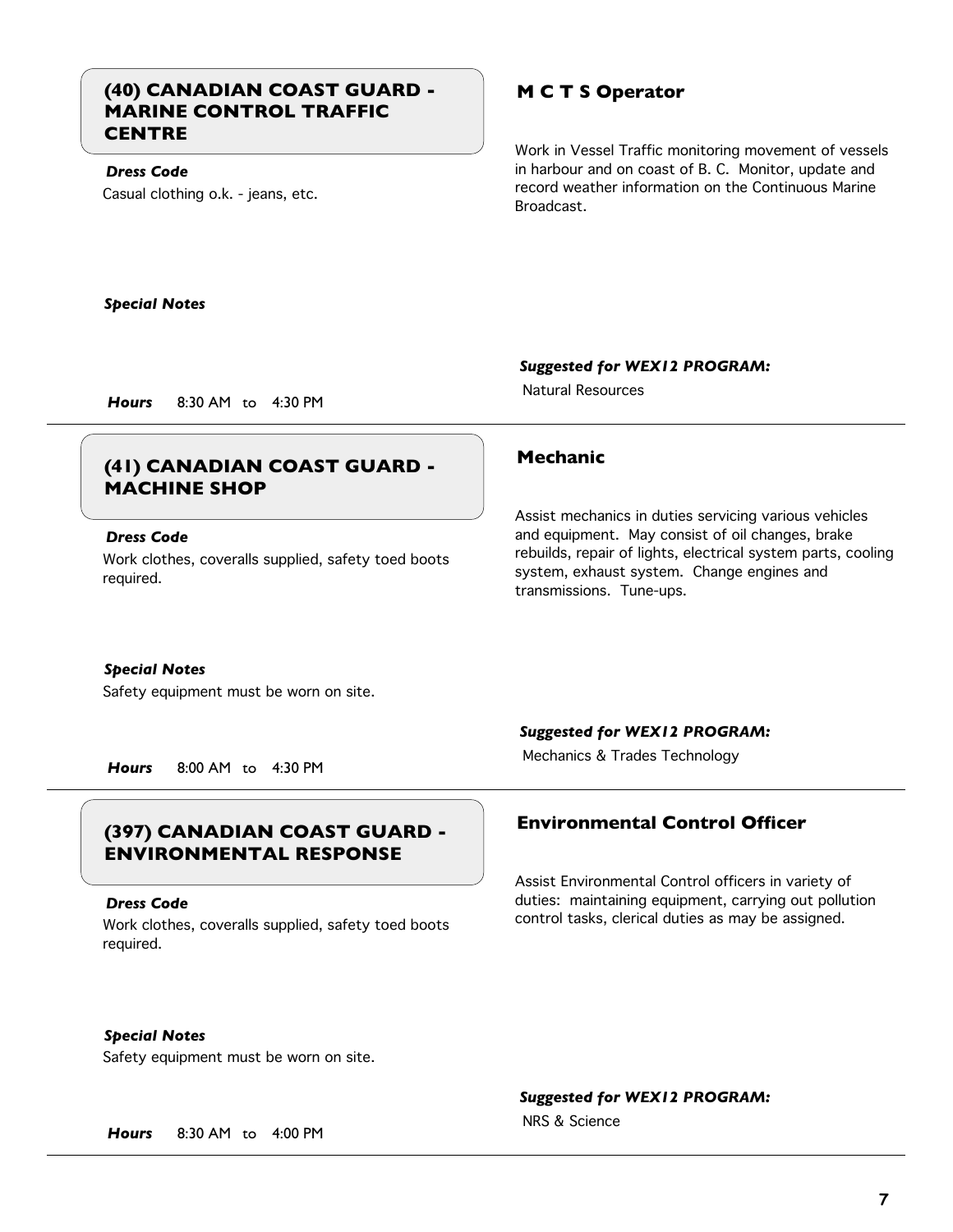## **Electronics Technician (418) CANADIAN COAST GUARD - TECHNICAL MAINTENANCE**

## *Dress Code*

Work clothes, coveralls supplied, safety toed boots required.

## *Special Notes*

Safety equipment must be worn on site.

### *Suggested for WEX12 PROGRAM:*

Students may be able to do data entry and clerical duties. This position will be deal with confidential

Info. Tech. & Science

*Hours* 8:30 AM to 4:00 PM

## **Junior Accounting Clerk (23) CANADIAN FISHING COMPANY - PAYROLL**

Casual clothing o.k. - jeans, etc. *Dress Code*

## *Special Notes*

Confidentiality must be practised.

*Hours* 8:30 AM to 4:30 PM

## **(499) CAREER RESOURCE CENTER -**

### *Dress Code*

Neat clothing, business like. Casual pants okay but no blue jeans. Shirts or blouses preferred. No T-shirts with logos or inappropriate messages. No Tops that show midriff or cleavage.

*Special Notes*

Confidentiality must be practised.

*Suggested for WEX12 PROGRAM:*

information.

## **Administrative Assistant**

Recepionist duties: answering phones, general inquiries. Clerk/Typist duties: filing, typing, computer work, office machines operation. Other general tasks as assigned.

*Suggested for WEX12 PROGRAM:*

*Hours* 8:30 AM to 4:30 PM

Assist technicians in servicing and repair of electronic equipment: radios, tv., radar, etc.

Business

Business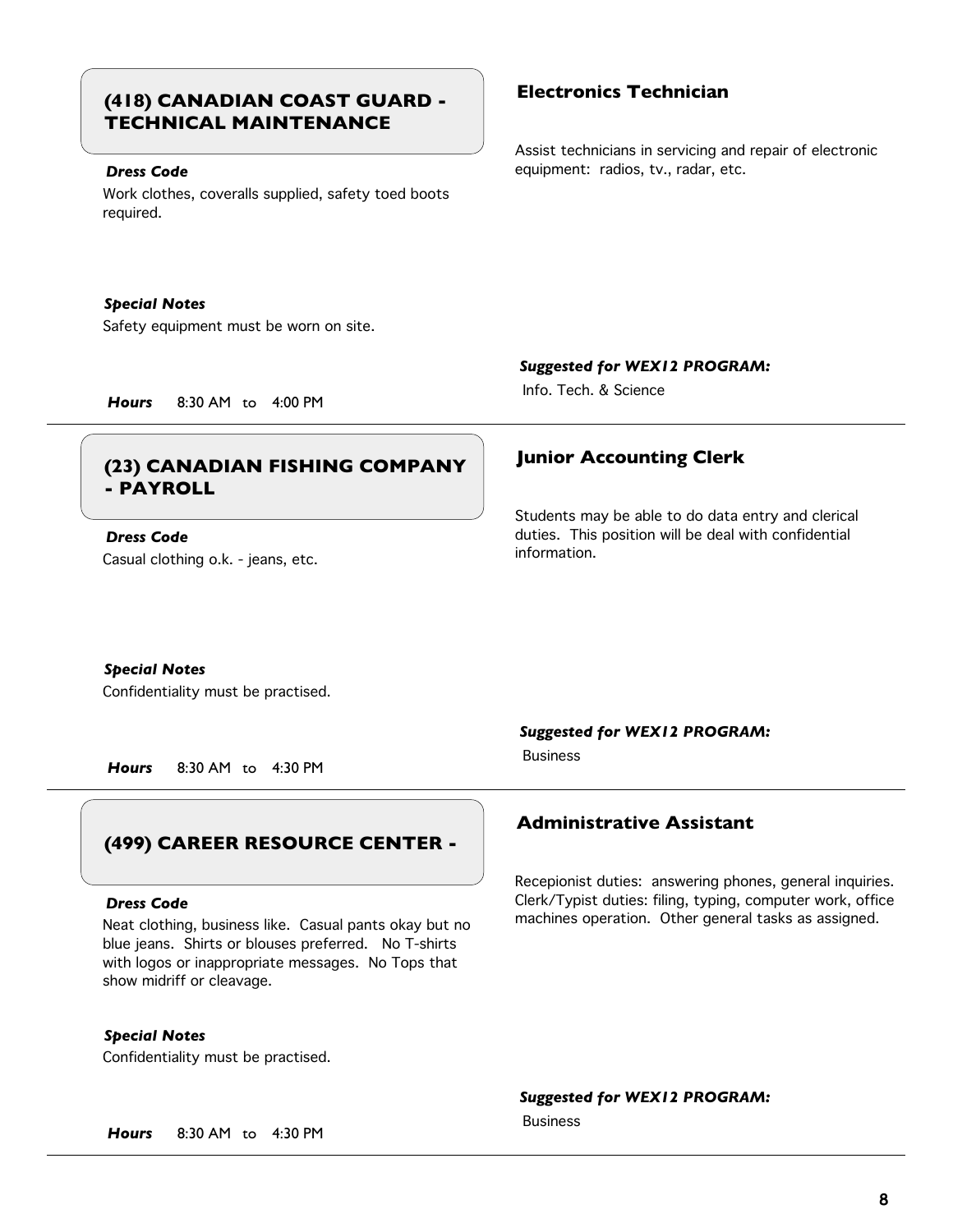## **Automotive Technician (663) CARLINE AUTOCARE CENTRE -**

## *Dress Code*

Work clothes, coveralls supplied, safety toed boots required.

## *Special Notes*

Interview with employer may be required before being accepted for placement.

### *Suggested for WEX12 PROGRAM:*

**Production Assistant**

Assist associate producer in production of morning show. This may involve clerical duties and production

Trades Technology *Hours* 8:00 AM to 5:00 PM

tasks.

## **(44) CBC RADIO 1 -**

Casual clothing o.k. - jeans, etc. *Dress Code*

## *Special Notes*

Morning Placement Only.

*Hours* 5:00 AM to 12:00 PM

## **Welder - Metal Fabricator (573) CERTIFIED WELDING & MACHINING -**

## *Dress Code*

Work clothes, coveralls supplied, safety toed boots required.

*Suggested for WEX12 PROGRAM:*

Business & Fine Arts

Assist metal fabricators in various duties as assigned: welding, cutting, bending, construction and erection, etc.

*Special Notes*

Safety equipment must be worn on site.

## *Suggested for WEX12 PROGRAM:*

Trades Technology *Hours* 8:00 AM to 5:00 PM

**9**

Assist mechanics in duties servicing various vehicles. May consist of oil changes, brake rebuilds, repair of lights, electrical system parts, cooling system, exhaust system. Change engines and transmissions. Tune-ups.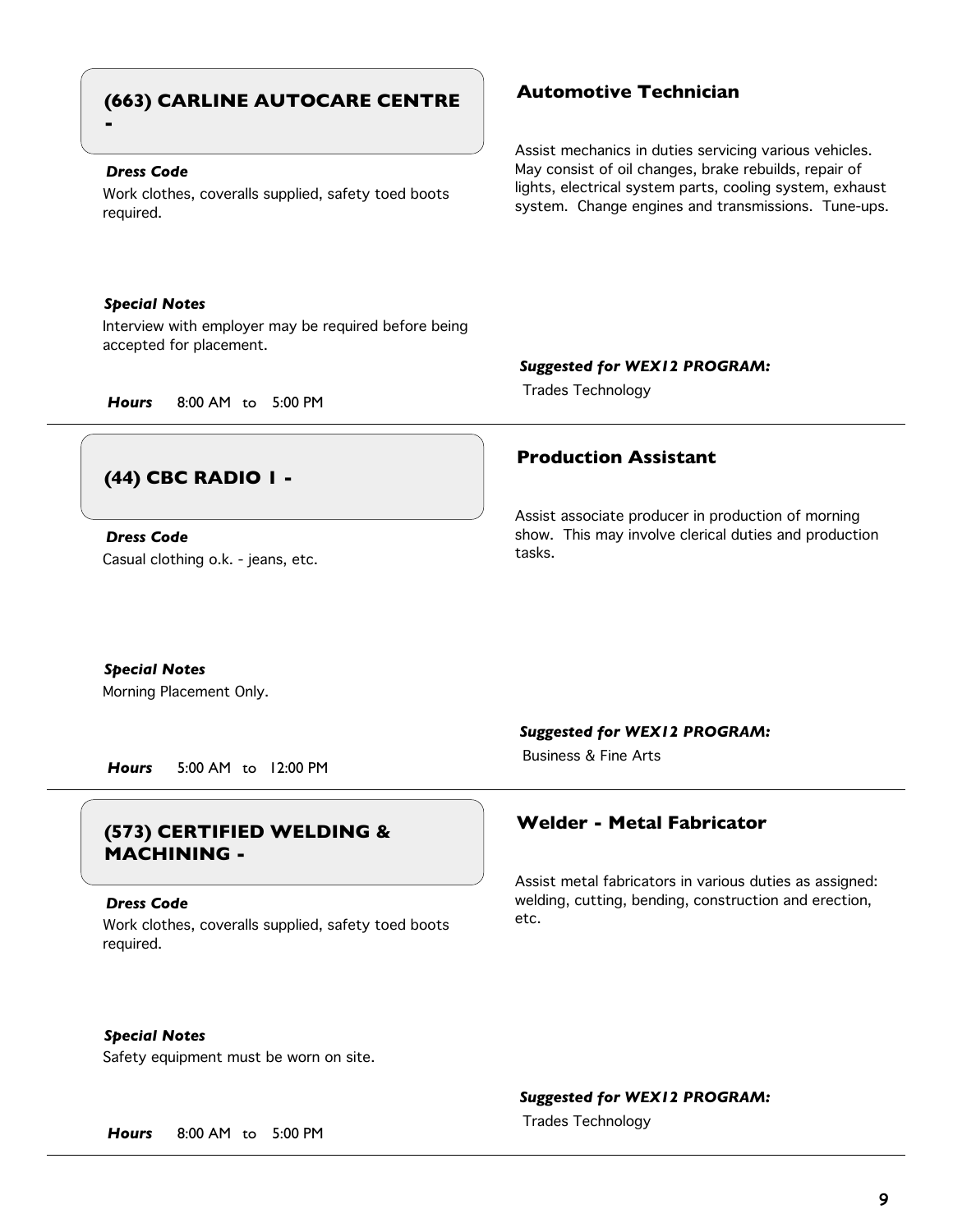## **(612) CITY FURNITURE -**

## *Dress Code*

Casual clothing o.k. - jeans, etc.

## **Warehouseman / Swamper**

Delivery furniture, restocking floor, unloading trailers, storing furniture, furniture assembly and repair. Other duties may be assigned.

## *Special Notes*

Interview with employer may be required before being accepted for placement.

*Suggested for WEX12 PROGRAM:*

Business

## *Hours* 9:00 AM to 6:00 PM

## **Recreation Assistant - Aquatic (49) CITY OF PRINCE RUPERT - AQUATIC CENTER**

Casual clothing o.k. - jeans, etc. *Dress Code*

Students may be placed in pool to assist with swimming lessons, other aquatic activities. STUDENT MUST HAVE SOME CERTIFICATIONS. Some clerical and maintenance tasks may be assigned. The time will also vary with afternoon and evening shifts common.

*Special Notes*

*Suggested for WEX12 PROGRAM:*

Sport & Recreation *Hours* 8:00 AM to 4:30 PM

## **(51) CITY OF PRINCE RUPERT - City Engineer ENGINEERING & DEVELOPMENT SERVICES**

## *Dress Code*

Work clothes, safety toed boots suggested, hard hat supplied, rain protective gear needed, safety vest supplied.

## *Special Notes*

Assist engineers in performance of duties: drafting, use of CAD, building and site inspections, etc. Assist surveyors in performance of duties: layout, staking, elevation, perliminary surverys, and as built surveys.

*Suggested for WEX12 PROGRAM:*

Technology & Science *Hours* 8:30 AM to 4:00 PM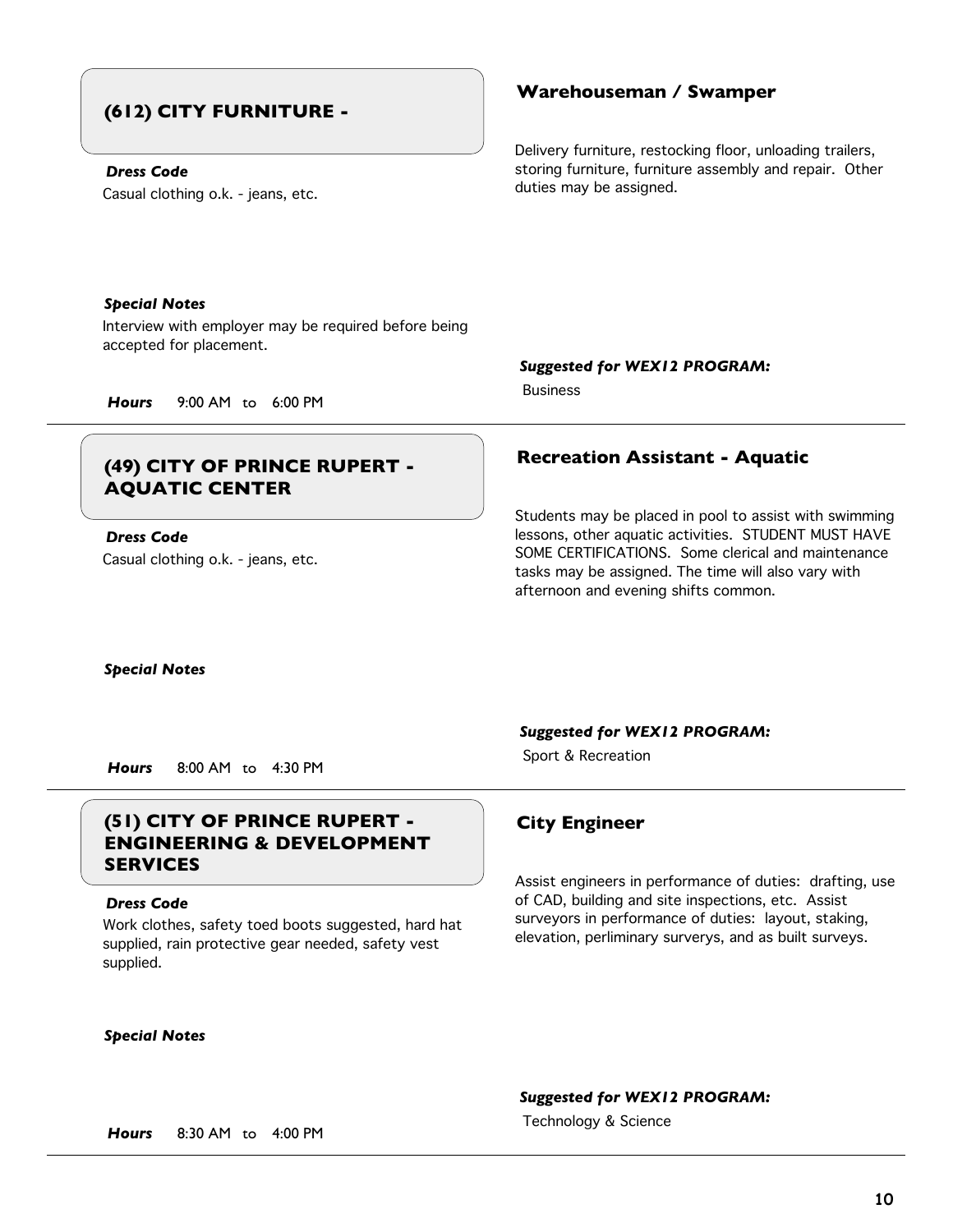## **Mechanic - Heavy Duty (54) CITY OF PRINCE RUPERT - GARAGE**

## *Dress Code*

Work clothes (jeans, etc.) Safety equipment will be supplied.

## *Special Notes*

Safety equipment must be worn on site.

Must have safety orientation first. Will work in field and in garage. Focus is on heavy duty mechanics - assisting journeyman mechanic. May operate machinery under supervision. Welding will also be experienced.

## *Suggested for WEX12 PROGRAM:*

Mechanics & Trades Technology *Hours* 8:30 AM to 4:30 PM

## **Recreation Assistant (351) CITY OF PRINCE RUPERT - RECREATION**

Casual clothing o.k. - jeans, etc. *Dress Code*

Students will rotate through various parts of the recreation department: the rink, the gym, main office, etc. This placement can be tailored to the student's preference and interests. The time will also vary with day and afternoon shifts common.

*Special Notes*

Special Education *Hours* 8:30 AM to 4:30 PM

## **Computer Technician (486) CITY OF PRINCE RUPERT - INFORMATION SERVICES**

## *Dress Code*

Neat clothing, business like. Casual pants okay but no blue jeans. Shirts or blouses preferred. No T-shirts with logos or inappropriate messages. No Tops that show midriff or cleavage.

## *Special Notes*

Interview with employer may be required before being accepted for placement.

## *Suggested for WEX12 PROGRAM:*

Sport & Recreation

Assist on site computer technician in performance of duties: maintaining and developing city website; computer repair and maintenance; network maintenance; and other duties as may be assigned. An interview is required to access this placement.

*Suggested for WEX12 PROGRAM:*

Info. Tech. & Science

*Hours* 8:00 AM to 4:30 PM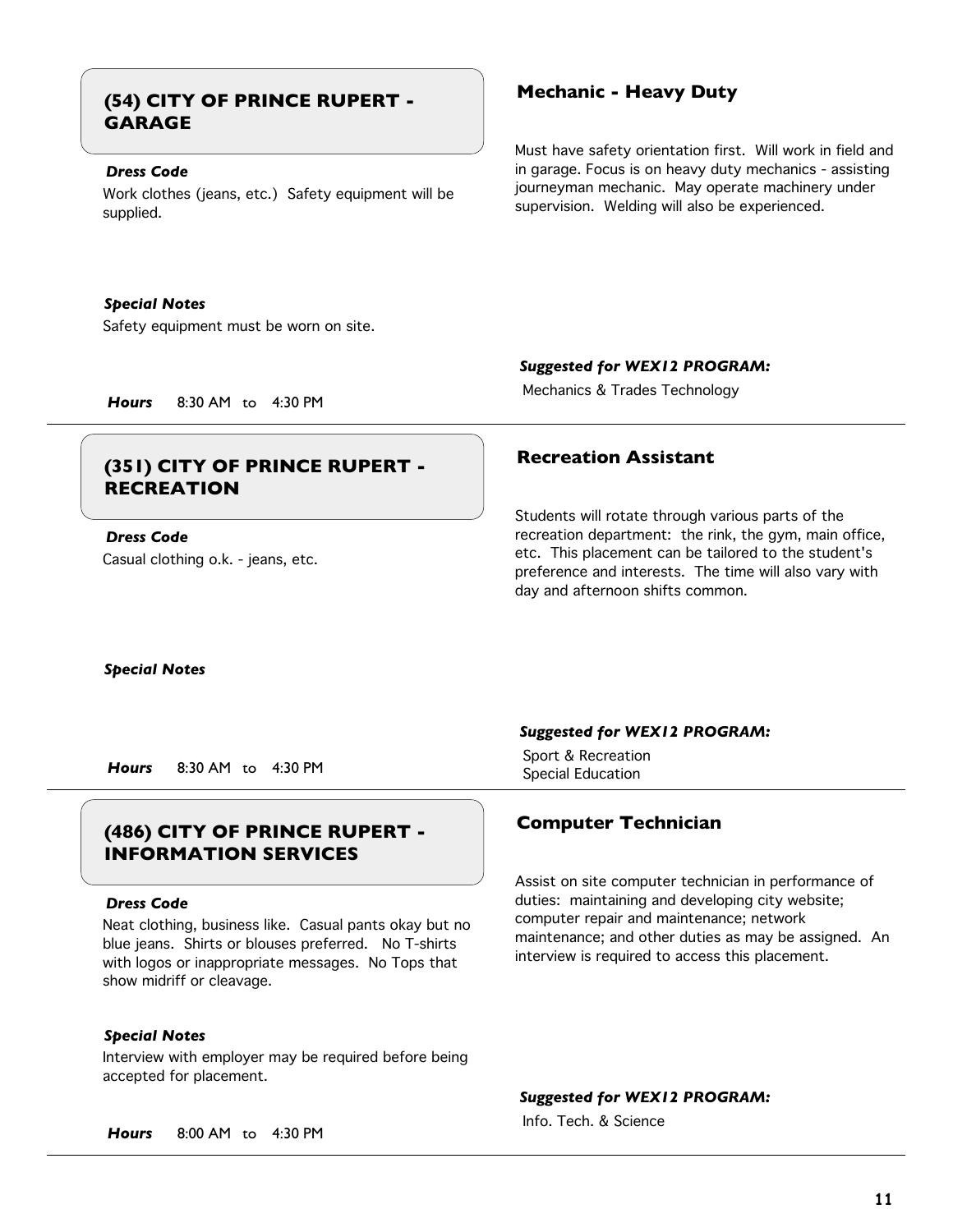## **Office Assistant (642) CITY OF PRINCE RUPERT - RECREATION OFFICE**

## *Dress Code*

Neat clothing, business like. Casual pants okay but no blue jeans. Shirts or blouses preferred. No T-shirts with logos or inappropriate messages. No Tops that show midriff or cleavage.

## *Special Notes*

Confidentiality must be practised.

Receptionist duties: answering phones, general inquiries. Other duties that may be assigned are filing, typing, computer work, and office machines operation.

## *Suggested for WEX12 PROGRAM:*

Assist Financial Services clerks, accountants, and bookkeepers in discharging their duties. May involve some observation and assignment of other duties. Confidentiality is paramount in this placement.

Sport & Recreation

Special Education *Hours* 8:30 AM to 4:30 PM

## **Accountant / Bookkeeper (659) CITY OF PRINCE RUPERT - FINANCIAL SERVICES**

## *Dress Code*

Neat clothing, business like. Casual pants okay but no blue jeans. Shirts or blouses preferred. No T-shirts with logos or inappropriate messages. No Tops that show midriff or cleavage.

### *Special Notes*

Confidentiality must be practised.

## *Suggested for WEX12 PROGRAM:*

Business

*Hours* 8:00 AM to 4:30 PM

## **(58) CITYWEST - SERVICE**

Work clothes, safety toed boots required. *Dress Code*

## **Installer/ Repair person**

Assist installers in phone installations and repairs.

*Special Notes*

Safety equipment must be worn on site.

## *Suggested for WEX12 PROGRAM:*

Info. Tech. & Science

*Hours* 8:00 AM to 4:00 PM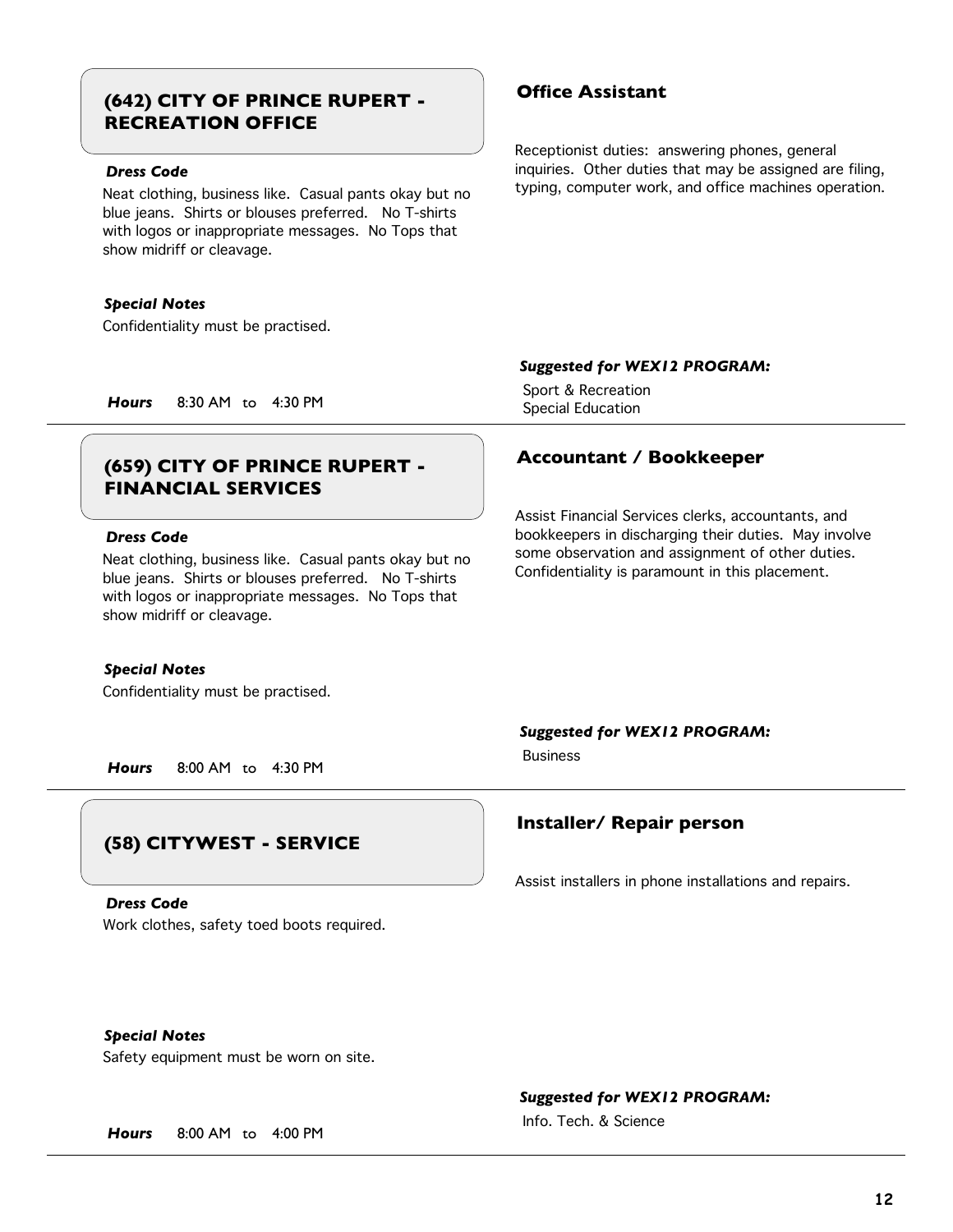## **(272) CITYWEST - CABLE DIVISION**

## *Dress Code*

Work clothes; jeans ok; Safety Toed Boots or Rubbers required

## *Special Notes*

Safety equipment must be worn on site.

*Suggested for WEX12 PROGRAM:* Info. Tech. & Science

*Hours* 8:30 AM to 5:00 PM

# **Structural Engineer**

surveys, and as built surveys.

## Assist engineers in performance of duties: monitoring surveys, engineering calculations and checks, drafting, use of CAD, building and site inspections, etc. Assist surveyors in performance of duties: preliminary

### *Special Notes*

*Dress Code*

Interview with employer may be required before being accepted for placement.

**(545) COAST ISLE ENGINEERING -**

Casual clothing o.k. - jeans, etc. Safety equipment (steel toed boots) will be required for field visits.

*Hours* 9:00 AM to 5:00 PM

## **Housekeeper (63) COAST PRINCE RUPERT HOTEL - HOUSEKEEPING**

### *Dress Code*

Casual clothing o.k. - jeans, etc. Uniform provided, wear comfortable shoes, light clothing (it gets warm).

*Suggested for WEX12 PROGRAM:*

Science

Make beds, vacuum rooms, clean bathrooms, change shower curtain, polish furniture, change drapes, detail room, sort laundry.

*Special Notes*

Confidentiality must be practised.

## *Suggested for WEX12 PROGRAM:*

Human Services

*Hours* 9:00 AM to 12:00 PM

## **Cable Installer**

Work under direction of cable technicians to install and maintain cable equipment and lines and other neccessary duties.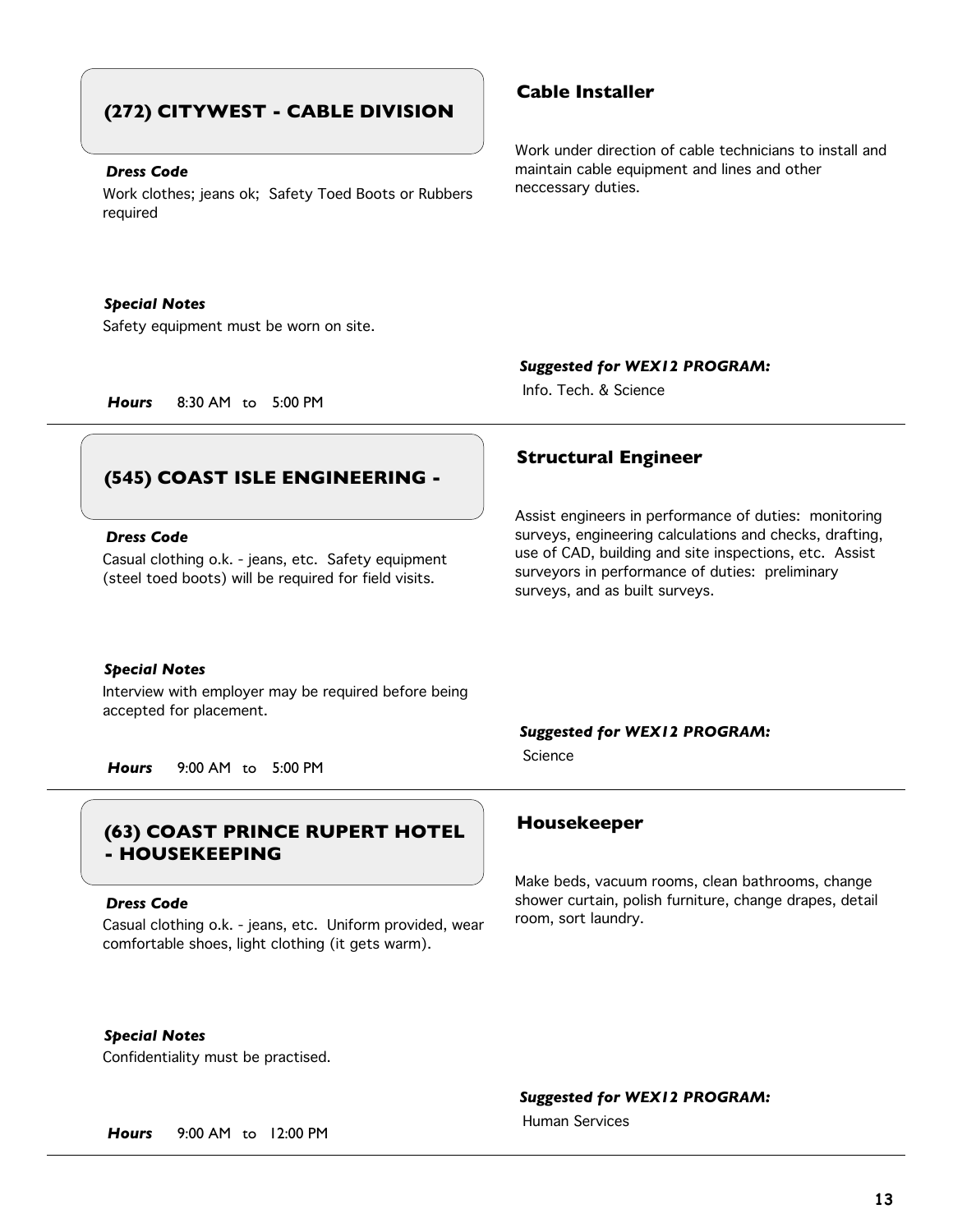## **Desk Clerk (65) COAST PRINCE RUPERT HOTEL - FRONT DESK**

## *Dress Code*

Black pants, white shirt. Black shoes or runners.

Check in and out guests, use communication and hospitality skills, deal with complaints, do billing procedures, stock shelves, answer phone, take reservations.

### *Special Notes*

*Suggested for WEX12 PROGRAM:*

Observe examinations and other activities of the eye

clinic. Some clerical tasks may be assigned.

Human Services & Tourism

**Optometrist**

*Hours* 8:00 AM to 5:00 PM

## **(656) COASTAL EYECARE -**

## *Dress Code*

Neat clothing, business like. Casual pants okay but no blue jeans. Shirts or blouses preferred. No T-shirts with logos or inappropriate messages. No Tops that show midriff or cleavage.

### *Special Notes*

Confidentiality must be practised.

## *Suggested for WEX12 PROGRAM:*

Science

*Hours* 9:00 AM to 5:30 PM

# **SCHOOL - PRIMARY DIVISIONS**

### *Dress Code*

Neat clothing, business like. Casual pants okay but no blue jeans. Shirts or blouses preferred. No T-shirts with logos or inappropriate messages. No Tops that show midriff or cleavage.

### *Special Notes*

## **Elementary Teacher - Primary (67) CONRAD ELEMENTARY**

Working under direction of classroom teachers which will include the following: supervision of small group activities, one-to-one assistance with specific students, reading to class, marking and evaluation of simple activities, observation notes on specific students, supervision of large group activities, and listening to students read.

## *Suggested for WEX12 PROGRAM:*

Human Services

*Hours* 8:30 AM to 4:30 PM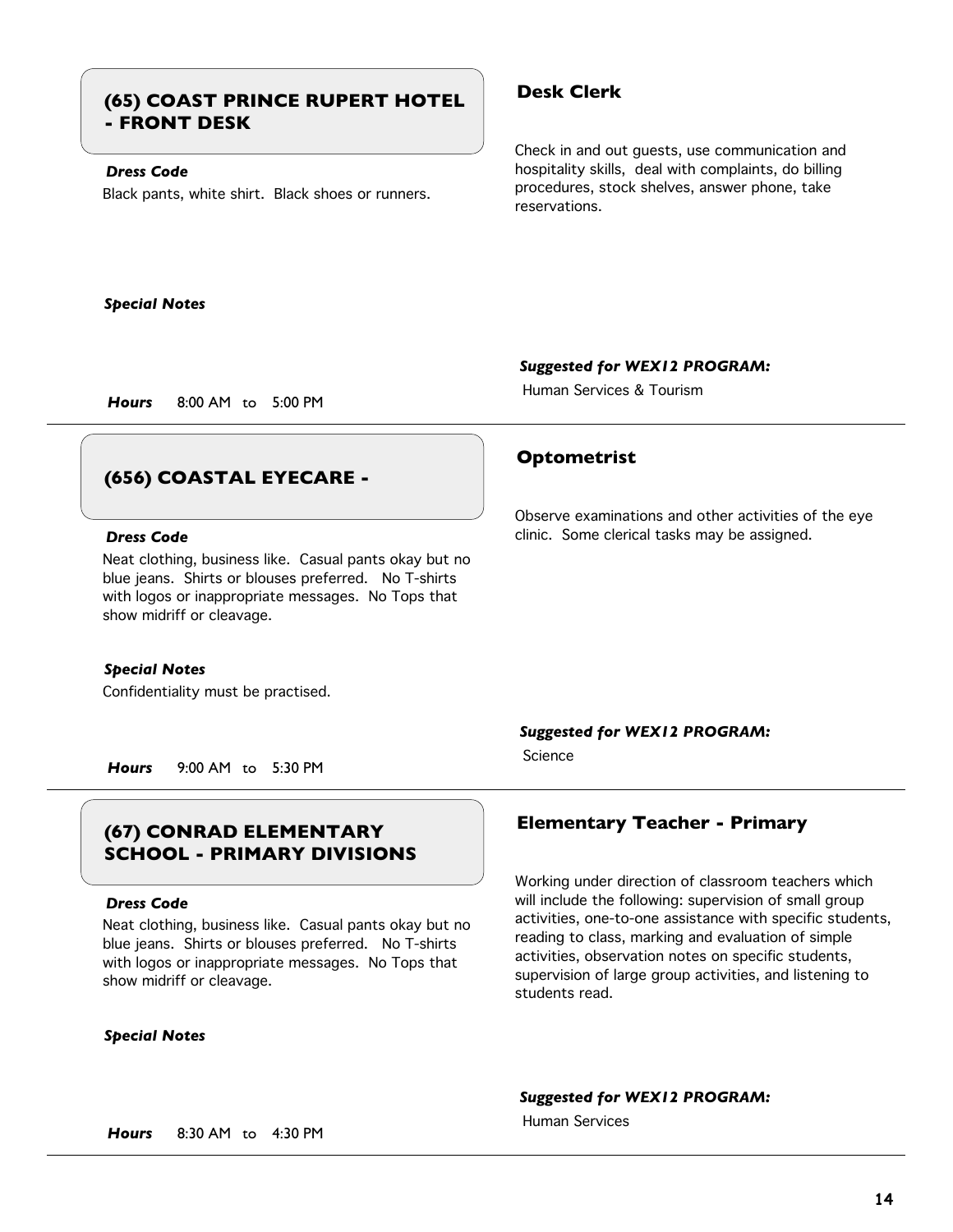## **Elementary Teacher - Intermediate (68) CONRAD ELEMENTARY SCHOOL - INTERMEDIATE DIVISION**

## *Dress Code*

Neat clothing, business like. Casual pants okay but no blue jeans. Shirts or blouses preferred. No T-shirts with logos or inappropriate messages. No Tops that show midriff or cleavage.

## *Special Notes*

Working under direction of classroom teachers which will include the following: supervision of small group activities, one-to-one assistance with specific students, reading to class, marking and evaluation of simple activities, observation notes on specific students, supervision of large group activities, and listening to students read.

Assist library staff in various duties: shelving books, sorting and ordering to system, assisting students and

## *Suggested for WEX12 PROGRAM:*

other duties that may be assigned.

Human Services

*Hours* 8:30 AM to 4:00 PM

## **Library Clerk (342) CONRAD ELEMENTARY SCHOOL - LIBRARY**

## *Dress Code*

Neat clothing, business like. Casual pants okay but no blue jeans. Shirts or blouses preferred. No T-shirts with logos or inappropriate messages. No Tops that show midriff or cleavage.

## *Special Notes*

## *Suggested for WEX12 PROGRAM:*

Business

*Hours* 8:30 AM to 3:15 PM

## **School Office Secretary (552) CONRAD ELEMENTARY SCHOOL - MAIN OFFICE**

## *Dress Code*

Neat clothing, business like. Casual pants okay but no blue jeans. Shirts or blouses preferred. No T-shirts with logos or inappropriate messages. No Tops that show midriff or cleavage.

## *Special Notes*

CONFIDENTIALITY MUST BE PRACTISED.

General clerical duties may be assigned: answering phones and operating fax, reception duties at front counter, typing, data entry, stock and inventory duties, and updating text book inventory.

## *Suggested for WEX12 PROGRAM:*

Business

*Hours* 8:00 AM to 4:30 PM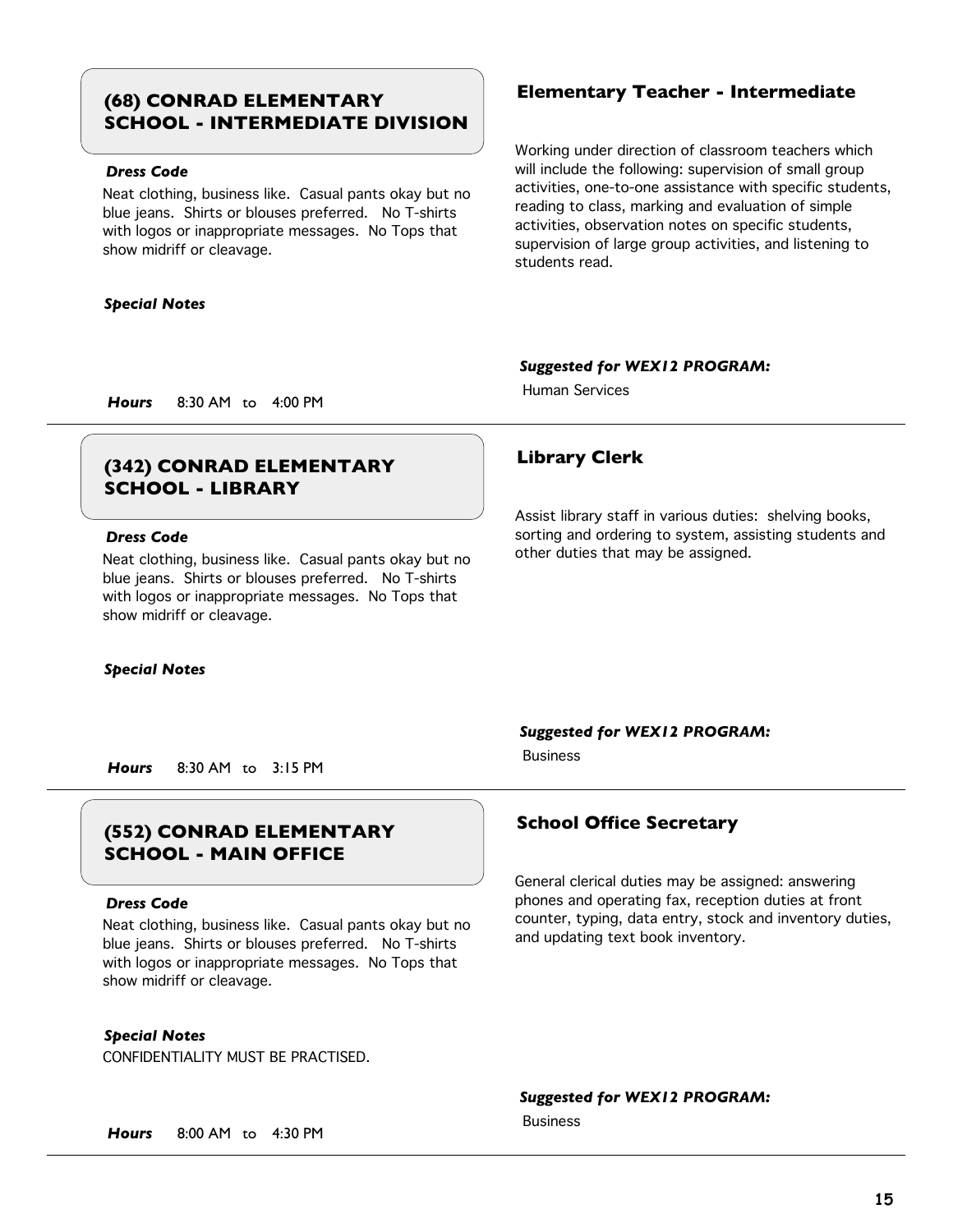## **Alternative Medicine Practioner (494) CORNERSTONES WELLNESS CLINIC -**

## *Dress Code*

Neat clothing, business like. Casual pants okay but no blue jeans. Shirts or blouses preferred. No T-shirts with logos or inappropriate messages. No Tops that show midriff or cleavage.

## *Special Notes*

Interview with employer may be required before being accepted for placement. Confidentiality must be practised.

*Hours* 9:00 AM to 5:15 PM

## **(70) COURT REGISTRY -**

## *Dress Code*

Neat clothing, business like. Casual pants okay but no blue jeans. Shirts or blouses preferred. No T-shirts with logos or inappropriate messages. No Tops that show midriff or cleavage.

### *Special Notes*

Confidentiality must be practised.

Observe and assist various practioners in delivering health services: acupuncture, chiropractor, massage therapy, homepathic medicine, etc. Patient/client permission must be obtained prior to any observations.

## *Suggested for WEX12 PROGRAM:*

Science & Social Sciences

## **Court Clerk**

Typing, filing, recording in court. Student may also assist in setting up for court session. Observation of court proceedings are an integral part of this placement.

### *Suggested for WEX12 PROGRAM:*

Business & Law

*Hours* 8:30 AM to 4:30 PM

## **(636) COW BAY CAFE -**

### *Dress Code*

Casual clothing o.k. - jeans, etc. Closed toed shoes must be worn - no sandals. Female students please dress conservatively.

## *Special Notes*

Confidentiality must be practised.

## **Food Server**

Hours are 10:30 AM to 3:00 PM (Tuesday to Saturday) and 6 PM to 10:30 PM (Wednesday to Saturday). Bus tables, wait on customers, serve food, clean tables, set up for meals, and general cleanup. May be able to work in kitchen and may also be assigned dish washing.

### *Suggested for WEX12 PROGRAM:*

Business

*Hours* 10:30 AM to 3:00 PM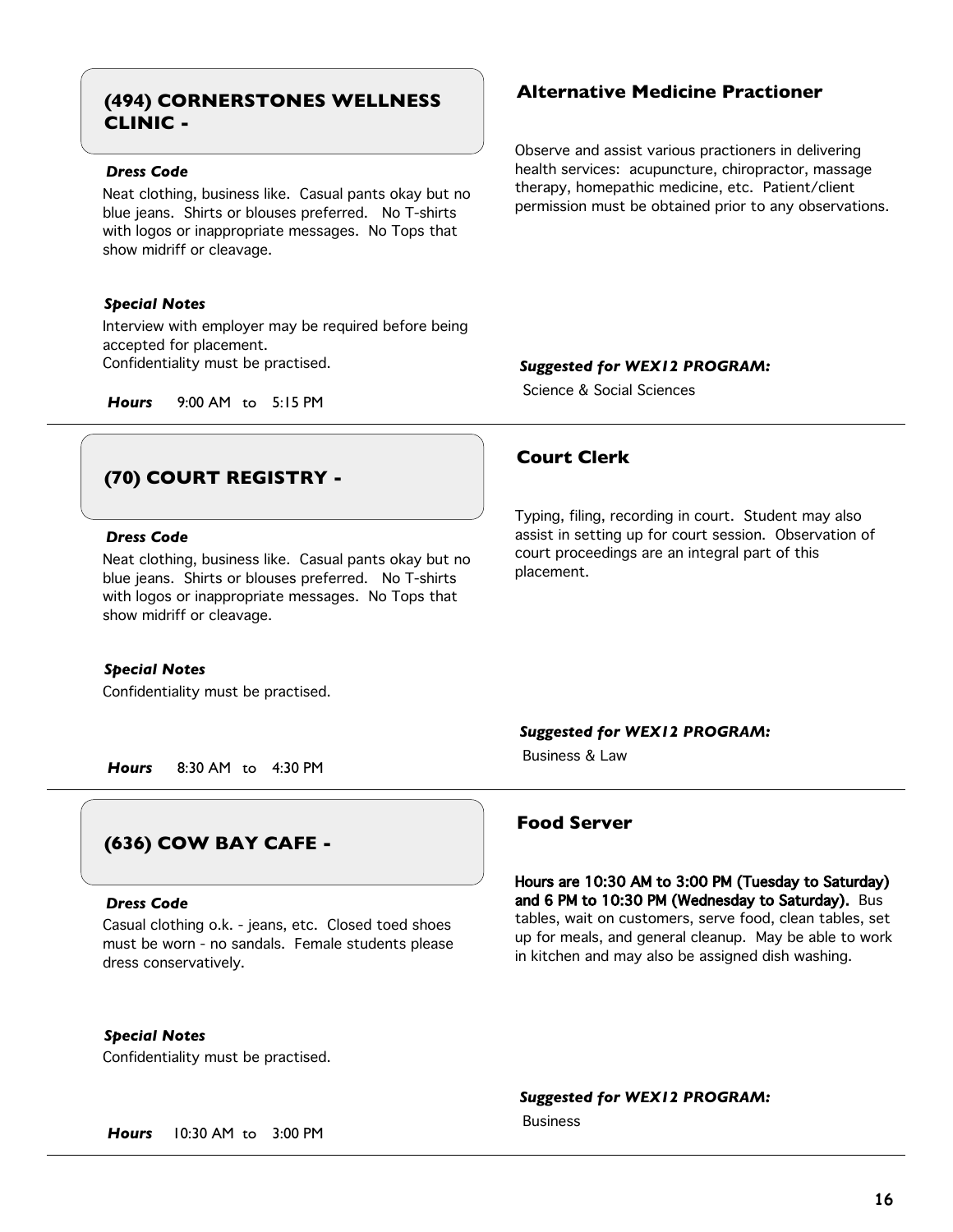## **Server (316) COWPUCCINO'S COFFEE HOUSE -**

## *Dress Code*

Casual clothing o.k. - jeans, etc.

Bus tables, wait on customers, serve food, clean tables, set up for meals, and general cleanup. May be able to work in kitchen and may also be assigned dish washing.

*Special Notes*

*Suggested for WEX12 PROGRAM:*

Business & Human Service

*Hours* 8:00 AM to 6:00 PM

## **(71) CREST HOTEL - FOOD SERVICES**

## *Dress Code*

Neat clothing, business like. Casual pants okay but no blue jeans. Shirts or blouses preferred. No T-shirts with logos or inappropriate messages. No Tops that show midriff or cleavage.

*Special Notes*

Special Education *Hours* 8:00 AM to 5:30 PM

## **Housekeeper (436) CREST MOTOR HOTEL - HOUSEKEEPING**

### *Dress Code*

Uniform supplied. Wear comfortable shoes. STUDENTS WILL BE ACCOMPANIED BY CHILDCARE **WORKER** 

## **Cook**

Work in kitchen prepping food. This will involve a variety of tasks and duties to be assigned during the placement.

### *Suggested for WEX12 PROGRAM:*

Human Services

Make beds, vacuum rooms, clean bathrooms, change shower curtain, polish furniture, change drapes, detail room, sort laundry.

*Special Notes*

Confidentiality must be practised.

## *Suggested for WEX12 PROGRAM:*

Human Services

Special Education *Hours* 8:00 AM to 4:00 PM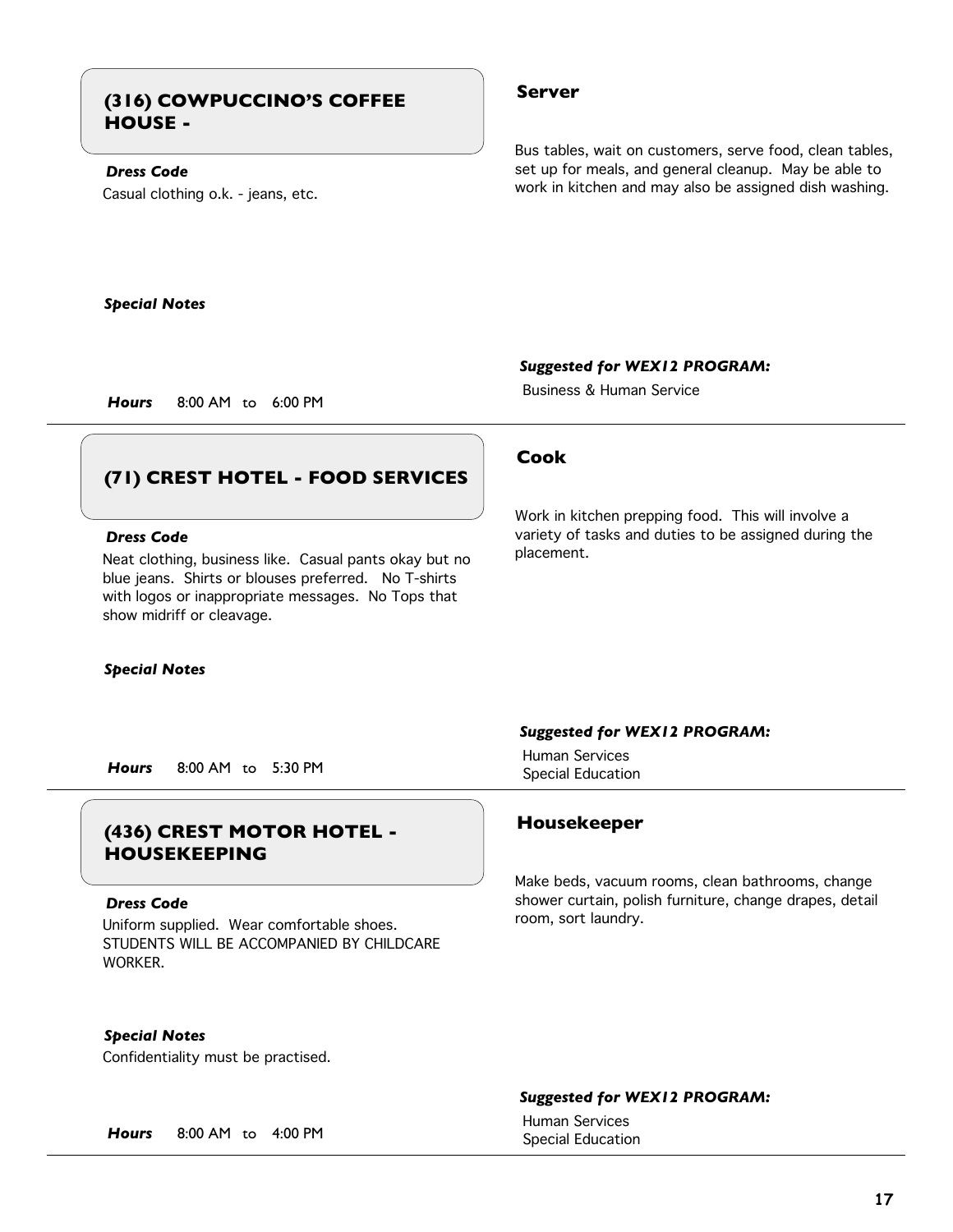## **Plumber (569) CROSS FLOW PLUMBING & HEATING LTD. -**

## *Dress Code*

Work clothes, coveralls supplied, safety toed boots required.

## *Special Notes*

Safety equipment must be worn on site.

Work with certified plumber tradesperson in a variety of tasks related to plumbing, pipefitting, and gas installations.

*Suggested for WEX12 PROGRAM:*

Trades Technology *Hours* 8:00 AM to 5:00 PM

## **Computer Technician (508) DATABOY COMPUTER SERVICES -**

Casual clothing o.k. - jeans, etc. *Dress Code*

Assist Technician(s) in performance of duties: maintaining computer hardware and software; troubleshooting computer problems; installing software; and providing service when needed and requested. Assisting in satellite installations. Clerical and clean up duties may also be assigned.

## *Special Notes*

Interview with employer may be required before being accepted for placement.

*Hours* 9:00 AM to 5:30 PM

## **(662) DICK BURY HAIR DESIGN -**

Casual clothing o.k. - jeans, etc. *Dress Code*

## *Suggested for WEX12 PROGRAM:*

Info. Tech. & Science

## **Hair Stylist**

Reception - front: phone, make appointments, customer service, retail sales. Assistance - shampoos and perms. Cleanup.

## *Special Notes*

Interview with employer may be required before being accepted for placement.

*Suggested for WEX12 PROGRAM:*

Human Services

*Hours* 9:00 AM to 5:00 PM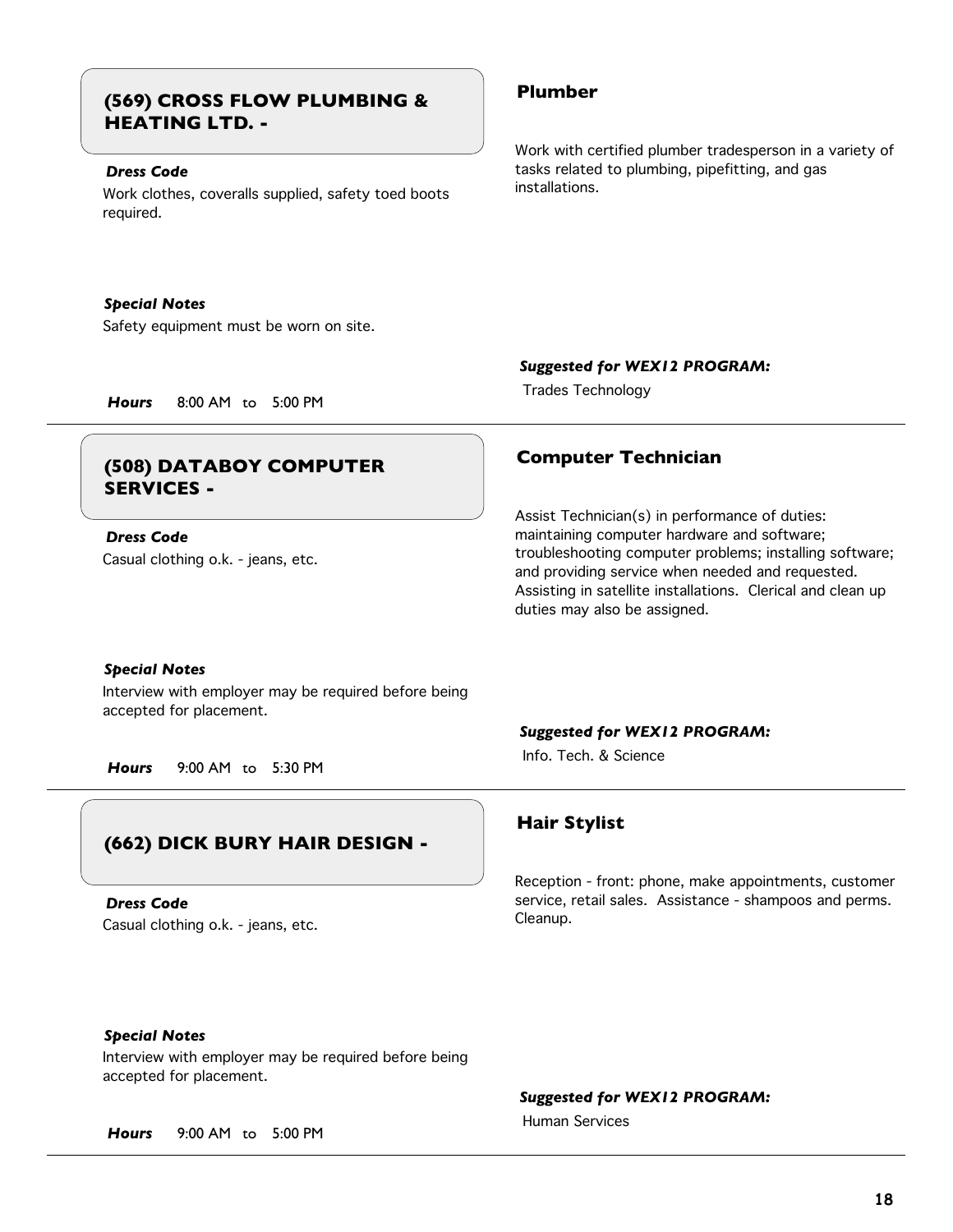## **Daycare worker (78) DISCOVERY CHILDCARE CENTRE -**

## *Dress Code*

Casual clothing o.k. - jeans, etc.

May assist with either infants and/or with toddlers. Duties may include: feeding children, and changing diapers; play, sing and dance with children; supervise some field trips; assist with learning activities. Clean up duties will also be part of placement.

## *Special Notes*

IF AGE 14 AND OLDER, A CRIMINAL RECORD CHECK IS REQUIRED PRIOR TO PLACEMENT.

## *Suggested for WEX12 PROGRAM:*

Human Services

*Hours* 8:00 AM to 5:30 PM

## (255) DISTRICT #52 EDUCATIONAL Speech Therapist **SERVICES - SPEECH LANGUAGE THERAPY**

## *Dress Code*

Neat clothing, business like. Casual pants okay but no blue jeans. Shirts or blouses preferred. No T-shirts with logos or inappropriate messages. No Tops that show midriff or cleavage.

## *Special Notes*

Confidentiality must be practised.

Observe and participate in speech language therapy sessions at different schools. Clerical tasks related to position may also be assigned.

## *Suggested for WEX12 PROGRAM:*

Human Services

*Hours* 8:30 AM to 3:15 AM

## **(254) DISTRICT #52 EDUCATIONAL Elementary Band Teacher SERVICES - ELEMENTARY BAND PROGRAM**

### *Dress Code*

Neat clothing, business like. Casual pants okay but no blue jeans. Shirts or blouses preferred. No T-shirts with logos or inappropriate messages. No Tops that show midriff or cleavage.

*Special Notes*

CONFIDENTIALITY MUST BE PRACTISED.

Assist Band Teacher in performance of duties as he travels to each elementary school within the city. Some evening work may also be available during Christmas concert season (Nov. - Dec.)

## *Suggested for WEX12 PROGRAM:*

Fine Arts

*Hours* 8:00 AM to 4:00 PM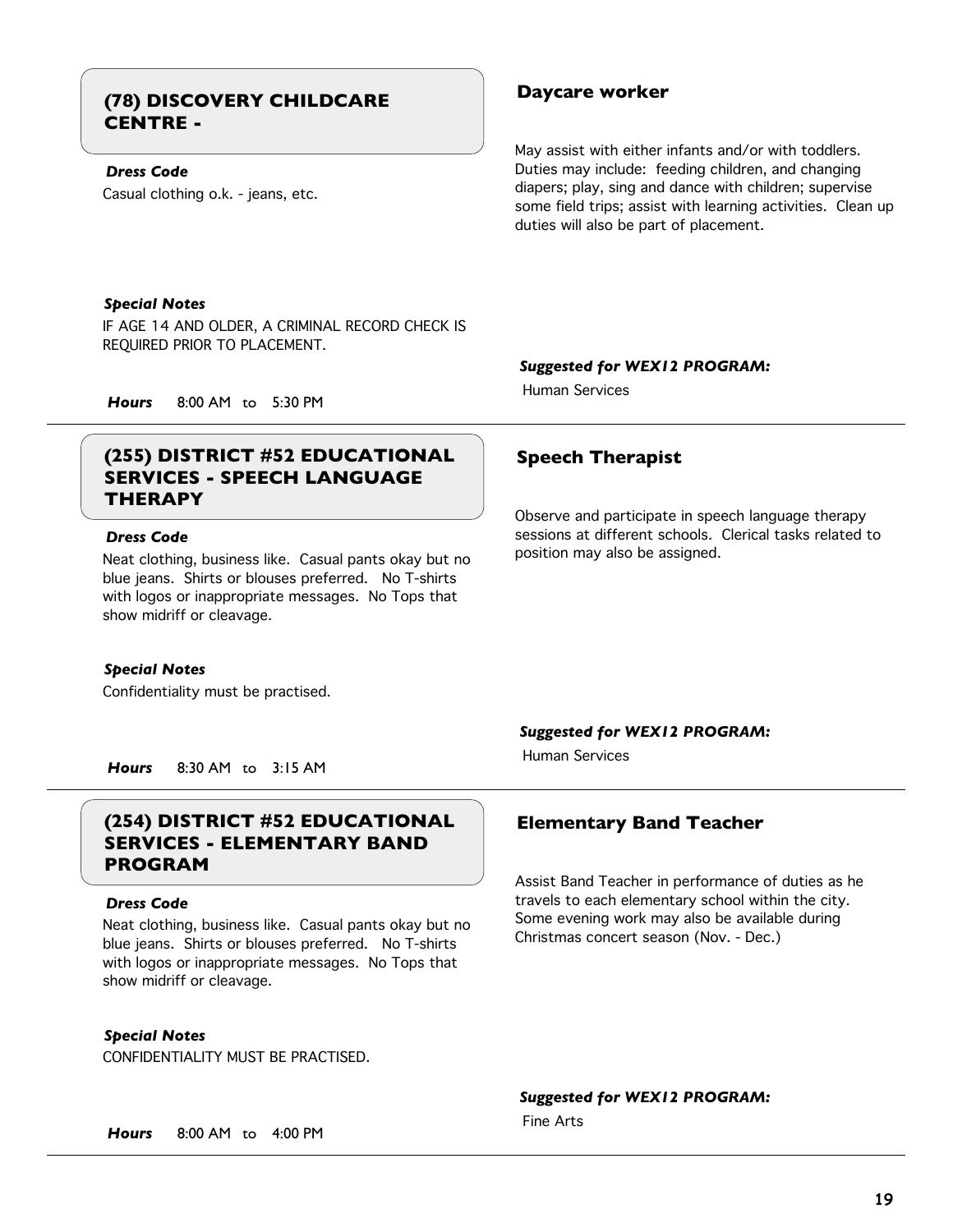# **SERVICES - HEARING RESOURCES**

## *Dress Code*

Neat clothing, business like. Casual pants okay but no blue jeans. Shirts or blouses preferred. No T-shirts with logos or inappropriate messages. No Tops that show midriff or cleavage.

## *Special Notes*

Confidentiality must be practised.

## **Teacher of Deaf and Hard of Hearing (462) DISTRICT #52 EDUCATIONAL**

Assist teachers of deaf and hard of hearing in program delivery: teaching in class, testing, record keeping, therapy sessions, etc. Student may be assigned to work at Conrad School in Hearing Resources room and may assist Itinerant teacher in various school visitations. Knowledge of signing would be a very valuable asset for this placement - but not necessary.

## *Suggested for WEX12 PROGRAM:*

Social Sciences & Human Services

*Hours* 8:30 AM to 3:30 PM

## **(514) DISTRICT #52 EDUCATIONAL Occupational Therapist SERVICES - OCCUPATIONAL THERAPY**

## *Dress Code*

Neat clothing, business like. Casual pants okay but no blue jeans. Shirts or blouses preferred. No T-shirts with logos or inappropriate messages. No Tops that show midriff or cleavage.

## *Special Notes*

Confidentiality must be practised.

Observe and assist occupational therapist sessions at different schools. Clerical tasks related to position may also be assigned.

## *Suggested for WEX12 PROGRAM:*

Human Services

*Hours* 8:30 AM to 3:15 AM

## **Carpenter (369) DISTRICT #52 MAINTENANCE - CARPENTRY**

### *Dress Code*

Work clothes, coveralls supplied, safety toed boots required.

Assist carpenters in variety of tasks related to the maintenance and repair of district schools and buildings. Tasks: framing, drywall, joinery, etc. Afternoon placement begins at 12:30.

*Special Notes*

Safety equipment must be worn on site.

## *Suggested for WEX12 PROGRAM:*

Technology & Science *Hours* 8:00 AM to 4:00 PM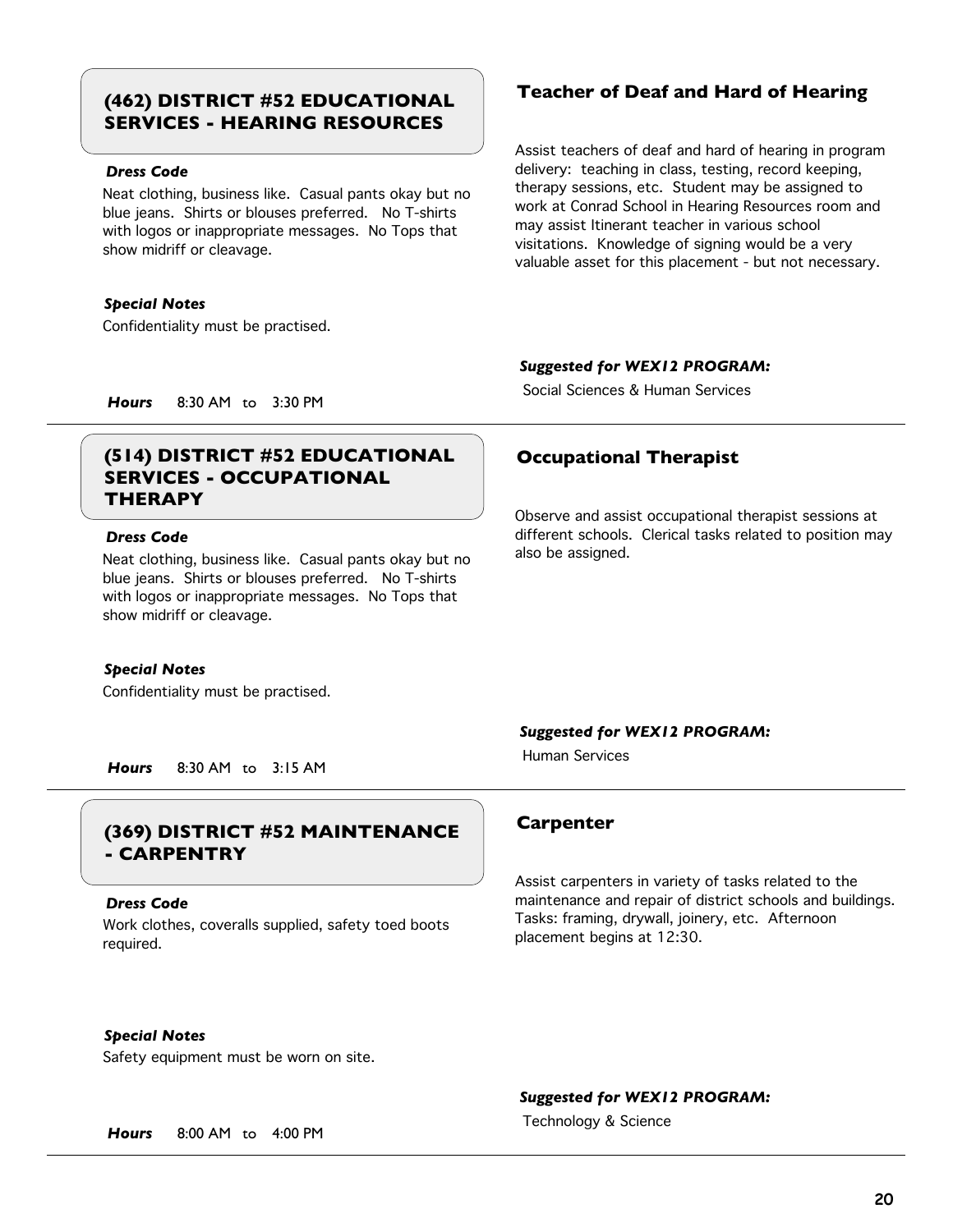## **Painter (370) DISTRICT #52 MAINTENANCE - PAINT**

## *Dress Code*

Work clothes, coveralls supplied, safety toed boots required.

## *Special Notes*

Safety equipment must be worn on site.

Assist painters in variety of tasks related to the maintenance and upkeep of district schools and buildings. Tasks: painting preparation, drywalling, painting, etc. Afternoon placement begins at 12:30.

## *Suggested for WEX12 PROGRAM:*

Assist plumbers in variety of tasks related to the maintenance and repair of the district schools and buildings plumbing systems. Tasks: repair and maintenance of plumbing systems, pipefitting, etc.

Technology & Science *Hours* 8:00 AM to 4:00 PM

## **Pipe Trades (371) DISTRICT #52 MAINTENANCE - PLUMBING**

## *Dress Code*

Work clothes, coveralls supplied, safety toed boots required.

## *Special Notes*

Safety equipment must be worn on site.

## *Suggested for WEX12 PROGRAM:*

Afternoon placement begins at 12:30.

Technology & Science *Hours* 8:00 AM to 4:00 PM

## **Electrician (372) DISTRICT #52 MAINTENANCE - ELECTRICIAN**

### *Dress Code*

Work clothes, coveralls supplied, safety toed boots required.

## *Special Notes*

Safety equipment must be worn on site.

Assist electricians in variety of tasks related to the maintenance and repair of the district schools' and buildings' electical systems. Tasks: repair and maintenance of electrical systems, pulling wire, replacing fittings, lights, etc. Afternoon placement begins at 12:30.

## *Suggested for WEX12 PROGRAM:*

Technology & Science *Hours* 8:00 AM to 4:00 PM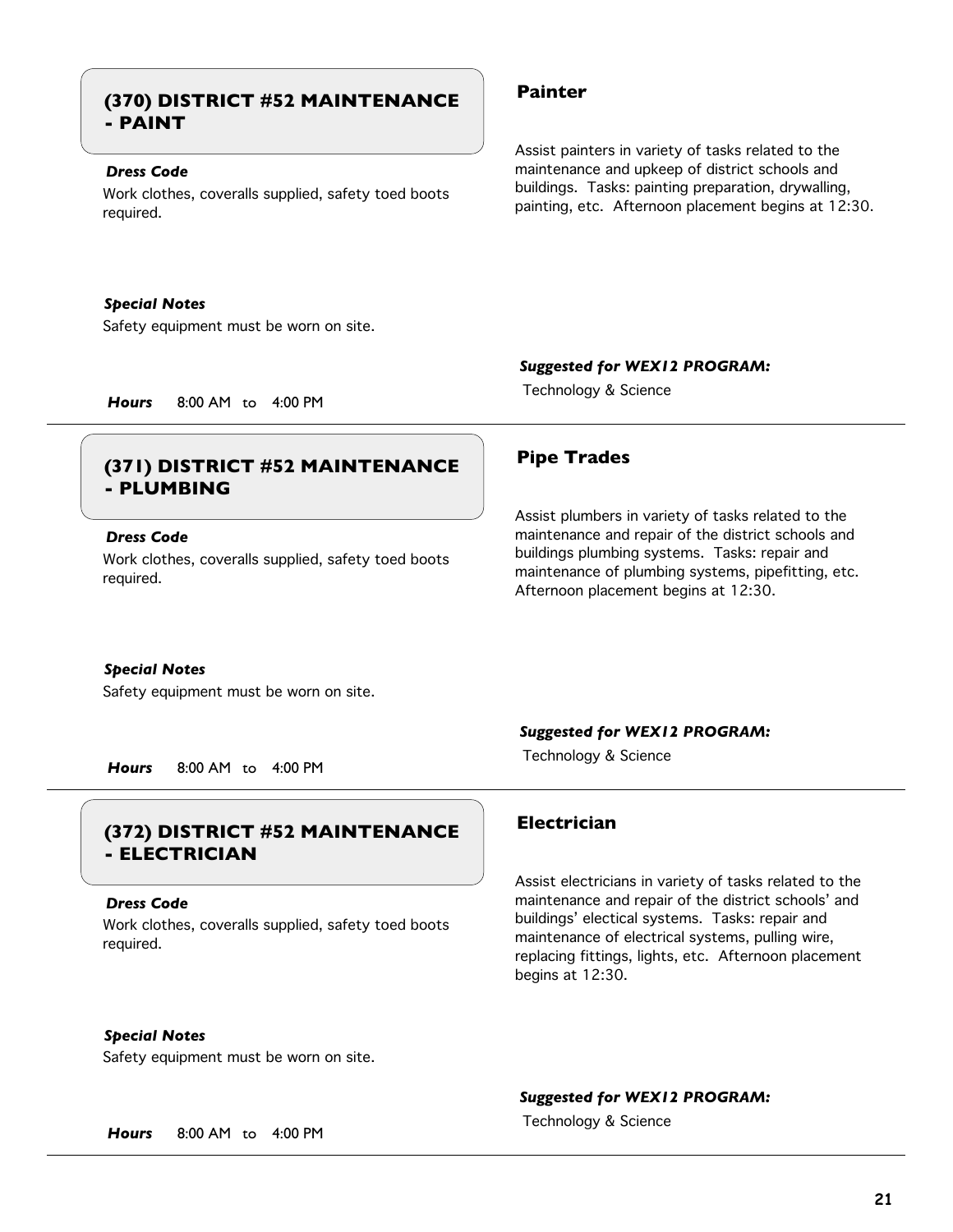## **Dental Receptionist / Assistant (210) DR. D. GOLJAK - DENTAL CLINIC**

## *Dress Code*

Neat clothing, business like. Casual pants okay but no blue jeans. Shirts or blouses preferred. No T-shirts with logos or inappropriate messages. No Tops that show midriff or cleavage.

## *Special Notes*

Confidentiality must be practised.

Answering phone, booking patients, filing, assisting dentist when needed.

*Suggested for WEX12 PROGRAM:*

Business & Human Services

*Hours* 9:00 AM to 5:00 PM

## **Orthodontist (604) DR. J. S. CORBETT - ORTHODONTIST**

Casual clothing o.k. - jeans, etc. *Dress Code*

Assist orthodontist with various tasks. Placement is primarily observational and only for four days a month. Dates will vary month to month.

### *Special Notes*

Confidentiality must be practised.

*Hours* 8:30 AM to 5:30 PM

## **(84) DR. V. ADAM - DENTAL OFFICE**

### *Dress Code*

Neat presentable casual clothing (pastels), comfortable shoes, uniform may be provided. No midriffs showing.

*Special Notes*

Confidentiality must be practised.

## *Suggested for WEX12 PROGRAM:*

Science

## **Dental Assistant / Dentist**

Assist and observe Dentist and Certified Dental Assistant in performance of duties. Assist Dental Assistant in performance of their duties including filing, answering phones, booking appointments, etc. Available Tuesday through Saturday only. Thursday evening is also available.

## *Suggested for WEX12 PROGRAM:*

Human Services & Science

*Hours* 8:00 AM to 5:30 PM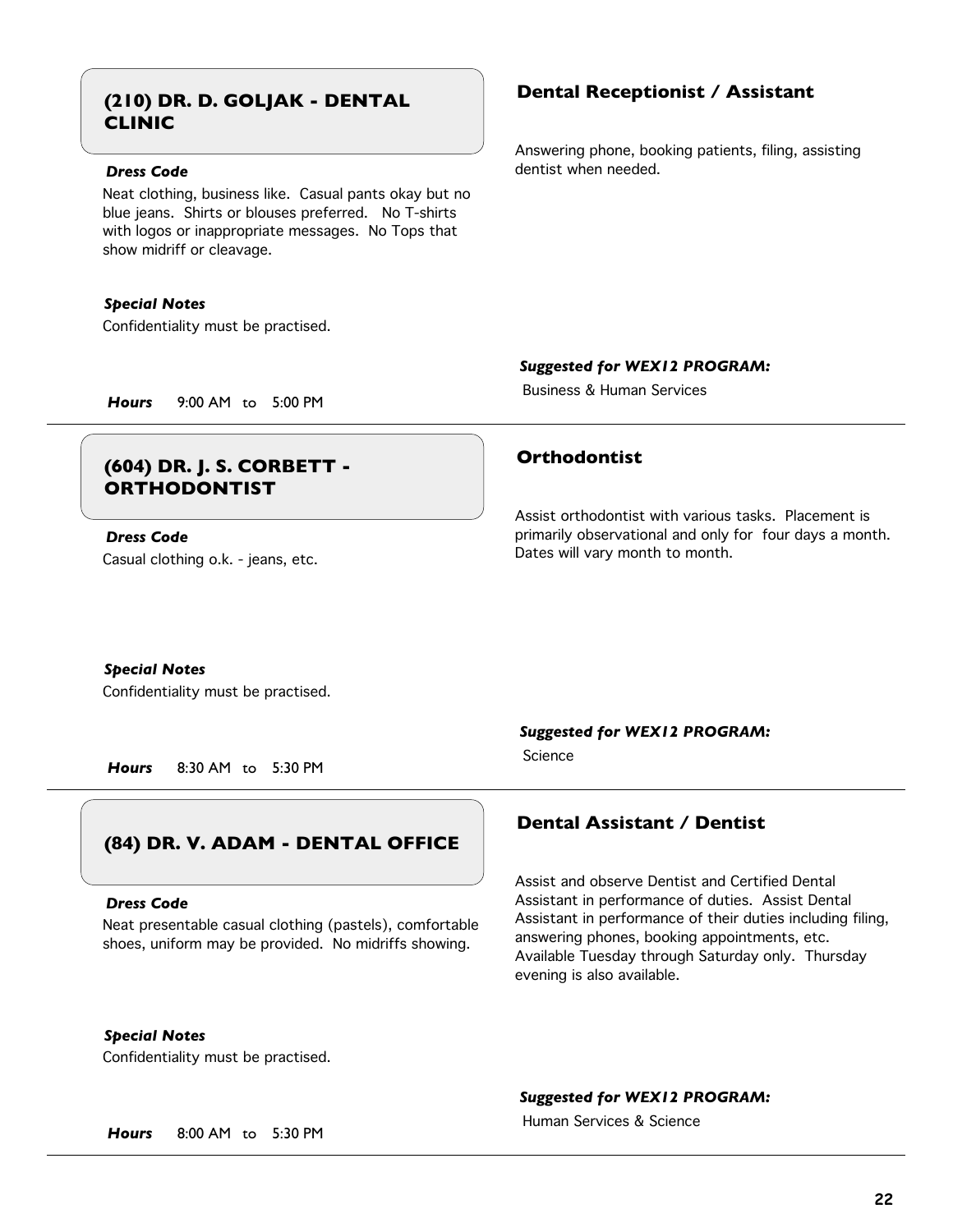# **DENTAL OFFICE**

## *Dress Code*

Neat clothing, business like. Casual pants okay but no blue jeans. Shirts or blouses preferred. No T-shirts with logos or inappropriate messages. No Tops that show midriff or cleavage.

## *Special Notes*

Confidentiality must be practised.

## **Dental Assistant and/or Dentist (85) DR. WILLIAM REDMAN -**

Observe & assist Dentist or Dental Hygienist in performance of duties. Patient permission will have to be obtained prior to student's observation. Students should have hepatitis shots up to date to be able to perform more duties. Afternoon shift starts at 2 pm.

## *Suggested for WEX12 PROGRAM:*

Assist journeyman drywaller in various construction tasks: drywall, construction renovations, cement work,

Human Services & Science

*Hours* 8:00 AM to 5:00 PM

## **(511) DWAYNE DAVEY DRYWALL -**

## *Dress Code*

Work clothes, safety toed boots required, other safety equipment will be supplied.

## *Special Notes*

Safety equipment must be worn on site. Interview may be required prior to placement.

Trades Technology *Hours* 8:00 AM to 5:00 PM

## **(88) EAGLE BLUFF ENTERPRISES -**

### *Dress Code*

Neat clothing, business like. Casual pants okay but no blue jeans. Shirts or blouses preferred. No T-shirts with logos or inappropriate messages. No Tops that show midriff or cleavage.

## *Special Notes*

*Suggested for WEX12 PROGRAM:*

etc.

**Drywaller**

## **Bookkeeper**

Mail handling, computer operations, work with ACCPAC bank reconcilations, report generation., LOTUS 1-2-3 operations. Students placed must have computer experience and senior business course work.

*Suggested for WEX12 PROGRAM:*

Business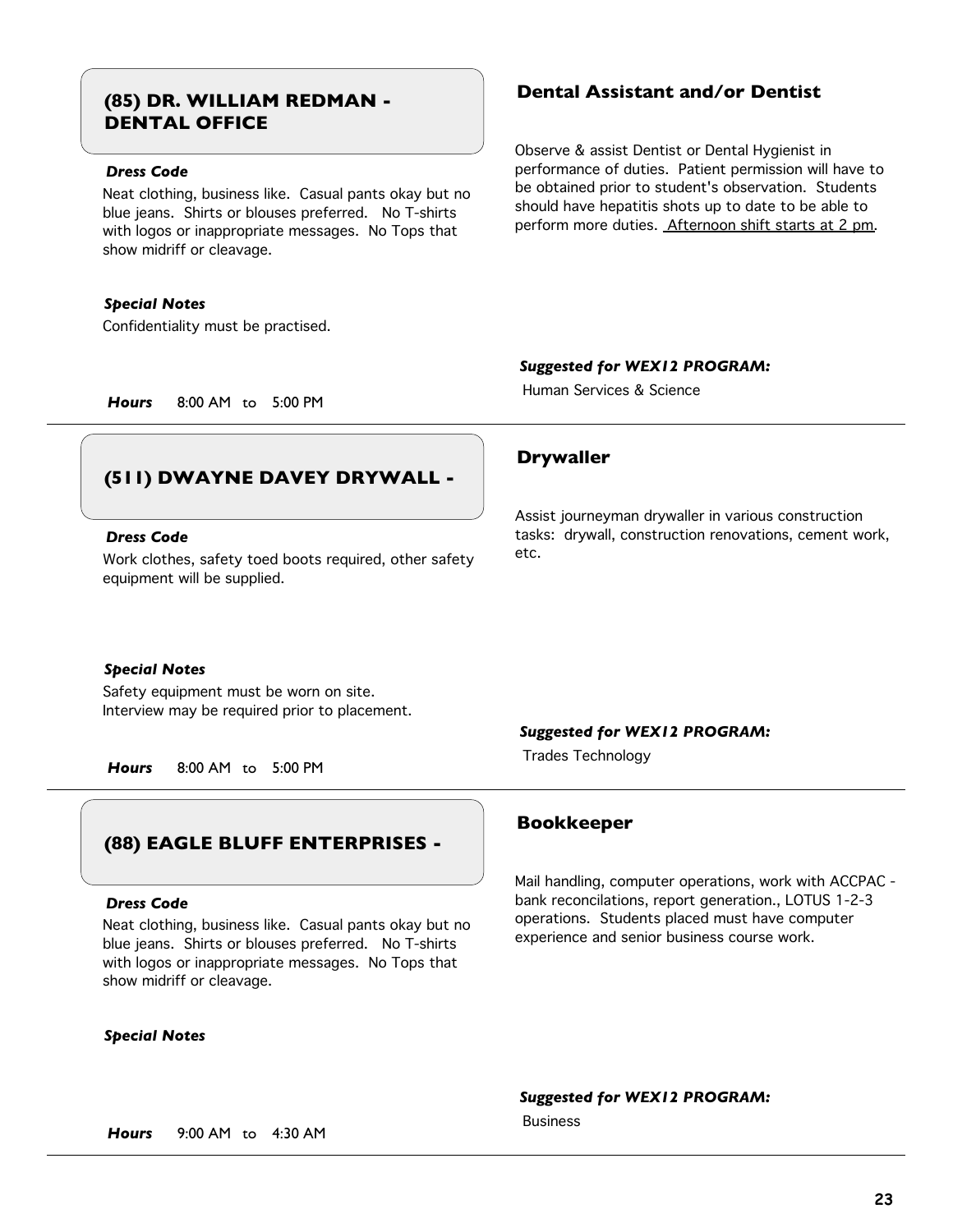## **(592) EAGLE NEST CHILDCARE -**

## *Dress Code*

Casual clothing o.k. - jeans, etc.

## **Daycare Worker**

Duties may include: feeding children, and changing diapers; play, sing and dance with children; supervise some field trips; assist with learning activities. Clean up duties will also be part of placement.

## *Special Notes*

If age 14 and older, a Criminal Record check is required prior to placement.

## *Suggested for WEX12 PROGRAM:*

Roofing - labourer, hauling materials, loading trucks, cleanup, patch jobs. Carpenter- assist carpenter in window repair, finishing, replacements. Glass - help with cutting and moving in shop. Installing boat

Human Services

*Hours* 8:00 AM to 5:00 PM

## **Labourer (89) EBY & SONS CONSTRUCTION LTD. -**

## *Dress Code*

Work clothes, coveralls supplied, safety toed boots required.

## *Special Notes*

windows. Clean up.

## *Suggested for WEX12 PROGRAM:*

Technology *Hours* 8:00 AM to 4:00 PM

## **(90) ELAN TRAVEL -**

## *Dress Code*

Neat clothing, business like. Casual pants okay but no blue jeans. Shirts or blouses preferred. No T-shirts with logos or inappropriate messages. No Tops that show midriff or cleavage.

## *Special Notes*

## **Travel Agent**

Clerical functions - stamping documents, phone answering, sorting invoices, reporting functions, business reports, typing, filing, deliver tickets, doing mail.

## *Suggested for WEX12 PROGRAM:*

Business & Hospitality/Tourism *Hours* 9:00 AM to 5:00 PM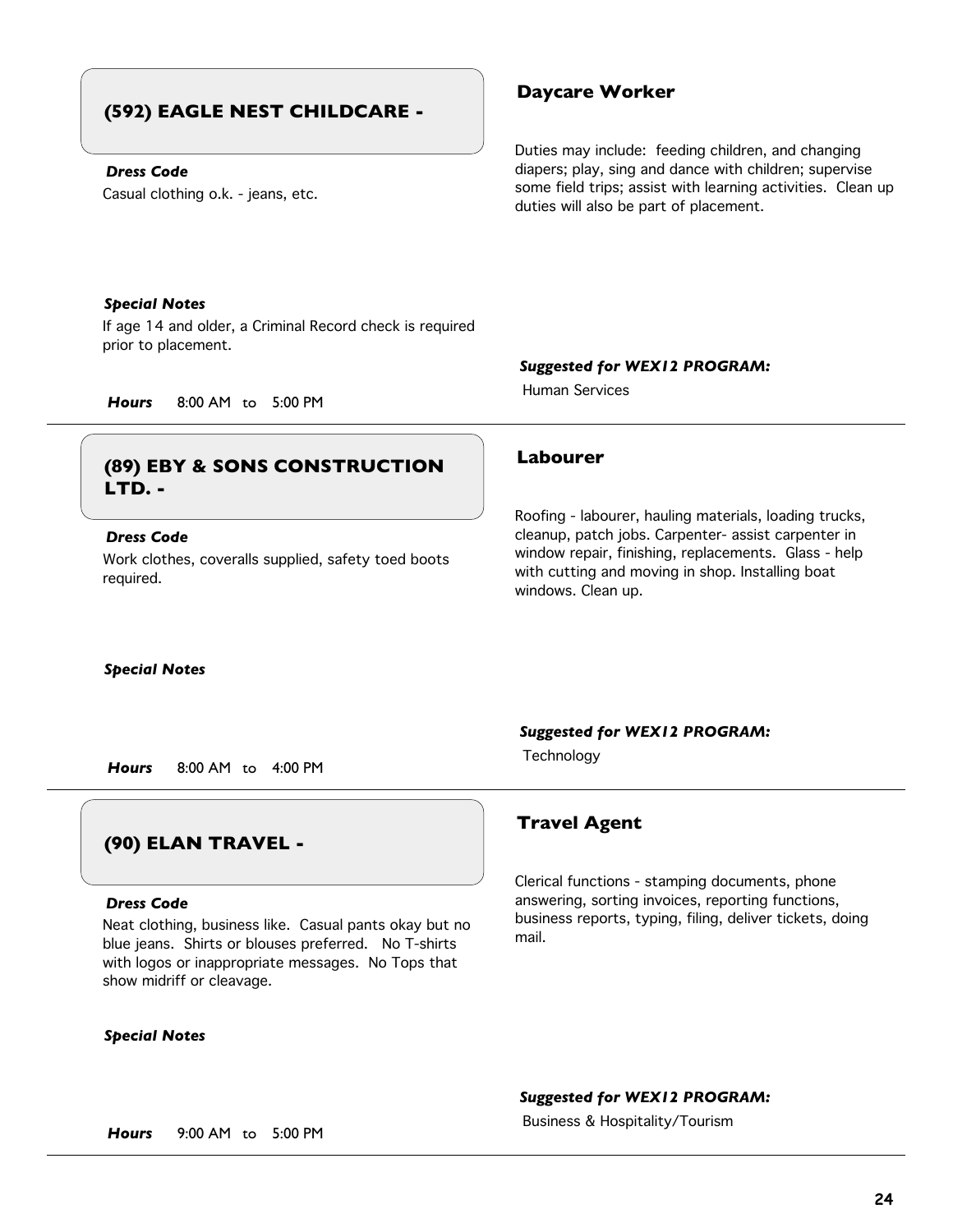## **Automotive Technician (537) ENTIRE AUTOMOTIVE SERVICES LTD. -**

## *Dress Code*

Work clothes, coveralls supplied, safety toed boots required.

## *Special Notes*

Interview with employer may be required before being accepted for placement.

Assist mechanics in duties servicing various vehicles. May consist of oil changes, brake rebuilds, repair of lights, electrical system parts, cooling system, exhaust system. Change engines and transmissions. Tune-ups. Tire repair and sales.

## *Suggested for WEX12 PROGRAM:*

Trades Technology *Hours* 8:00 AM to 8:00 PM

## **(389) FAIRVIEW MANAGEMENT -**

Casual clothing o.k. - jeans, etc. *Dress Code*

## **Office Assistant**

Perform clerical duties as assigned: typing, filing, maintaining records, handling postage, etc.

## *Special Notes*

Confidentiality must be practised.

*Hours* 9:00 AM to 5:00 PM

## **(603) FAIRVIEW MANAGEMENT -**

Casual clothing o.k. - jeans, etc. *Dress Code*

*Suggested for WEX12 PROGRAM:*

Human Services

## **Community Support Worker**

Work with Special Needs adults in a community setting. Students will assist a full time worker supervising mentally and physically challenged adults during working hours. A variety of tasks may be performed.

## *Special Notes*

Confidentiality must be practised.

## *Suggested for WEX12 PROGRAM:*

Human Services

*Hours* 9:00 AM to 5:00 PM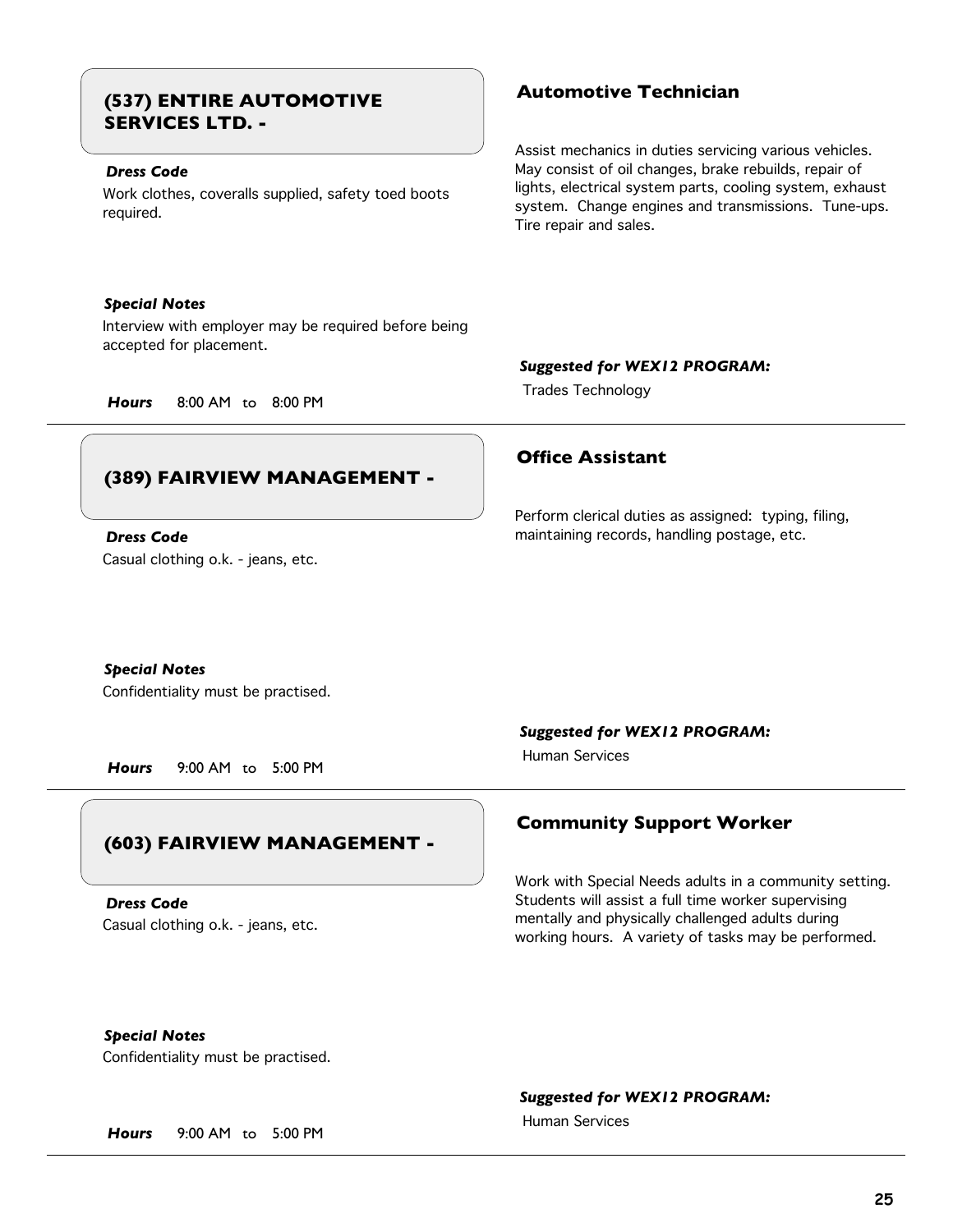## **(96) FARWEST SPORT & CYCLE -**

## *Dress Code*

Casual clothing o.k. - jeans, etc.

## **Store clerk**

Handle stock, price items, face shelves, deal with customers. Assist in bike repair shop.

*Special Notes*

*Suggested for WEX12 PROGRAM:*

Preparation help for day's activities, prep and cleanup snack, participate with children in day's activities, help children in washroom and coat room. Help staff with cleanup. Supervise playground and other programs. Make paste, paintbase, play dough and have ready for activity. Fill and empty water tubs, play sinks.

Business & Sport/Recreation *Hours* 9:30 AM to 5:30 PM

## **Early Childhood Educator (97) FELLOWSHIP BAPTIST PRE-SCHOOL -**

## *Dress Code*

Neat comfortable clothing. Low heeled shoes, be prepared for inclement weather as outside supervision is required. No midriffs showing.

### *Special Notes*

IF AGE 14 AND OLDER, A CRIMINAL RECORD CHECK IS REQUIRED PRIOR TO PLACEMENT.

*Suggested for WEX12 PROGRAM:*

Human Services

*Hours* 8:30 AM to 3:30 PM

## **(99) FISHERIES & OCEANS CANADA Fish Biologist NORTH COAST - RESOURCE MANAGEMENT**

## *Dress Code*

Neat clothing, business like. Casual pants okay but no blue jeans. Shirts or blouses preferred. No T-shirts with logos or inappropriate messages. No Tops that show midriff or cleavage.

## *Special Notes*

Managing stocks of shellfish, herring and salmon. Doing data entry and on catch stats, keeping minutes on management strategies; adminstrative duties include photocopying documents and answering phones.

*Suggested for WEX12 PROGRAM:*

NRS & Science

*Hours* 8:00 AM to 4:30 PM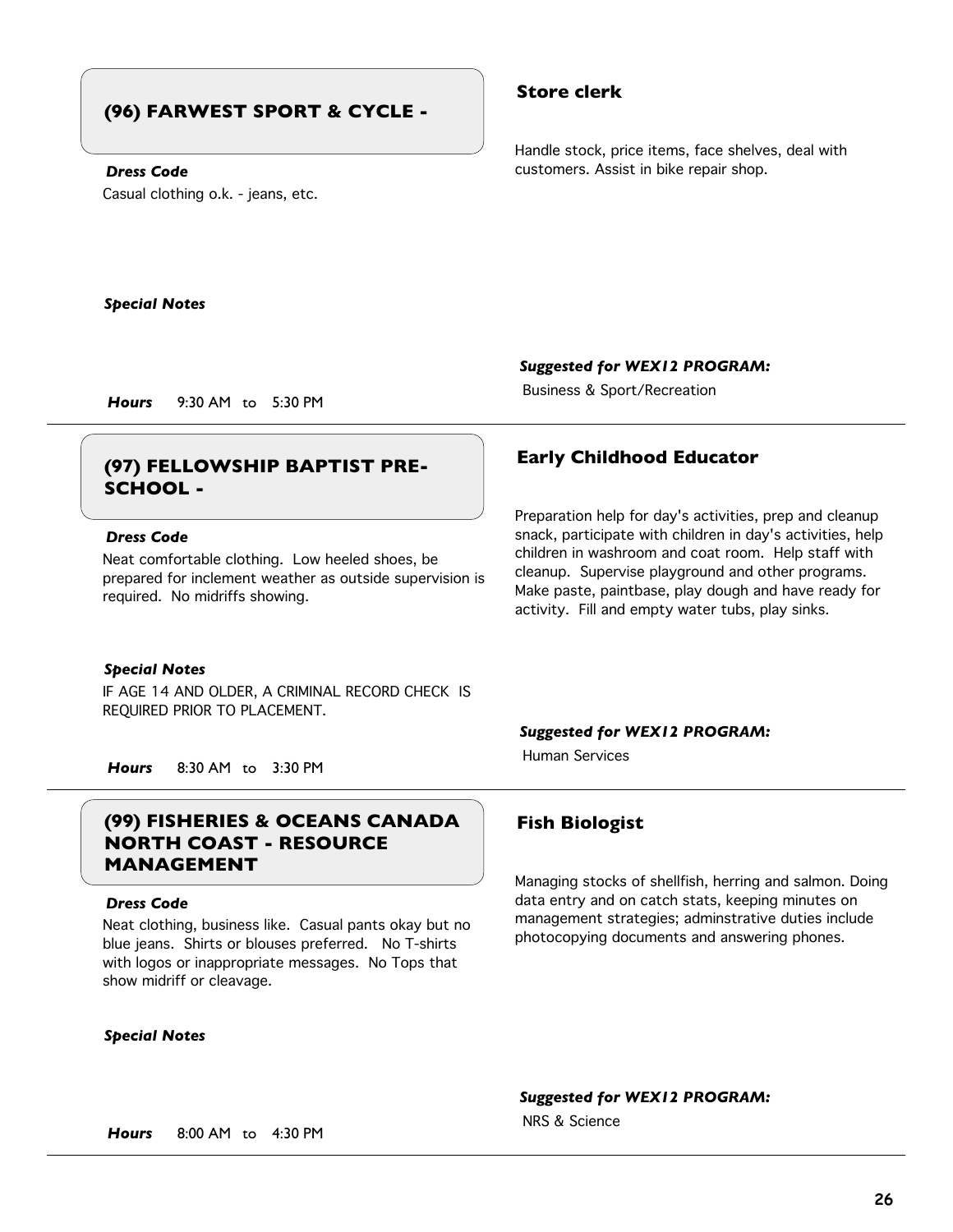## **(100) FISHERIES & OCEANS CANADA Fishery Officer NORTH COAST - ENFORCEMENT DIVISION**

## *Dress Code*

Warm clothing, rubber boots, raingear, and gloves. Warm head gear as well. Floater suit will be supplied. Black casual pants and button down shirt for office. Safety work boots or hiking boots for shore inspections.

## *Special Notes*

Safety equipment must be worn on site. May require some weekend work.

Conservation and protection of the fisheries resources with emphasis on montoring and enforcement. Patrols will be conducted by Fisheries vessels and Rigid Hull inflatables and may require overnighting.

## *Suggested for WEX12 PROGRAM:*

NRS & Science

*Hours* 8:00 AM to 4:30 PM

## **Administrative Assistant (102) FISHERIES & OCEANS CANADA NORTH COAST - ADMINISTRATION**

## *Dress Code*

Neat clothing, business like. Casual pants okay but no blue jeans. Shirts or blouses preferred. No T-shirts with logos or inappropriate messages. No Tops that show midriff or cleavage.

## *Special Notes*

Safety equipment must be worn on site.

## district covered. Learn basics of computerized budget

system. Assist with filing systems; manage mail; learn petty cash procedures; management of supplies; operate various office equipment and be exposed to various software programs: Wordperfect, Excel, Access, and Teamlinks.

General introduction to department structure and

## *Suggested for WEX12 PROGRAM:*

Business

*Hours* 8:00 AM to 4:30 PM

## **(103) FISHERIES & OCEANS CANADA Habitat Biologist or Technician NORTH COAST - OCEANS HABITAT ENHANCEMENT BRANCH**

*Dress Code*

Work clothes, rubber boots, raingear.

Assist biologists and technicians with review of referrals and project proposals to assess impacts to fish habitat. Select prescriptions neccessary to protect habitat. Assist with onsite visits in local area. Assist with collection of fish habitat data.

## *Special Notes*

## *Suggested for WEX12 PROGRAM:*

NRS & Science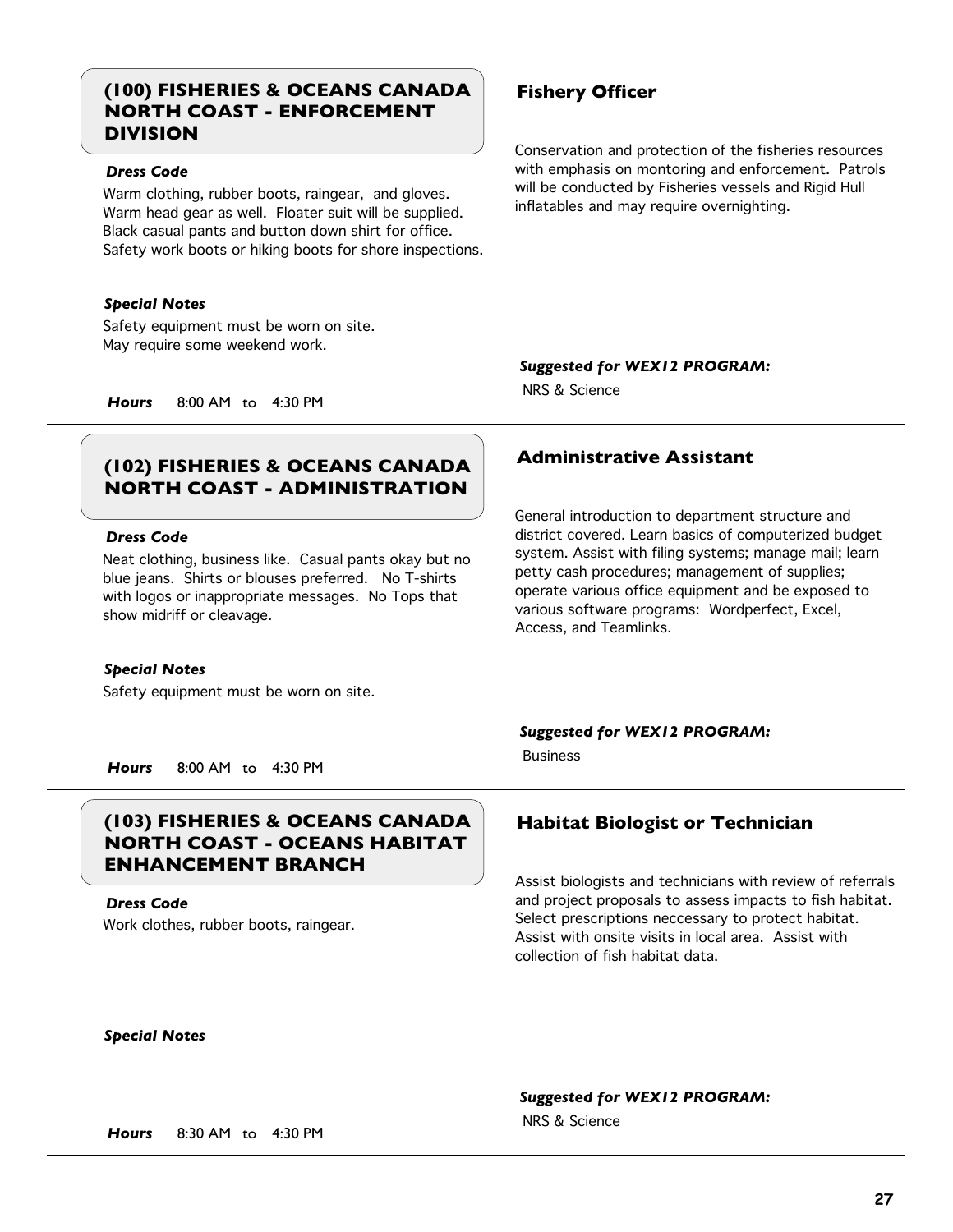## **(503) FOUR SEASONS FLOWERS -**

## *Dress Code*

Neat clothing, business like. Casual pants okay but no blue jeans. Shirts or blouses preferred. No T-shirts with logos or inappropriate messages. No Tops that show midriff or cleavage.

## *Special Notes*

Interview with employer may be required before being accepted for placement.

## **Retail Clerk**

Assist in arranging and cutting flowers, watering and feeding plants, taking orders by phone and by counter sales, and daily clean up. Other duties may be assigned as needed.

## *Suggested for WEX12 PROGRAM:*

Human Services

*Hours* 9:00 AM to 5:00 PM

## **Automotive Technician (106) FRANK'S AUTO REPAIR (1996) -**

## *Dress Code*

Work clothes, coveralls supplied, safety toed boots required.

Assist mechanic - clean parts. Observation of and work with mechanic - oil changes, lubes, brakes, tune-ups, major repair. Propane conversions.

*Special Notes*

*Suggested for WEX12 PROGRAM:*

Mechanics & Trades Technology *Hours* 8:00 AM to 5:00 PM

## **(107) FRIENDSHIP HOUSE Community Service Worker ASSOCIATION - COMMUNITY SERVICE**

Casual clothing o.k. - jeans, etc. *Dress Code*

Assist Community Service Worker in organizing various projects from sports tournaments, banquets, Elders' activities, dance presentations and other cultural events. Some clerical duties may also be assigned.

## *Special Notes*

Interview with employer is required before being accepted for placement.

## *Suggested for WEX12 PROGRAM:*

Human Services

*Hours* 8:30 AM to 5:00 PM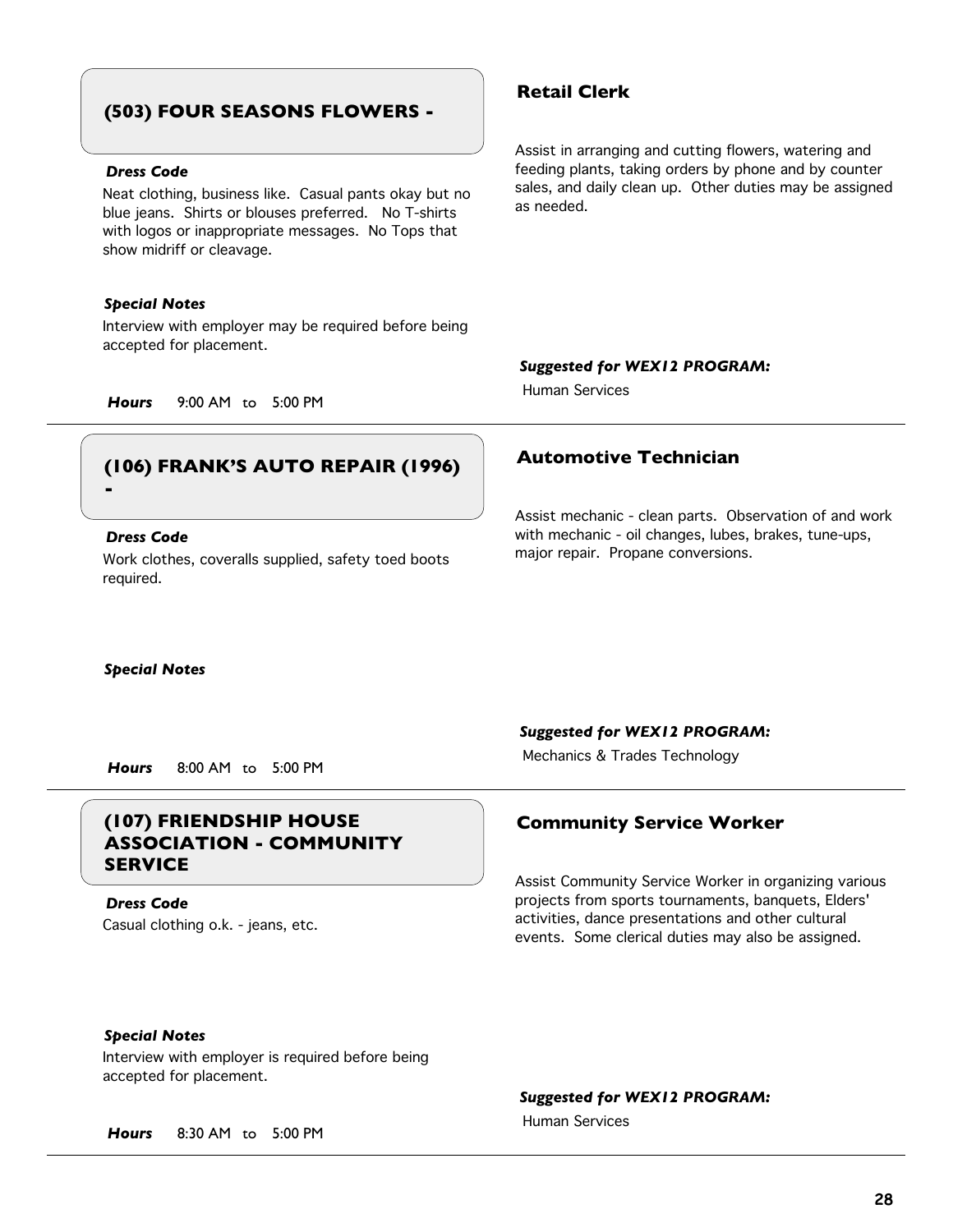## **Daycare Worker Assistant (108) FRIENDSHIP HOUSE NURSERY SCHOOL -**

## *Dress Code*

Casual clothing o.k. - jeans, etc.

Assist children in various activities, make paints, cleanup. Spend time conversing with children. Prep and cleanup snacks. General cleanup.

## *Special Notes*

IF AGE 14 AND OLDER, A CRIMINAL RECORD CHECK IS REQUIRED PRIOR TO PLACEMENT.

*Suggested for WEX12 PROGRAM:*

Human Services

*Hours* 9:00 AM to 3:30 PM

## **Refrigeration Technician (617) FROSTY REFRIGERATION & AIR CONDITIONING -**

## *Dress Code*

Work clothes, coveralls may be supplied, safety toed boots required for some industrial sites. Sturdy work boots when on boats. Dress for the weather and cold conditions when dealing with refrigeration.

## *Special Notes*

Safety equipment must be worn on site.

Assist technician when repairing refrigeration and air conditioning equipment. This will take place on boats as well as land based areas.

## *Suggested for WEX12 PROGRAM:*

Trades Technology *Hours* 8:30 AM to 5:00 PM

## **Receptionist (518) GITMAXMAK'AY NISGA'A SOCIETY -**

### *Dress Code*

Neat clothing, business like. Casual pants okay but no blue jeans. Shirts or blouses preferred. No T-shirts with logos or inappropriate messages. No Tops that show midriff or cleavage.

*Special Notes*

Confidentiality must be practised.

Answer phones and greet daily clientele at counter. Operate various office equipment: photocopier, fax machine, adding machines, and postage meter. May be assigned other duties as required.

*Suggested for WEX12 PROGRAM:*

Business

*Hours* 8:30 AM to 4:30 PM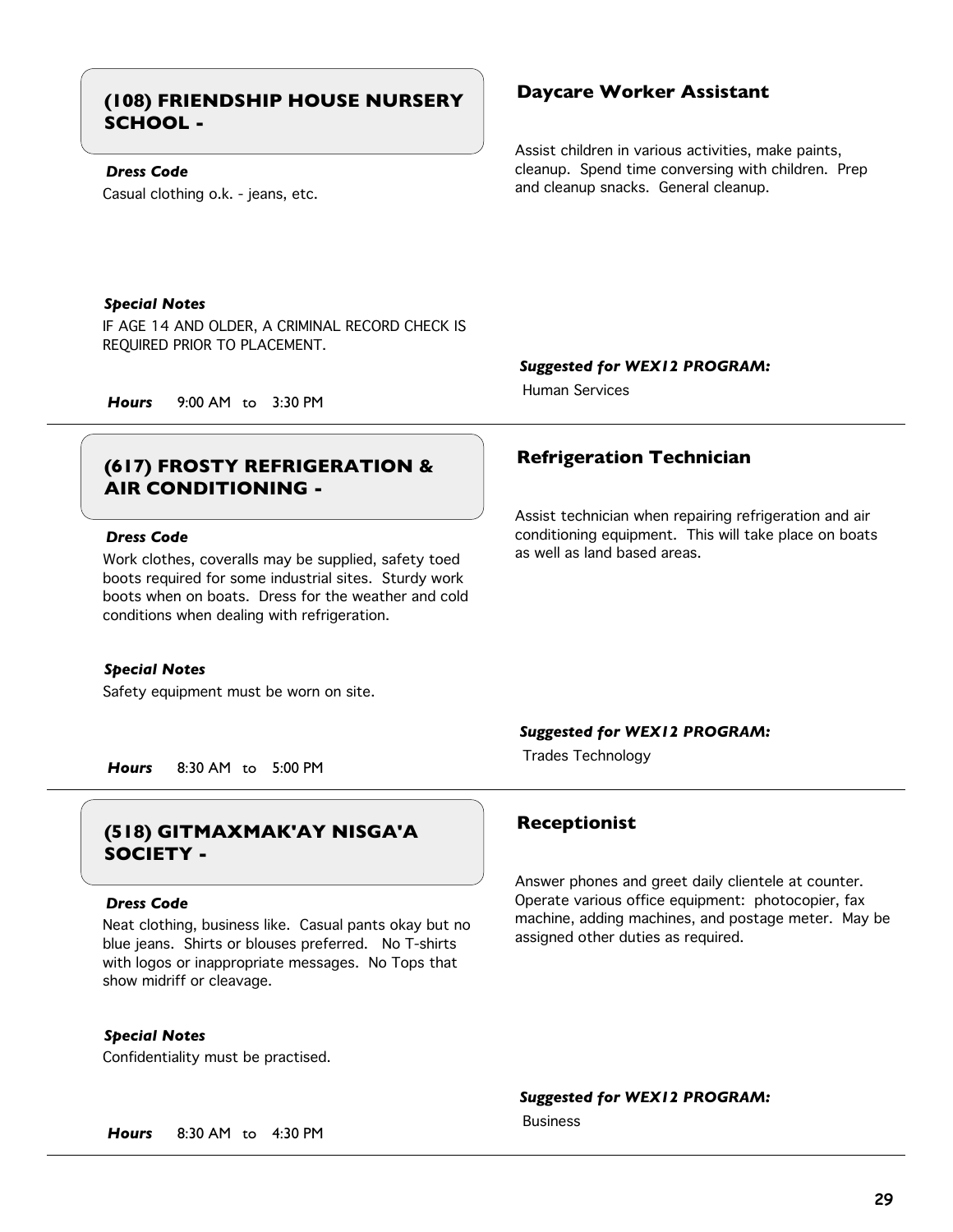# **ELECTRONICS -**

## *Dress Code*

Neat clothing, business like. Casual pants okay but no blue jeans. Shirts or blouses preferred. No T-shirts with logos or inappropriate messages. No Tops that show midriff or cleavage.

## *Special Notes*

Interview with employer may be required before being accepted for placement.

## **Computer Sales and Service Person (638) GOOD TIMES GAMES &**

Assist Technician(s) in performance of duties: maintaining computer hardware and software; troubleshooting computer problems; installing software; and providing service when needed and requested. This placement will also involve customer service for retail products and games. Other duties may be assigned.

## *Suggested for WEX12 PROGRAM:*

Technology & Science *Hours* 10:00 AM to 5:30 PM

## **(593) GRASSY BAY SERVICE LTD. -**

Casual clothing o.k. - jeans, etc. *Dress Code*

## **Gas Station Attendant**

Service customers in providing gasoline, checking oil, washing windows and other requested duties. Operate till, answer phones, stock shelves, and perform maintenance and clean up duties when required.

## *Special Notes*

Confidentiality must be practised.

*Hours* 7:00 AM to 9:00 PM

## **Lawyer (572) GRIFFITH-ZAHNER - BARRISTER & SOLICITOR**

## *Dress Code*

Neat clothing, business like. Casual pants okay but no blue jeans. Shirts or blouses preferred. No T-shirts with logos or inappropriate messages. No Tops that show midriff or cleavage.

## *Special Notes*

Confidentiality must be practised. Interview with employer may be required before acceptance.

*Hours* 8:00 AM to 5:00 PM

## *Suggested for WEX12 PROGRAM:*

Business

Shadow a lawyer for a day. Attend court, assist in office, and other duties as may be assigned.

*Suggested for WEX12 PROGRAM:*

Social Sciences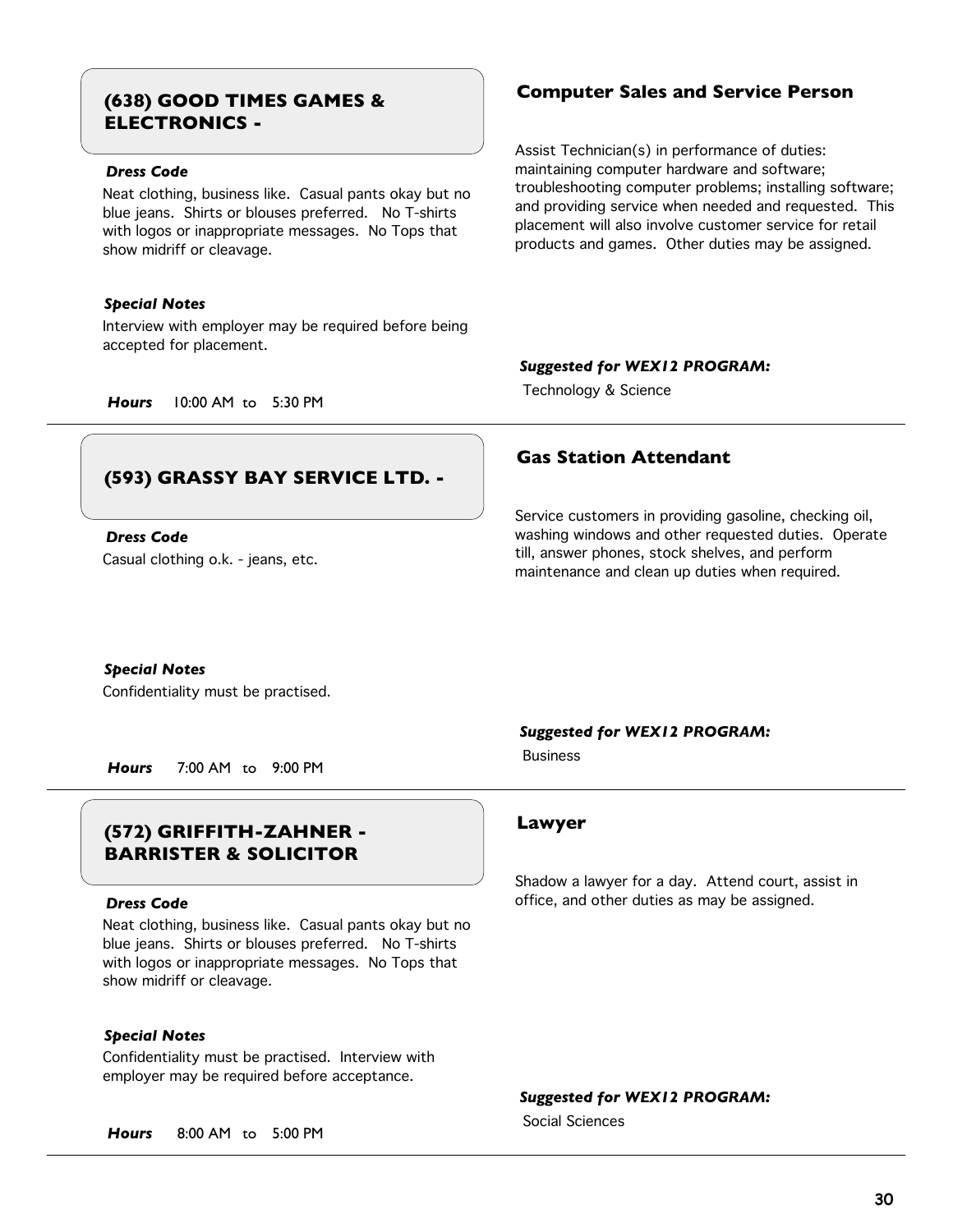## **(463) HARBOUR MACHINING -**

## *Dress Code*

Work clothes, coveralls supplied, safety toed boots required.

## *Special Notes*

Safety equipment must be worn on site.

## **Welder - Metal Fabricator**

Lathe work - threading, turning. Sharpening tool bits, welding, and milling. Math ability important - especially fractions. Micrometer experience useful. Building aluminum boats and repairing RV's.

## *Suggested for WEX12 PROGRAM:*

Mechanics & Trades Technology *Hours* 8:00 AM to 5:00 PM

## **(500) HAWKAIR -**

## *Dress Code*

Neat clothing, business like. Casual pants okay but no blue jeans. Shirts or blouses preferred. No T-shirts with logos or inappropriate messages. No Tops that show midriff or cleavage.

### *Special Notes*

Confidentiality must be practised.

## **Customer Service Agent**

Assist passengers in check in process, loading bus, and boarding at airport.

## *Suggested for WEX12 PROGRAM:*

Business & Human Services

*Hours* 11:00 AM to 3:00 PM

## **(393) HECATE STRAIT Clerical Assistant EMPLOYMENT DEVELOPMENT SOCIETY -**

### *Dress Code*

Neat clothing, business like. Casual pants okay but no blue jeans. Shirts or blouses preferred. No T-shirts with logos or inappropriate messages. No Tops that show midriff or cleavage.

## *Special Notes*

Confidentiality must be practised.

Assist office and instructors in variety of duties: receptionist duties -- phones, greeting clients, monitor front; clerical -- filing, typing, record keeping and data entry; operate office machinery. Other duties may be assigned as needed.

## *Suggested for WEX12 PROGRAM:*

Business

**Hours** 8:30 AM to 4:30 PM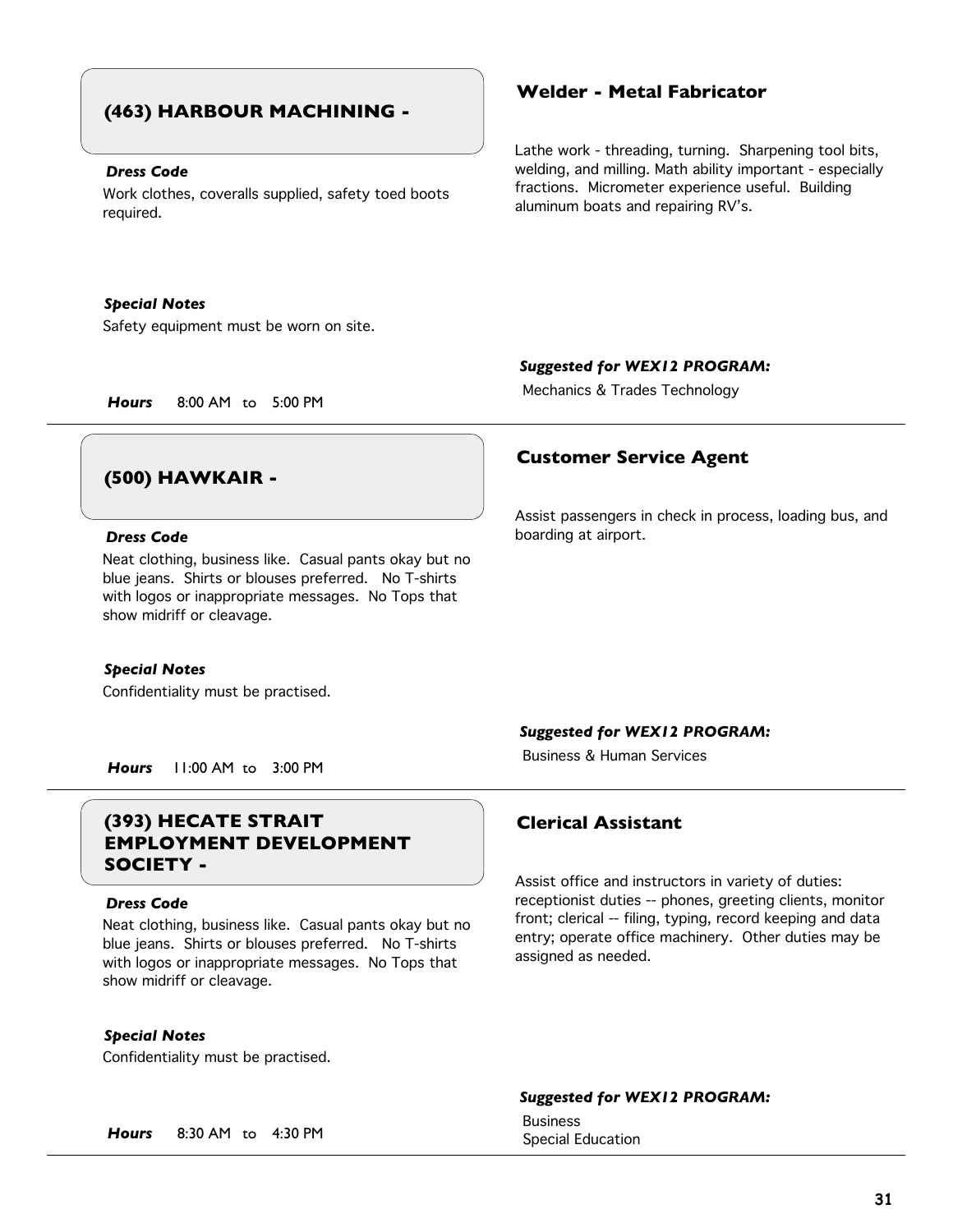## **(26) HIGHLINER PLAZA HOTEL & Busperson CONFERENCE CENTER - FOOD SERVICE**

## *Dress Code*

Girls: dark skirts, coloured blouse; Boys: dark pants, white dress shirt. No runners.

Set tables, and clean. Serve tables - coffee, drinks, food. Assist with catering meetings, banquets, weddings, and dinners.

## *Special Notes*

## **Cook (27) HIGHLINER PLAZA HOTEL & CONFERENCE CENTER - KITCHEN**

## *Dress Code*

Sneakers ok. Uniform supplied. Wear comfortable clothes.

*Special Notes*

Special Education *Hours* 8:00 AM to 2:30 PM

## **(28) HIGHLINER PLAZA HOTEL & Housekeeper CONFERENCE CENTER - HOUSEKEEPING**

## *Dress Code*

Black pants (joggers okay) with white T shirt (no logos), long hair must be put up, sneakers ok. Comfortable shoes a must.

## *Special Notes*

## *Suggested for WEX12 PROGRAM:*

Human Services

*Suggested for WEX12 PROGRAM:*

Human Services Special Education *Hours* 8:30 AM to 2:00 PM

Prep for salad, soup, and veggies. Slicing cheese and meat. Soup making. Receiving stocks and storing.

## *Suggested for WEX12 PROGRAM:* Human Services

Clean rooms by vacuuming, dusting, washing windows, cleaning bathrooms. Clean lobby, and do laundry.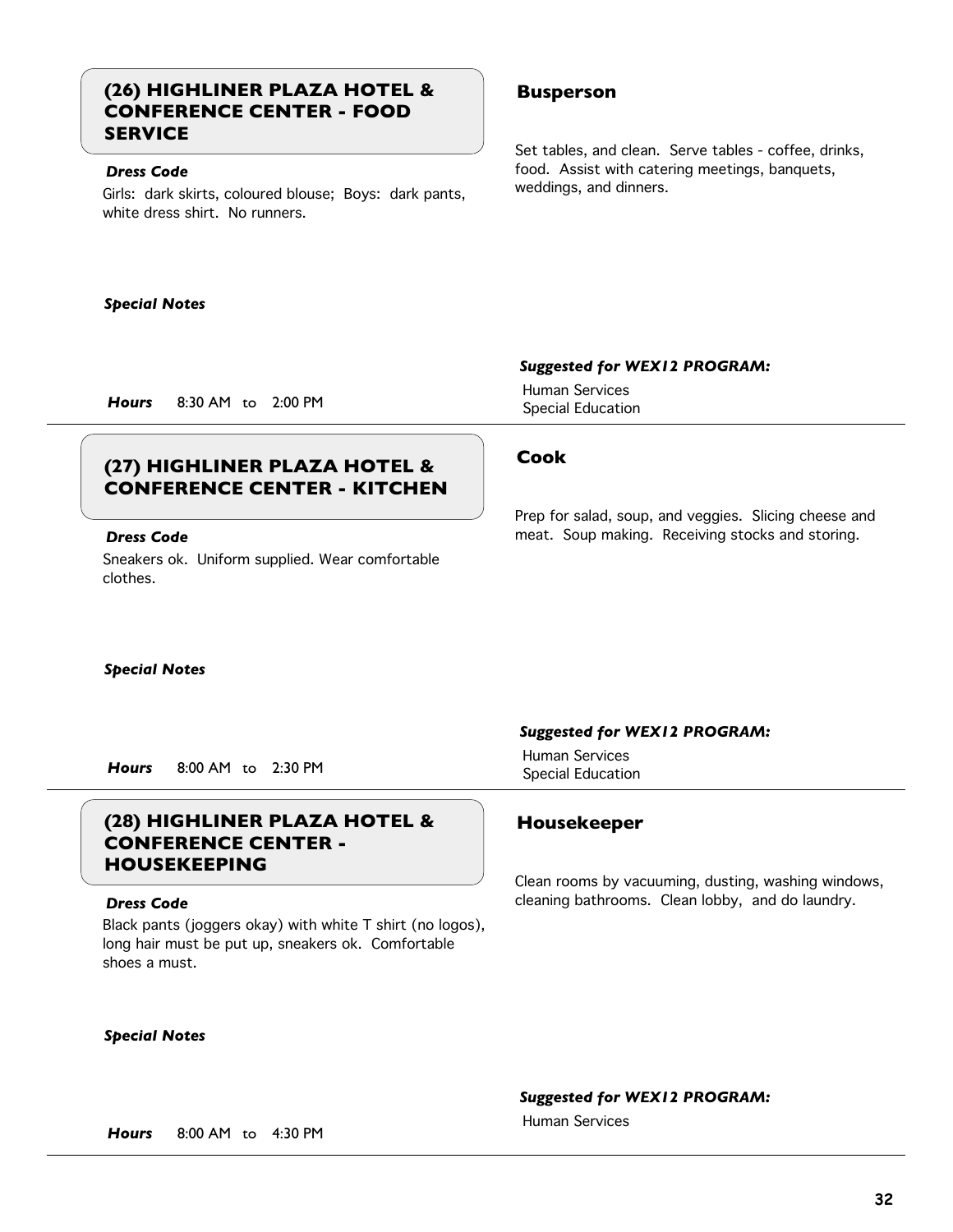## **(29) HIGHLINER PLAZA HOTEL & Front Desk Clerk CONFERENCE CENTER - FRONT DESK**

## *Dress Code*

Neat clothing, business like. Casual pants okay but no blue jeans. Shirts or blouses preferred. No T-shirts with logos or inappropriate messages. No Tops that show midriff or cleavage.

## *Special Notes*

Confidentiality must be practised.

Check in and out guests, use communication and hospitality skills, deal with complaints, do billing procedures, stock shelves, answer phone, take reservations. Other duties may be assigned as well.

## *Suggested for WEX12 PROGRAM:*

Human Services & Tourism

*Hours* 8:00 AM to 5:00 PM

## **(665) HIGHLINER PLAZA HOTEL & Maintenance Worker CONFERENCE CENTER - BUILDING MAINTENANCE**

## *Dress Code*

Work clothes (jeans, etc.)

Maintain hotel facilities - students may be exposed to a variety of trades: carpentry, plumbing, hvac, and electrical in carrying a variety of repair tasks.

## *Special Notes*

Safety equipment must be worn on site.

## *Suggested for WEX12 PROGRAM:*

Trades Technology *Hours* 8:00 AM to 5:00 PM

## **Retail Clerk (202) HOME HARDWARE BUILDING SUPPLY -**

## *Dress Code*

Work clothes, raingear recommended, safety toed boots required.

Replenish stock on floor, face shelves and stock, and clean stock on shelves and on floor. Deal with customers. Other duties may be assigned.

## *Special Notes*

## *Suggested for WEX12 PROGRAM:*

Business

Special Education *Hours* 8:30 AM to 5:30 PM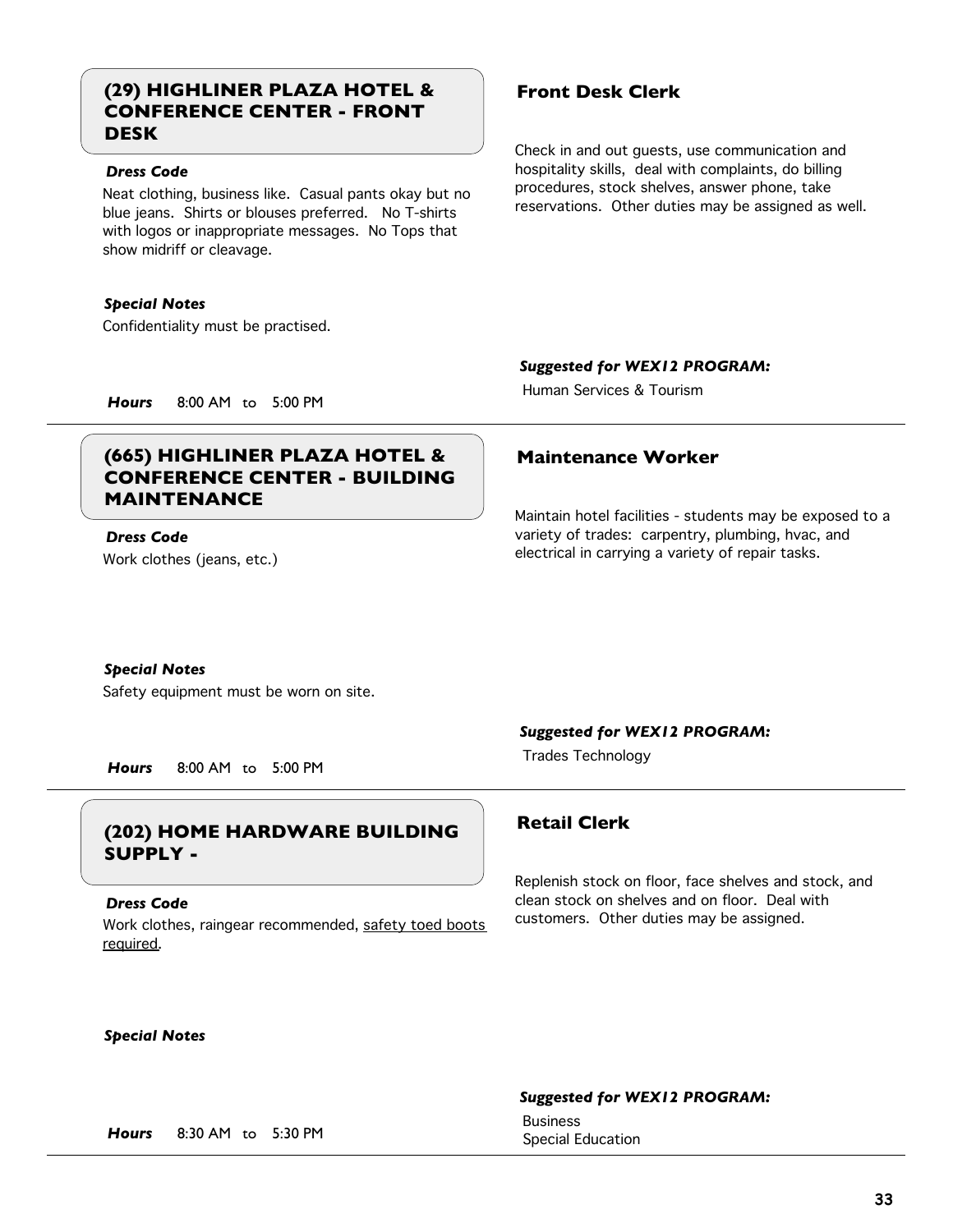## **(122) J & J CONSTRUCTION -**

## *Dress Code*

Work clothes, and safety toed boots required.

## **Carpenter**

Installation of counter tops, doors; bend and tie rebar, build batter boards, build cabinets, stain cabinets, cut and build forms, do interior renovations - baseboards, cleanup, doors. Install storm doors.

## *Special Notes*

Safety equipment must be worn on site.

*Suggested for WEX12 PROGRAM:*

Technology *Hours* 8:30 AM to 4:30 PM

## **(125) JIM WEST SIGNS LTD. -**

Work clothes (jeans, etc.) *Dress Code*

## **Sign Painter**

Various duties will be assigned depending on work orders that week. Coating boards, sketching draft designs, assisting sign painter, clean up, etc. may be performed.

*Special Notes*

Special Education *Hours* 9:00 AM to 4:00 PM

## **(126) JOE'S AUTO BODY -**

Work clothes, coveralls supplied, safety toed boots required. *Dress Code*

## *Suggested for WEX12 PROGRAM:*

Fine Arts

## **Auto Body Repair person**

Safety orientation, cleanup, detail work on cars, body repair assistance -- body work, sanding, masking, changing parts.

*Special Notes*

## *Suggested for WEX12 PROGRAM:*

Mechanics & Trades Technology *Hours* 8:00 AM to 5:00 PM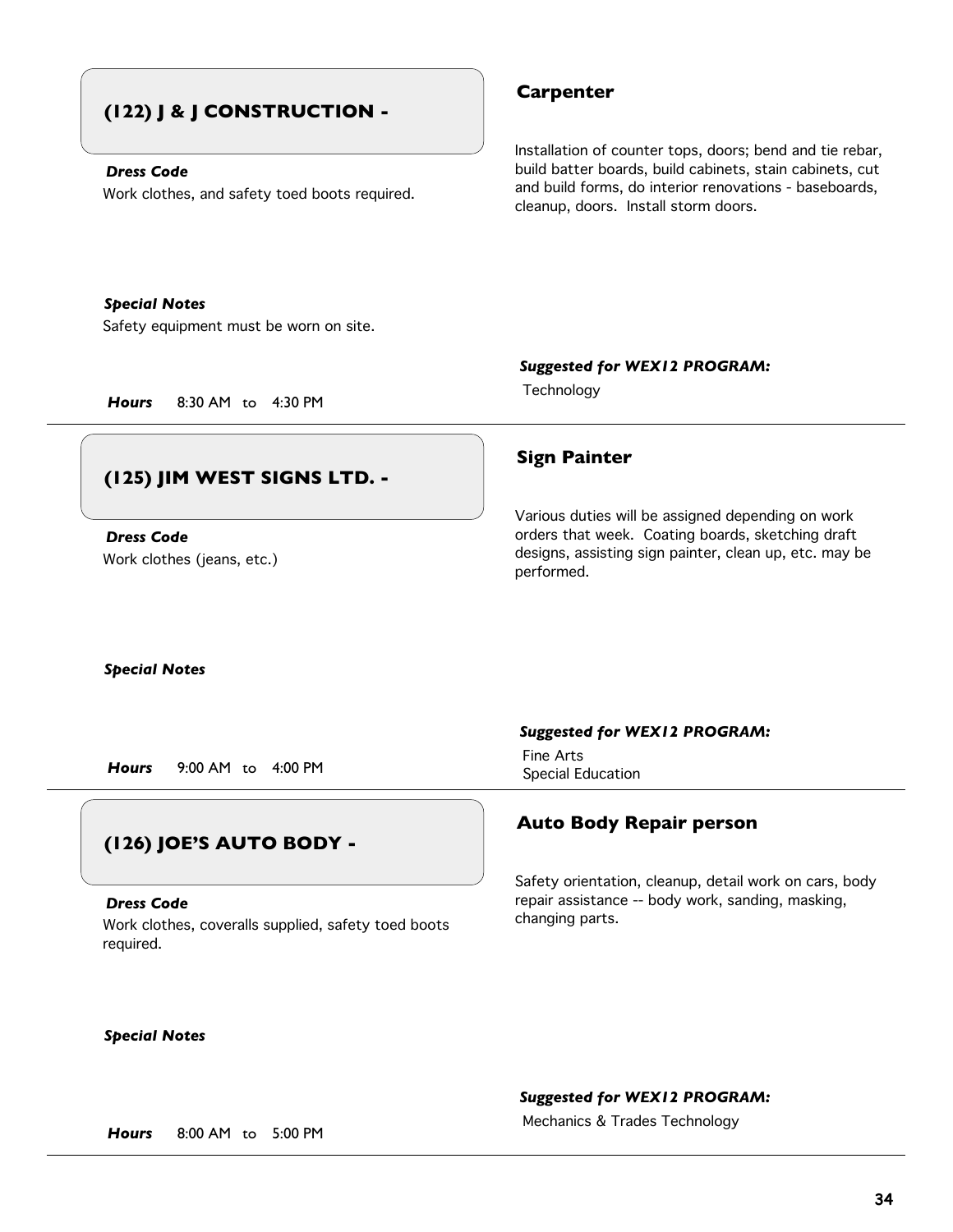## **(477) JOHAL & ASSOCIATES -**

## *Dress Code*

Neat clothing, business like. Casual pants okay but no blue jeans. Shirts or blouses preferred. No T-shirts with logos or inappropriate messages. No Tops that show midriff or cleavage.

## *Special Notes*

Confidentiality must be practised.

## **Accounting Student**

Observe and assist file preparer staff with the following: prepare financial statement for corporate and personal business; preparation of corporate, personal and trust tax returns; preparation of sections of audit files; and bookkeeping either manually or on software. This placement is particularly suitable for student seeking accounting career: Chartered Accountant, Certified General Accountant or Certified Management Accountant.

## *Suggested for WEX12 PROGRAM:*

Business

*Hours* 8:30 AM to 5:00 PM

## **(127) JOHNNY'S MACHINE SHOP -**

## *Dress Code*

Safety Toed footwear, ear and eye protection is required.

## **Machinist**

Lathe work - threading, turning. Sharpening tool bits, welding, and milling. Math ability important - especially fractions. Micrometer experience useful.

## *Special Notes*

## *Suggested for WEX12 PROGRAM:*

Mechanics & Trades Technology *Hours* 8:00 AM to 5:00 PM

## **(650) KAL TIRE #119 -**

Safety Toed Boots or Rubbers required *Dress Code*

## **Mechanic**

Assist mechanics in duties servicing various vehicles. May consist of oil changes, brake rebuilds, repair of lights, electrical system parts, cooling system, exhaust system. Change engines and transmissions. Tune-ups. Tire repair and sales.

## *Special Notes*

Safety equipment must be worn on site.

## *Suggested for WEX12 PROGRAM:*

Trades Technology *Hours* 8:00 AM to 6:00 PM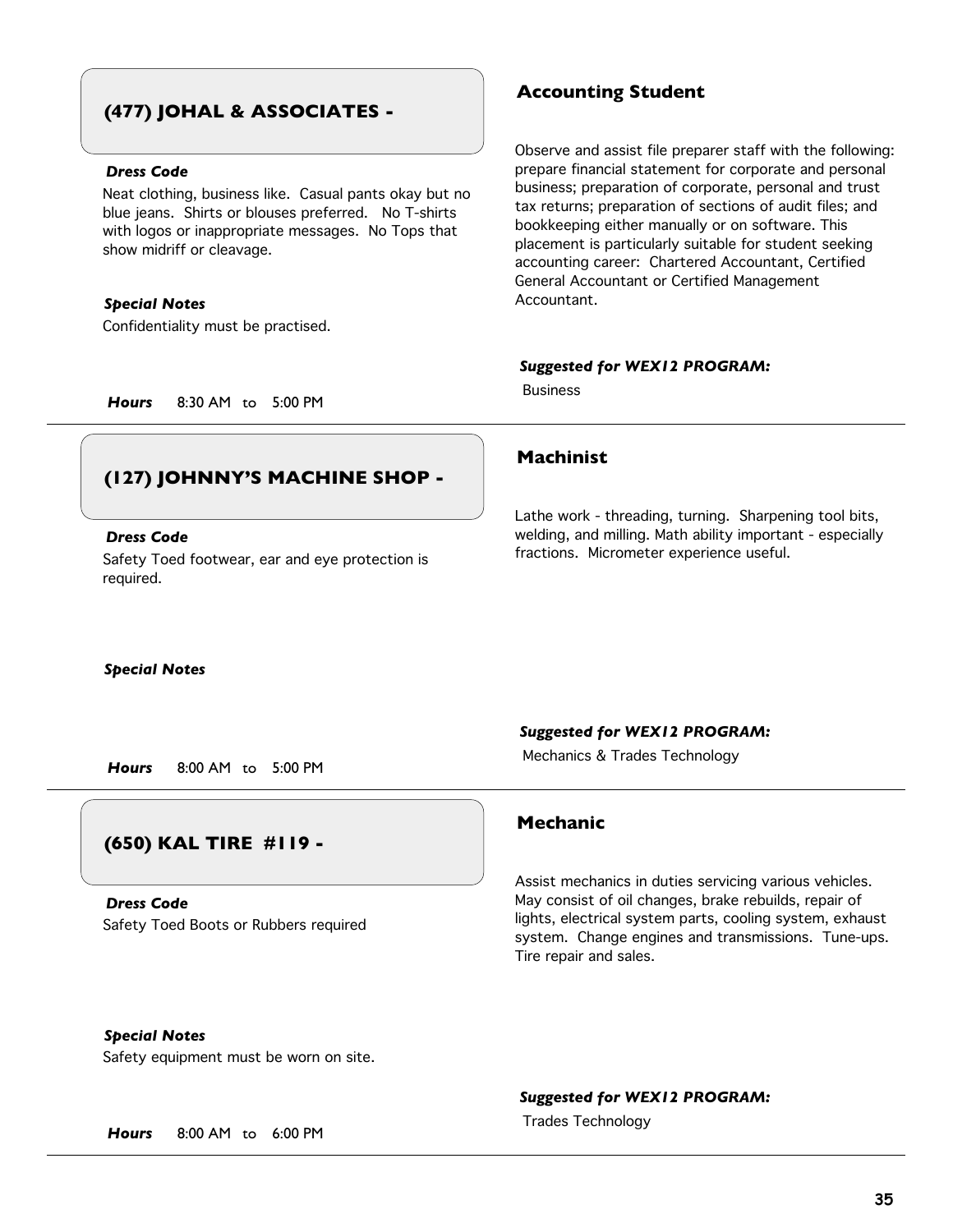## **(558) KIDS DAYCARE -**

## *Dress Code*

Casual clothing o.k. - jeans, etc. Female students dress conservatively - no skin showing or low cut tops.

## *Special Notes*

IF AGE 14 AND OLDER, A CRIMINAL RECORD CHECK IS REQUIRED PRIOR TO PLACEMENT.

*Suggested for WEX12 PROGRAM:*

Human Services

*Hours* 7:45 AM to 6:00 PM

# **SCHOOL - PRIMARY DIVISIONS**

## *Dress Code*

Neat clothing, business like. Casual pants okay but no blue jeans. Shirts or blouses preferred. No T-shirts with logos or inappropriate messages. No Tops that show midriff or cleavage.

### *Special Notes*

### *Suggested for WEX12 PROGRAM:*

Human Services

*Hours* 8:30 AM to 3:30 AM

## **(138) LAX K'XEEN ELEMENTARY Elementary Teacher - Intermediate SCHOOL - INTERMEDIATE DIVISIONS**

### *Dress Code*

Neat clothing, business like. Casual pants okay but no blue jeans. Shirts or blouses preferred. No T-shirts with logos or inappropriate messages. No Tops that show midriff or cleavage.

## *Special Notes*

Working under direction of classroom teachers which will include the following: supervision of small group activities, one-to-one assistance with specific students, reading to class, marking and evaluation of simple activities, observation notes on specific students, supervision of large group activities, and listening to students read.

## *Suggested for WEX12 PROGRAM:*

Human Services

## **Daycare Worker**

Assist children in various activities, make paints, cleanup. Spend time conversing with children. Prep and cleanup snacks. General cleanup.

## **Elementary Teacher - Primary (137) LAX K'XEEN ELEMENTARY**

Working under direction of classroom teachers which will include the following: supervision of small group activities, one-to-one assistance with specific students, reading to class, marking and evaluation of simple activities, observation notes on specific students, supervision of large group activities, and listening to students read.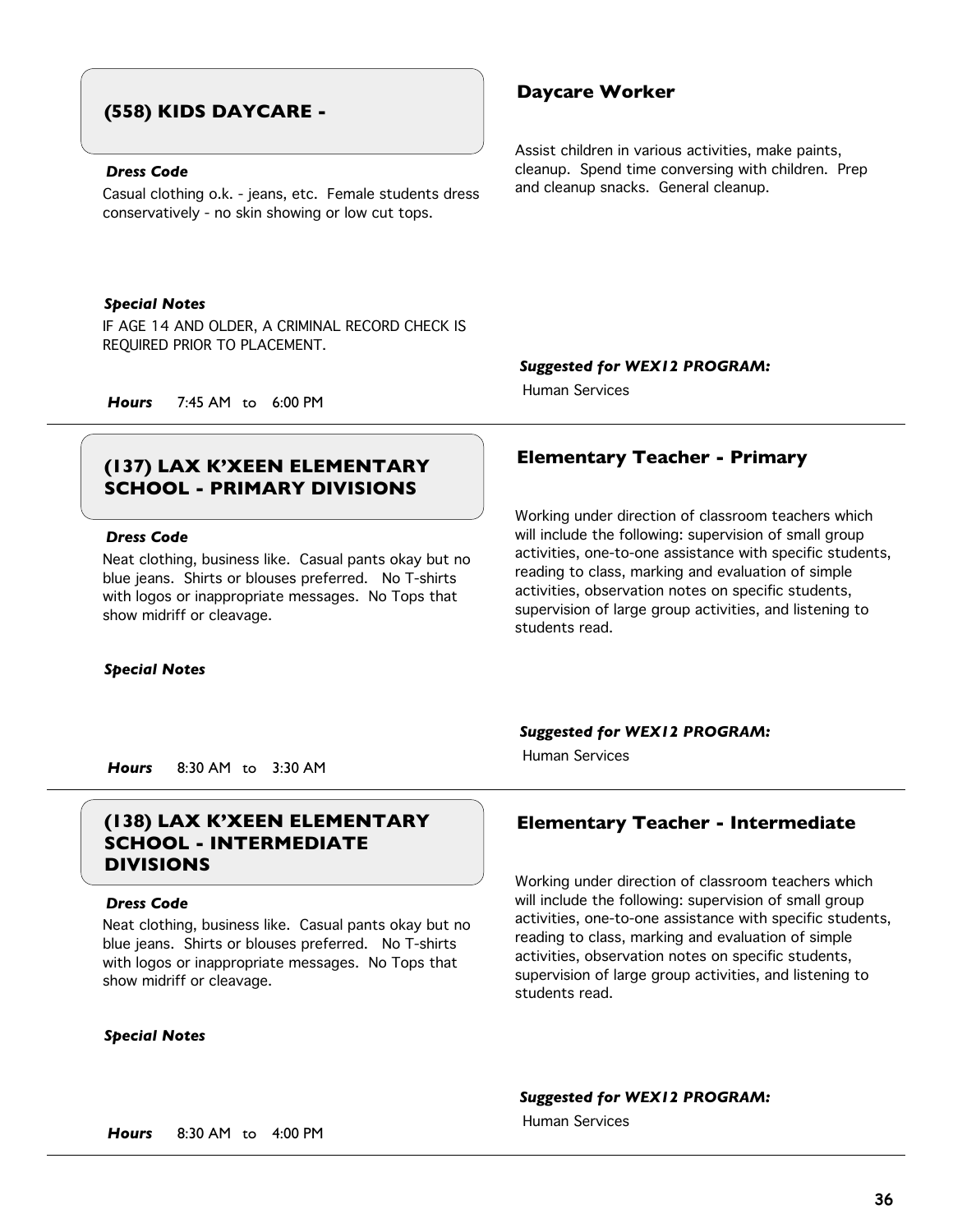# **Teacher Librarian (373) LAX K'XEEN ELEMENTARY SCHOOL - LIBRARY**

## *Dress Code*

Neat clothing, business like. Casual pants okay but no blue jeans. Shirts or blouses preferred. No T-shirts with logos or inappropriate messages. No Tops that show midriff or cleavage.

#### *Special Notes*

Assist Librarian and other teacher assistants in various duties as assigned: carding books, shelving and receiving books. Assist students in subject and theme searches.

*Suggested for WEX12 PROGRAM:*

Human Services

## **(153) LEANNE'S PET SHOP -**

Casual clothing o.k. - jeans, etc. *Dress Code*

*Hours* 8:30 AM to 3:30 AM

## **Animal Store Clerk**

Feed and clean animals; face stock and replenish; assist customers; and clean store. May be assigned other duties as needed.

*Special Notes*

Should love animals.

*Hours* 9:30 AM to 5:30 PM

# **Theatre Technician (200) LESTER CENTRE FOR THE ARTS - TECHNICAL**

#### *Dress Code*

For setup - work clothes, safety toed shoes suggested. For performance events - black pants and shoes and long sleeved black shirts.

### *Special Notes*

*Suggested for WEX12 PROGRAM:*

General Use

May include: hanging and focusing lighting equipment; operating lighting, sound, projection and stage rigging stystems. Also maintenance of the above systems will also be covered. Stage carpentry tasks may also be available.

### *Suggested for WEX12 PROGRAM:*

Fine Arts & Technology *Hours* 9:00 AM to 12:00 AM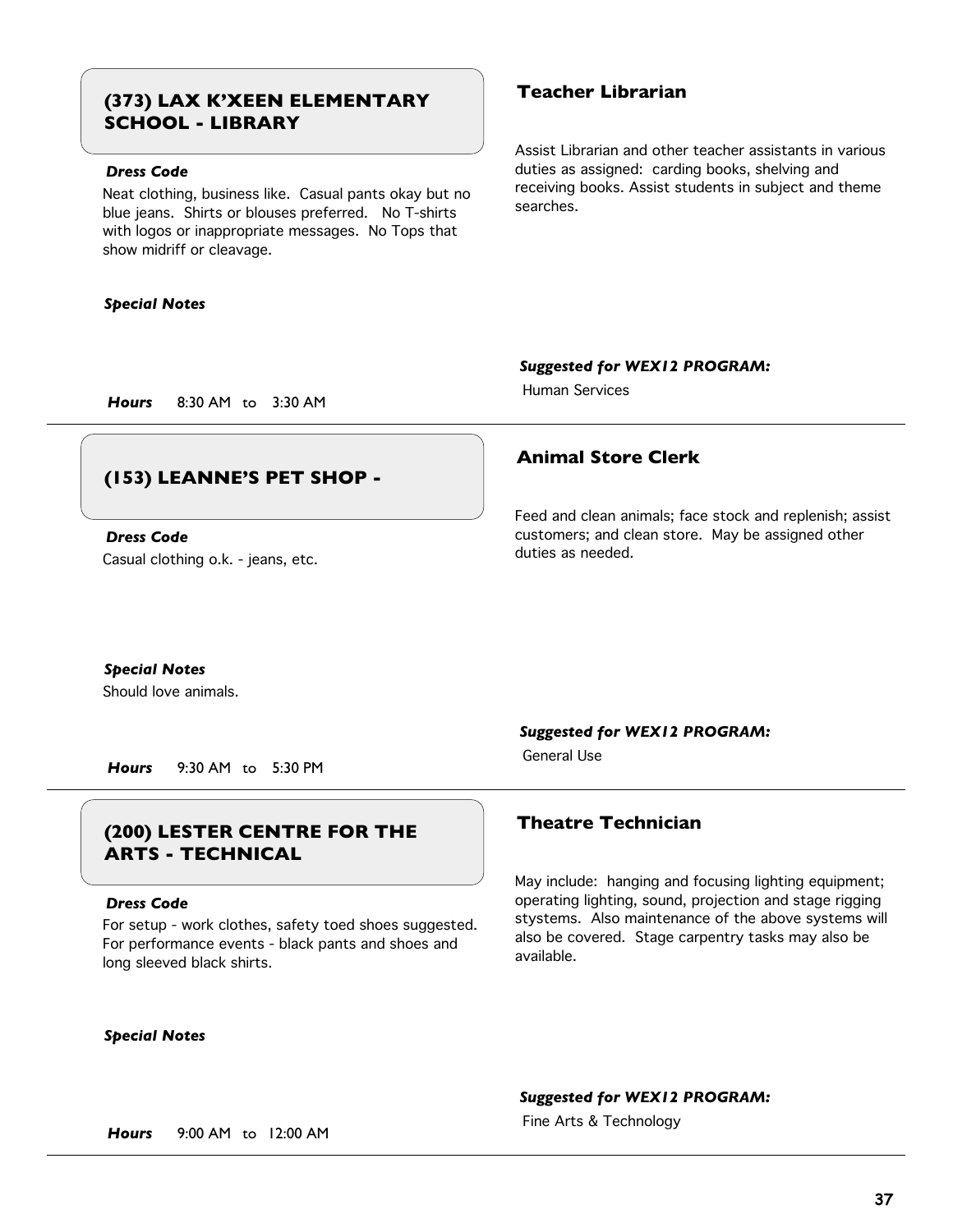# **Theatre Manager (353) LESTER CENTRE FOR THE ARTS - ADMINISTRATION**

## *Dress Code*

Casual clothing o.k. - jeans, etc.

Work with manager performing "front end duties": booking events, ticket sales, advertising, maintaining theatre.

*Special Notes*

### *Suggested for WEX12 PROGRAM:*

Fine Arts & Technology *Hours* 9:00 AM to 4:30 PM

# **(158) MACKENZIE COUNTRYWIDE Warehouse person FURNITURE & APPLIANCES - WAREHOUSE**

## Work clothes (jeans, etc.) *Dress Code*

Delivery furniture, restocking floor, unloading trailers, storing furniture, furniture assembly and repair.

*Special Notes*

*Hours* 9:00 AM to 6:00 PM

# **(634) MACKENZIE COUNTRYWIDE Accountant FURNITURE & APPLIANCES - OFFICE**

### *Dress Code*

Neat clothing, business like. Casual pants okay but no blue jeans. Shirts or blouses preferred. No T-shirts with logos or inappropriate messages. No Tops that show midriff or cleavage.

*Special Notes*

Confidentiality must be practised.

### *Suggested for WEX12 PROGRAM:*

General Use

Maintain accounting records, invoices, and customer accounts. Various clerical duties may also be assigned: answering phones, copying, faxing, and errands. Knowledge of accounting procedures and software would be an asset.

*Suggested for WEX12 PROGRAM:*

Business

*Hours* 9:00 AM to 6:00 PM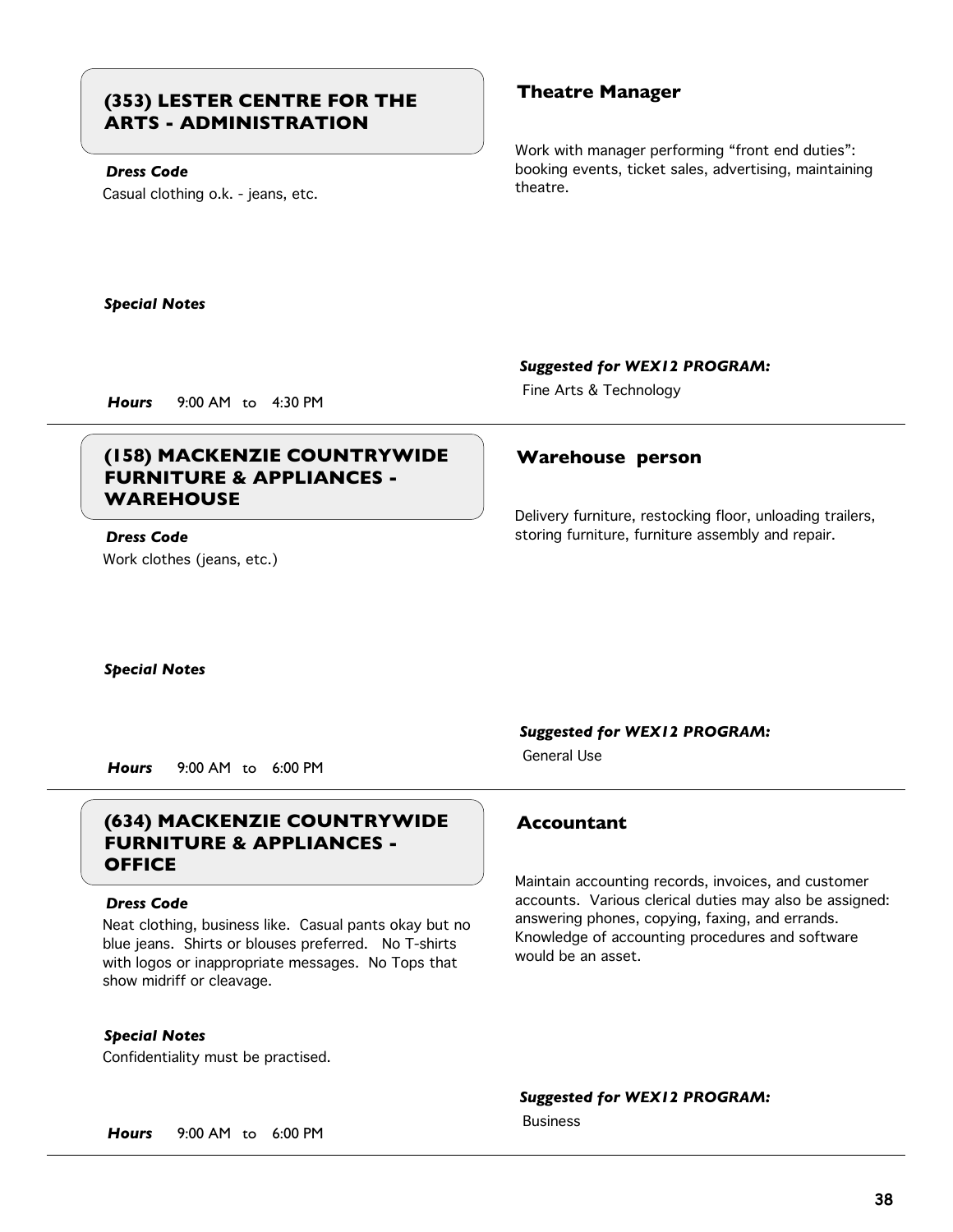# **Interior Designer (635) MACKENZIE COUNTRYWIDE FURNITURE & APPLIANCES - SALES**

### *Dress Code*

Neat clothing, business like. Casual pants okay but no blue jeans. Shirts or blouses preferred. No T-shirts with logos or inappropriate messages. No Tops that show midriff or cleavage.

#### *Special Notes*

Confidentiality must be practised.

Stage various furniture displays throughout store. Develop and implement interior design ideas through the displays. Other clerical duties may be assigned: answering phones, and assisting office staff.

#### *Suggested for WEX12 PROGRAM:*

Fine Arts

*Hours* 9:00 AM to 6:00 PM

# **(667) MACRO PROPERTIES - OFFICE**

#### *Dress Code*

Neat clothing, business like. Casual pants okay but no blue jeans. Shirts or blouses preferred. No T-shirts with logos or inappropriate messages. No Tops that show midriff or cleavage.

#### *Special Notes*

Confidentiality must be practised.

## **Office Worker**

Students may perform a variety of duties related to property management: taking messages, filing, completing forms, operating various business machines (computer, debit, fax, etc.) as well as other tasks as may be assigned.

### *Suggested for WEX12 PROGRAM:*

Business

*Hours* 9:00 AM to 5:00 PM

# **Maintenance Worker (668) MACRO PROPERTIES - MAINTENANCE**

#### *Dress Code*

Work clothes, coveralls supplied, safety toed boots required.

Maintain property facilities - students may be exposed to a variety of trades: carpentry, plumbing, hvac, and electrical in carrying a variety of repair tasks. Other duties may also be assigned.

### *Special Notes*

Safety equipment must be worn on site.

#### *Suggested for WEX12 PROGRAM:*

Trades Technology *Hours* 9:00 AM to 5:00 PM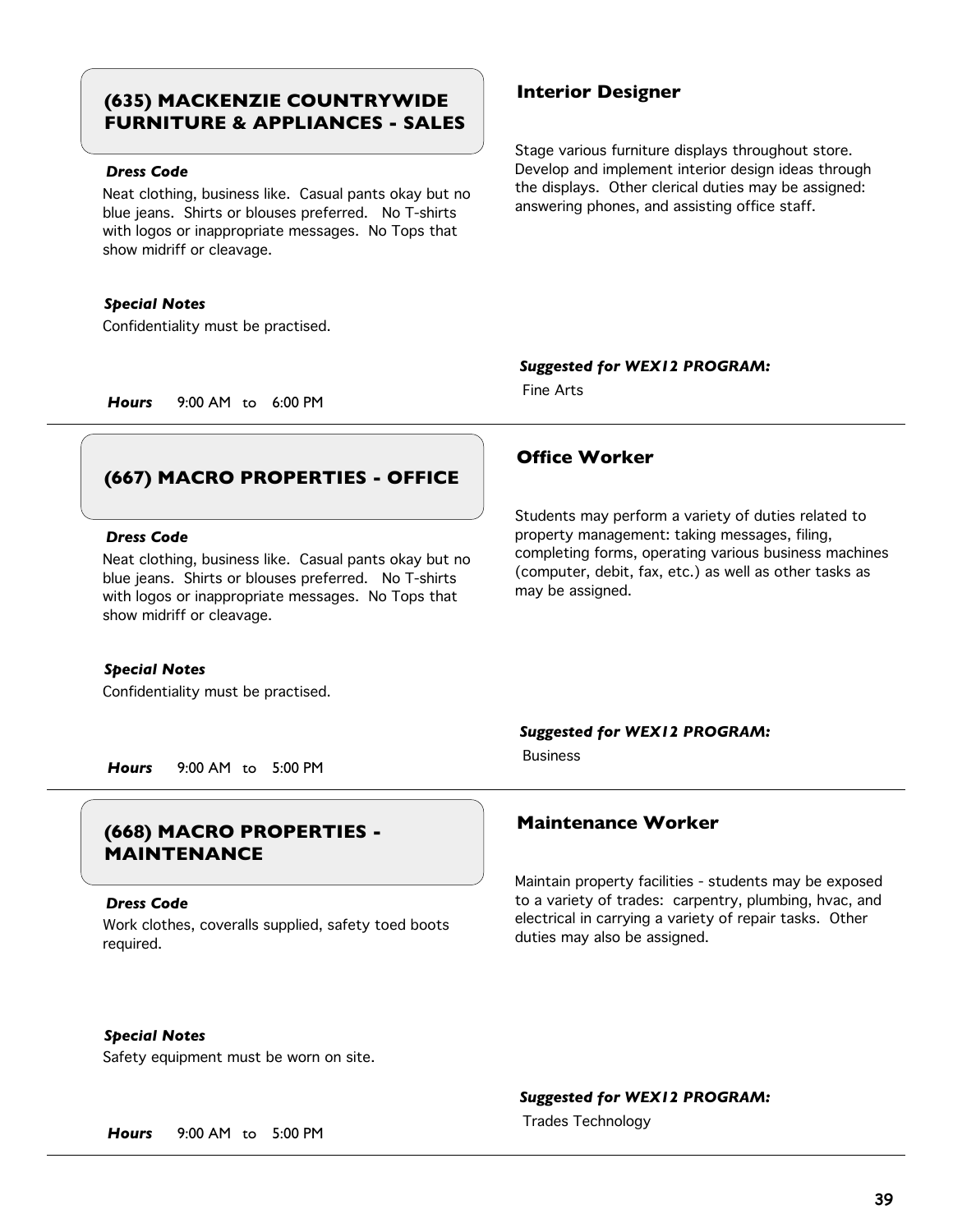# **MAINTENANCE**

### *Dress Code*

Work clothes, coveralls supplied, safety toed boots required.

#### *Special Notes*

Safety equipment must be worn on site.

# **Millwright or Heavy Duty Mechanic (622) MAHER TERMINALS -**

Assist Millwrights or Heavy Duty Mechanics in various tasks: repairing and servicing machinery and vehicles; cleanup and maintenance of repair shop; and other duties that may be assigned.

#### *Suggested for WEX12 PROGRAM:*

Trades Technology *Hours* 8:00 AM to 6:00 PM

# **(624) MAHER TERMINALS - OFFICE**

#### *Dress Code*

Neat clothing, business like. Casual pants okay but no blue jeans. Shirts or blouses preferred. No T-shirts with logos or inappropriate messages. No Tops that show midriff or cleavage.

#### *Special Notes*

Safety equipment must be worn on site.

## **Clerical Assistant**

Assist clerical personnel in various tasks: filing, data entry, answering phones, faxing and photocoping, typing letters & reports, and other clerical duties as may assigned. Should have experience with computers and word processing programs.

#### *Suggested for WEX12 PROGRAM:*

Business & Human Services

*Hours* 8:00 AM to 5:00 PM

# **Electrician (652) MAHER TERMINALS - ELECTRICAL MAINTENANCE**

Casual clothing o.k. - jeans, etc. *Dress Code*

Assist electricians in variety of tasks related to the maintenance and repair of the Terminal's electrical systems. Tasks: repair and maintenance of electrical systems, pulling wire, replacing fittings, lights, etc.

### *Special Notes*

Interview and a security check may be required.

#### *Suggested for WEX12 PROGRAM:*

Technology & Science *Hours* 8:00 AM to 4:00 PM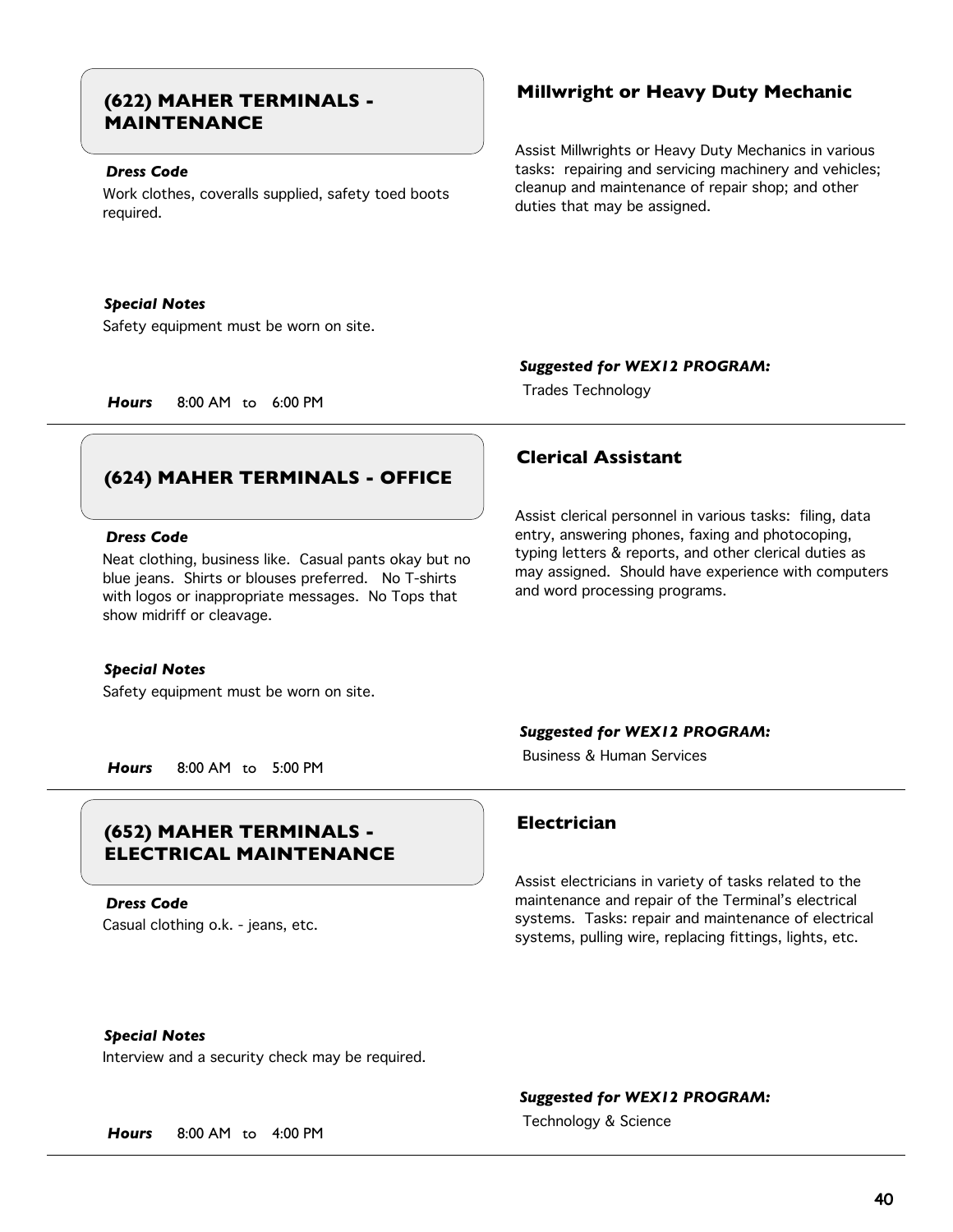# **Operations Technician (676) MAHER TERMINALS - OPERATIONS**

# *Dress Code*

Casual clothing o.k. - jeans, etc.

Observe operations for both ship and shore. Some duties may be assigned as warrant and needed.

#### *Special Notes*

Interview and a security check may be required.

*Suggested for WEX12 PROGRAM:*

Technology & Science *Hours* 8:00 AM to 4:00 PM

**Welder - Metal Fabricator**

# **(161) MARINEX SHEET METAL LTD. -**

#### *Dress Code*

Safety Toed Boots or Rubbers. Work clothes. Gloves, face masks, other safety equipment supplied. Driver's license would be an asset.

#### *Special Notes*

# Cutting and shearing. Observe: design/layout,

cutting/shearing, forming, welding. Assemble parts.

Assist welders: lifting, positioning. Pickup and delivery.

# Mechanics & Trades Technology *Hours* 8:00 AM to 4:30 PM

# **(454) MARK'S WORK WEARHOUSE -**

#### *Dress Code*

Neat clothing, business like. Casual pants okay but no blue jeans. Shirts or blouses preferred. No T-shirts with logos or inappropriate messages. No Tops that show midriff or cleavage.

## *Special Notes*

Confidentiality must be practised.

## *Suggested for WEX12 PROGRAM:*

## **Sales Associate**

Dealing with customers, maintaining fitting room control, handling stock and paperwork associated with setting up sales and promotions (taggings stock, signs). Assist cashier in bagging purchases. May be able to operate various store equipment: computer, cash register, fax machine, etc.

### *Suggested for WEX12 PROGRAM:*

Business & Human Service Worker

*Hours* 9:30 AM to 6:00 AM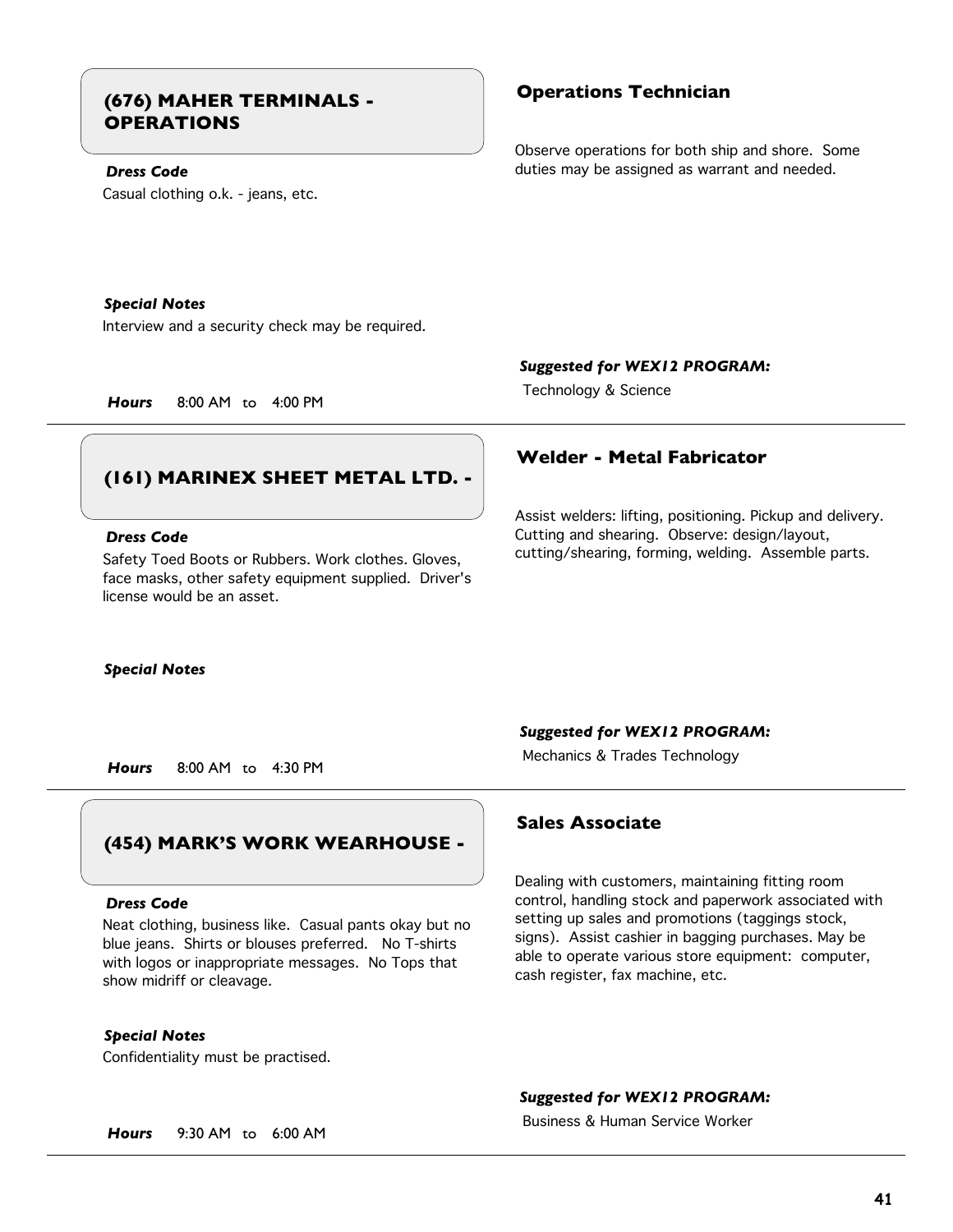# **(164) MAVERICK MART -**

# *Dress Code*

Casual clothing o.k. - jeans, etc.

# **Retail Clerk**

Food prep. - chicken, deepfry, cleaning. Stocking shelves, coolers, dairy, pop. Store maintenance. Facing shelves. Deli packaging.

*Special Notes*

## *Suggested for WEX12 PROGRAM:*

Business

*Hours* 8:30 AM to 5:00 PM

# **(165) MCDONALD'S -**

## *Dress Code*

Uniform provided. Black shoes (clean sneakers okay) . Locker lock.

# **Food Sales Person**

Can work in different areas of restaurant: counter sales, kitchen, lobby service, and outside maintenance. Must take computer assessment program to be accepted.

### *Special Notes*

Students will be required to do an assessment prior to their placement start.

Special Education *Hours* 8:00 AM to 5:30 PM

# **Daycare Worker (531) METLAKATLA ABORIGINAL HEADSTART PROGRAM -**

Casual clothing o.k. - jeans, etc. *Dress Code*

### *Suggested for WEX12 PROGRAM:*

Human Services

Preparation help for day's activities, prep and cleanup snack, participate with children in day's activities, help children in washroom and coat room. Help staff with cleanup. Supervise playground and other programs. Make paste, paintbase, play dough and have ready for activity. Fill and empty water tubs, play sinks.

## *Special Notes*

If age 14 and older, a Criminal Record check is required prior to placement.

*Suggested for WEX12 PROGRAM:*

Human Services

*Hours* 9:00 AM to 4:00 PM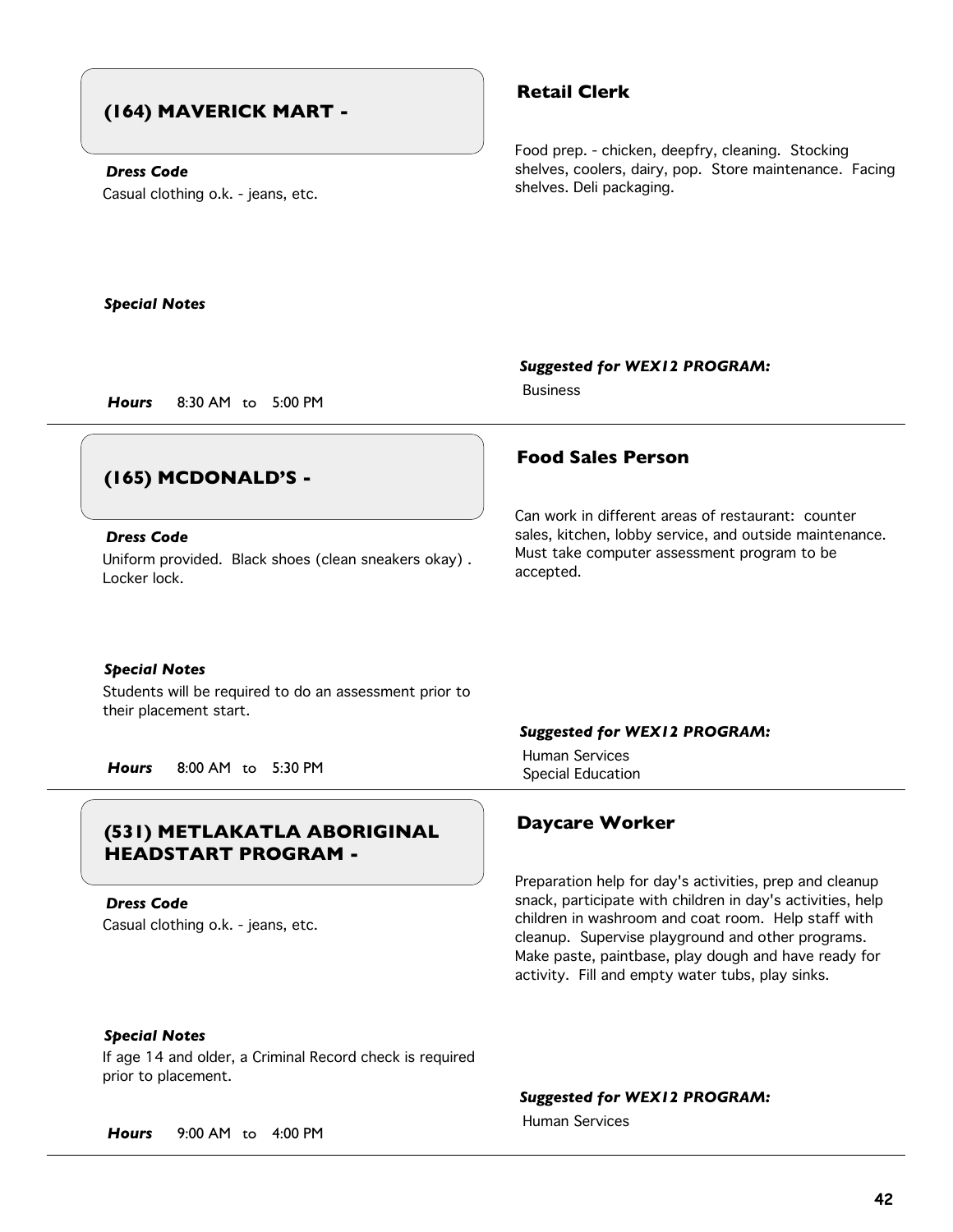# **Clerk (168) METLAKATLA BAND COUNCIL - OFFICE**

## *Dress Code*

Casual clothing o.k. - jeans, etc.

Recepionist duties: answering phones, general inquiries; Clerk/Typist duties: filing, typing, computer work, office machines operation. Secretarial duties: taking minutes of meetings, and other general tasks as assigned. Job shadows will involve observation of the three positions in the Band Office.

#### *Special Notes*

#### *Suggested for WEX12 PROGRAM:*

Business

*Hours* 8:30 AM to 4:30 PM

# **Deckhand (230) METLAKATLA DEVELOPMENT CORPORATION -**

## Work clothes (jeans, etc.) *Dress Code*

Will be able to assist with maintaining vessels, keeping area clean, learn "rules about road" and handling vessels and any other tasks that may be assigned.

#### *Special Notes*

All Programs *Hours* 8:00 AM to 4:30 PM

# **(172) NAPA AUTO PARTS -**

Work clothes (jeans, etc.) *Dress Code*

# *Suggested for WEX12 PROGRAM:*

## **Partsperson**

Handle parts and supplies for motor vehicles of all models and makes. Maintaining and receiving stock, taking and filling orders, and use catalogues and microfiche and computer to look up stock numbers and parts. Provide customer service, answer phones, operate cash register, and interac machine. Clean up duties will also be assigned.

# *Special Notes*

### *Suggested for WEX12 PROGRAM:*

Mechanics & Trades Technology *Hours* 8:00 AM to 5:00 PM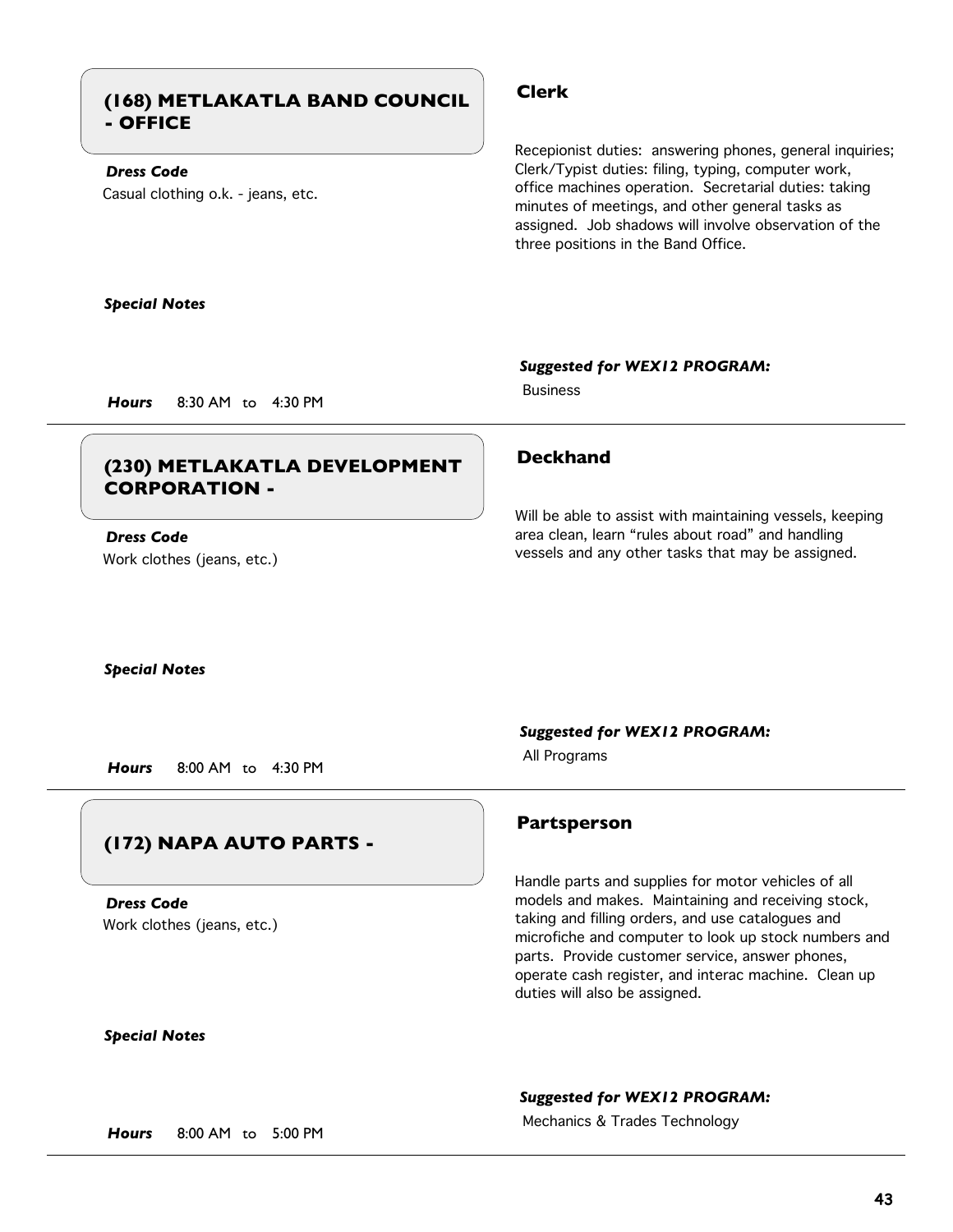# **Vistor's Services Attendant (183) NORTH PACIFIC CANNERY VILLAGE MUSEUM - TOURISM**

## *Dress Code*

Work clothes (jeans, etc.)

Assist at Gate, Gift Shop and Cafe: put out stock, do daily cash sheets, sell tickets, help with daily orders for Cafe, and assist with inventory. Job Shadows will consist spending part of day in each of the three positions.

#### *Special Notes*

### *Suggested for WEX12 PROGRAM:*

Business & Hospitality/Tourism *Hours* 8:00 AM to 4:30 PM

# **Customer Service Rep. (114) NORTH PACIFIC SEAPLANES - CUSTOMER SERVICE**

### *Dress Code*

Neat clothing, business like. Casual pants okay but no blue jeans. Shirts or blouses preferred. No T-shirts with logos or inappropriate messages. No Tops that show midriff or cleavage.

#### *Special Notes*

Students will be assigned to ticket passengers, provided schedule information, operate various office machinery.

### *Suggested for WEX12 PROGRAM:*

Human Services & Hospitality/Tourism *Hours* 7:30 AM to 4:30 PM

# **Aviation Mechanic (115) NORTH PACIFIC SEAPLANES - MAINTENANCE**

#### *Dress Code*

Work clothes, coveralls supplied, safety toed boots required.

#### *Special Notes*

Assist mechanics in maintaining and servicing fleet of float planes. Working with the direct supervision of a mechanic, students may be able to assist in the repairing of fuselages, air frames, engines, and support systems. Daily housekeeping tasks will also be assigned.

### *Suggested for WEX12 PROGRAM:*

Mechanics & Trades Technology *Hours* 8:00 AM to 6:00 PM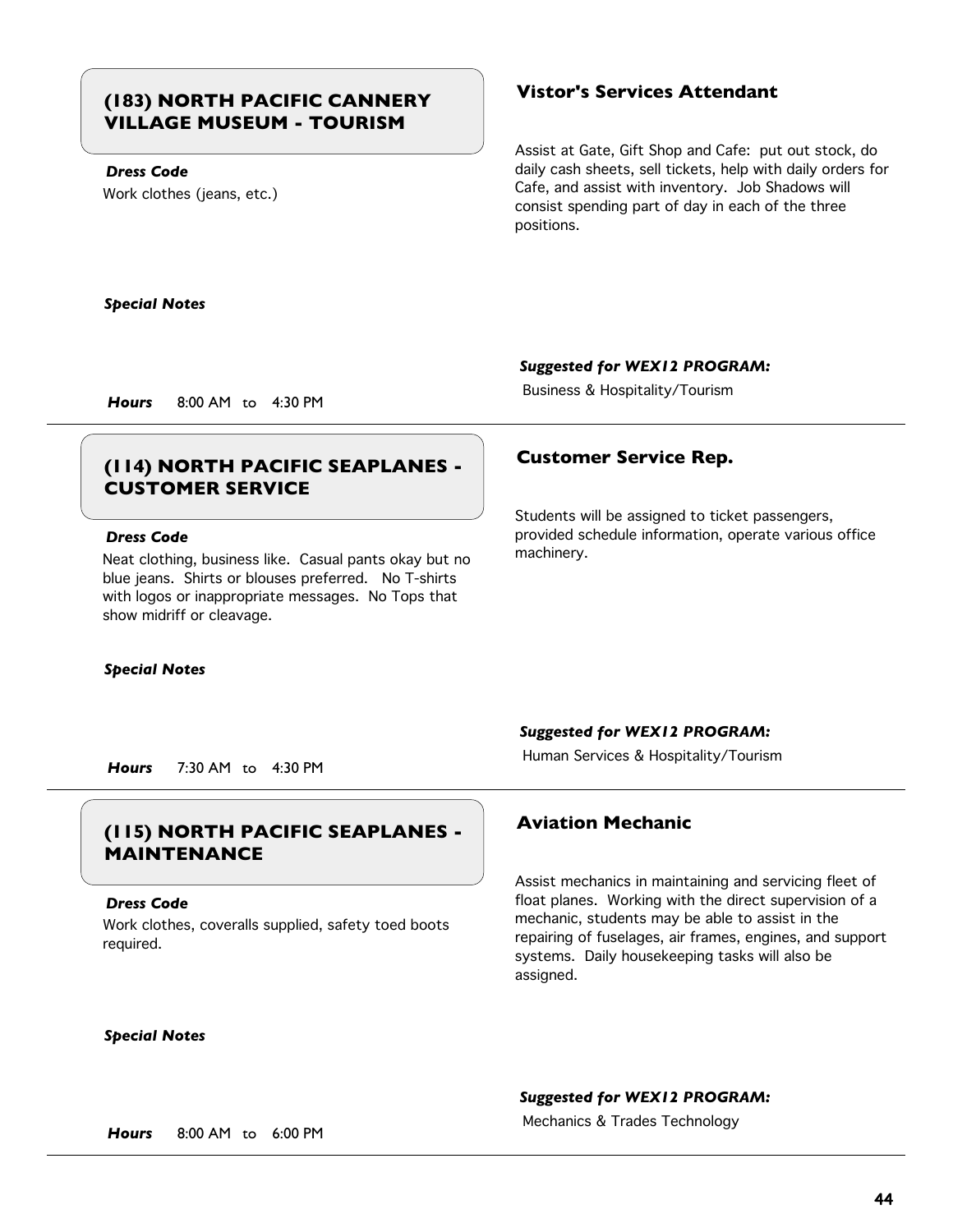# **Freight Handler (363) NORTH PACIFIC SEAPLANES - FREIGHT DIVISION**

### *Dress Code*

Work clothes, be prepared for inclement weather, and safety toed boots required.

#### *Special Notes*

Should be physically fit as this is demanding job. Safety equipment must be worn while on the worksite: safety toed boots or shoots. Ear protectors are also recommended. All programs *Hours* 7:30 AM to 4:30 PM

# **Financial Services Rep. (189) NORTHERN SAVINGS CREDIT UNION -**

#### *Dress Code*

Neat clothing, business like. Casual pants okay but no blue jeans. Shirts or blouses preferred. No T-shirts with logos or inappropriate messages. No Tops that show midriff or cleavage.

#### *Special Notes*

#### *Suggested for WEX12 PROGRAM:*

be able to do computer assisted layout.

Business

*Hours* 9:00 AM to 5:00 PM

# **Advertising Salesperson (630) NORTHERN VIEW - ADVERTISING**

#### *Dress Code*

Neat clothing, business like. Casual pants okay but no blue jeans. Shirts or blouses preferred. No T-shirts with logos or inappropriate messages. No Tops that show midriff or cleavage.

### *Special Notes*

Confidentiality must be practised.

### *Suggested for WEX12 PROGRAM:*

Business & Fine Arts

Handle freight to and from planes; assist in loading and deplaning passengers and freight; and docking planes. May also assist in fueling and other aircraft maintenance tasks as assigned.

### *Suggested for WEX12 PROGRAM:*

Deals with financial administration - will serve in several departments: adminstration, audit, branch, and finance. Will operate word processor, computer, and photocopier. Will be assigned various clerical duties. Some positions, such as teller, will be observation only.

Students will exposed to advertising sales - how to sell, getting new accounts, servicing existing accounts. May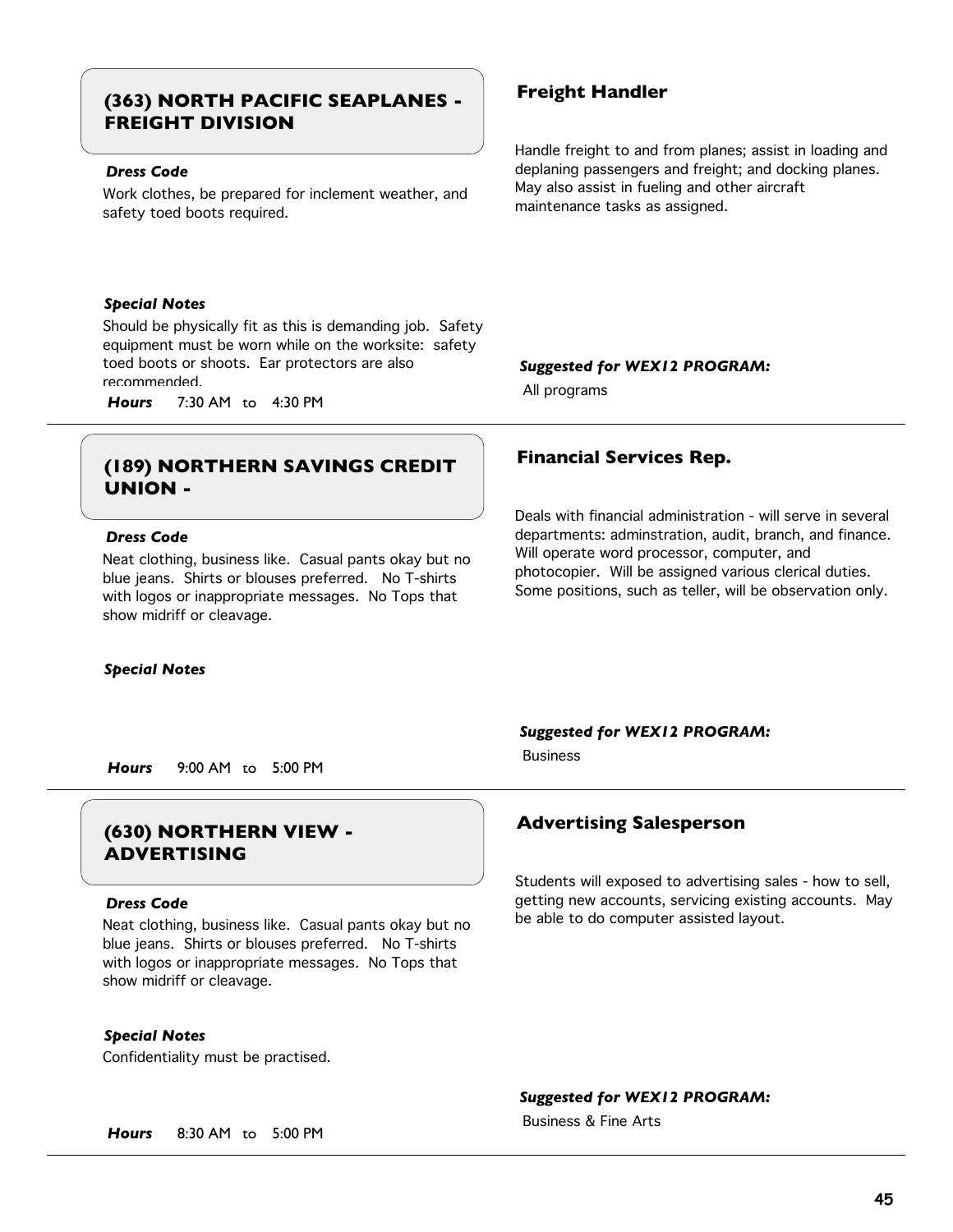# **(631) NORTHERN VIEW - EDITORIAL**

#### *Dress Code*

Neat clothing, business like. Casual pants okay but no blue jeans. Shirts or blouses preferred. No T-shirts with logos or inappropriate messages. No Tops that show midriff or cleavage.

#### *Special Notes*

Confidentiality must be practised.

## **Journalist**

Research, reporting- interviews, writing, background research.

*Suggested for WEX12 PROGRAM:*

Business & Fine Arts

*Hours* 9:00 AM to 5:00 PM

# **Community Health Nurse (274) NORTHWEST HEALTH UNIT - COMMUNITY HEALTH DIVISION**

### *Dress Code*

Neat clothing, business like. Casual pants okay but no blue jeans. Shirts or blouses preferred. No T-shirts with logos or inappropriate messages. No Tops that show midriff or cleavage.

#### *Special Notes*

Interview with employer may be required before being accepted for placement.

*Hours* 8:30 AM to 4:30 PM

# **Speech Language Pathologist (675) NORTHWEST HEALTH UNIT - SPEECH & LANGUAGE**

#### *Dress Code*

Neat clothing, business like. Casual pants okay but no blue jeans. Shirts or blouses preferred. No T-shirts with logos or inappropriate messages. No Tops that show midriff or cleavage.

### *Special Notes*

Interview with employer may be required before being accepted for placement.

Observe baby clinic and Infant followup home visit. During Clinic Drop In, weigh and measure infant and toddlers. Organize and update reference files. Assist nurses during school visits: hearing and vision screening and hepatitis B innoculations. Develop posters and displays for health unit related to growth & development, non-smoking, and HIV/AIDS. Observe and assist prenatal classes. Attend community liaison meetings. Please note: Students must have client/patient agreement before for several of the above tasks.

#### *Suggested for WEX12 PROGRAM:*

Human Services & Science

Observe and participate in speech language therapy sessions. Clerical tasks related to position may also be assigned.

#### *Suggested for WEX12 PROGRAM:*

Human Services & Science

*Hours* 8:30 AM to 4:30 PM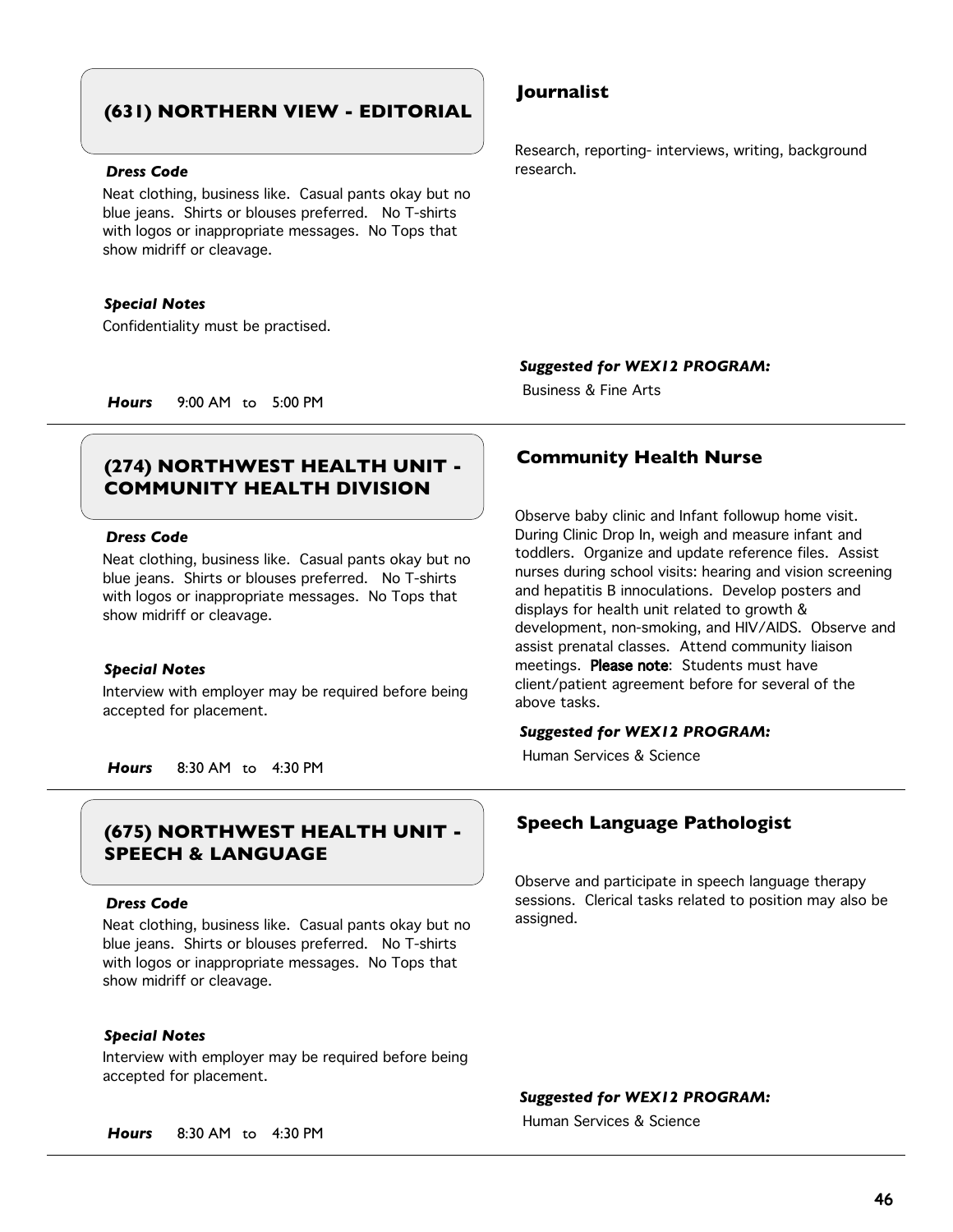# **General Clerk (195) OVERWAITEA FOODS LTD. #70 - GROCERY / PRODUCE**

## *Dress Code*

Black shoes and pants. Clean and well groomed. White shirt. Apron supplied.

#### *Special Notes*

Stocking product, culling product, storing, warehouse organization, cleanup. Facing shelves, assisting customers, and other tasks as may be assigned. Students will have an opportunity to work in all departments of the store.

#### *Suggested for WEX12 PROGRAM:*

Business

*Hours* 9:00 AM to 6:00 PM

# **Baker (196) OVERWAITEA FOODS LTD. #70 - BAKERY**

### *Dress Code*

Black or white sneakers. Clean and well groomed. White shirt and pants. Apron and hat supplied.

Baking - bread, rolls, sweet goods. Cake decoration, packaging, bread slicing, filling shelves, breakout product - warehouse. Merchandising displays. Clean up.

*Special Notes*

*Suggested for WEX12 PROGRAM:*

Human Services

*Hours* 9:00 AM to 6:00 PM

## **Technician (198) PACIFIC COAST VETERINARY HOSPITAL -**

Work clothes (jeans, etc.) *Dress Code*

# **Veterinarian or Animal Health**

Admitting patient animals. Liase with clients. Assist vet and technician in procedures. Feed animals. Medicate, wash, walk animals. Clean kennels, runs, and other areas. Garbage pickup, laundry, wash animal dishes.

#### *Special Notes*

### *Suggested for WEX12 PROGRAM:*

Science

*Hours* 9:00 AM to 12:00 PM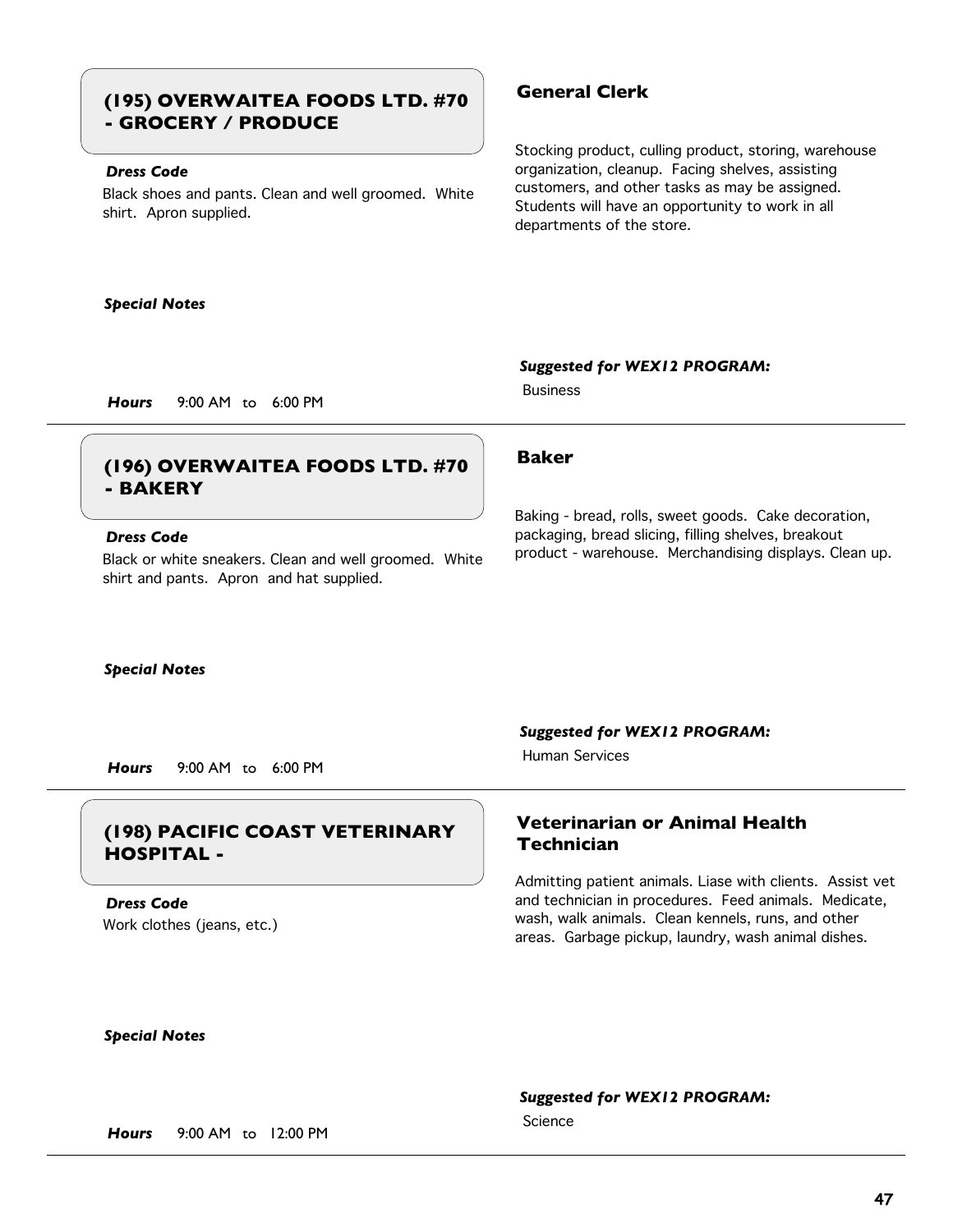# **(451) PACIFIC INN - FRONT DESK**

### *Dress Code*

Neat clothing, business like. Casual pants okay but no blue jeans. Shirts or blouses preferred. No T-shirts with logos or inappropriate messages. No Tops that show midriff or cleavage.

#### *Special Notes*

Confidentiality must be practised.

## **Front Desk Clerk**

Check in and out guests, use communication and hospitality skills, deal with complaints, do billing procedures, stock shelves, answer phone, take reservations. Evening shift work may also expected.

#### *Suggested for WEX12 PROGRAM:*

Tourism & Human Services

*Hours* 8:00 AM to 5:00 PM

## **(452) PACIFIC INN - HOUSEKEEPING**

#### *Dress Code*

Neat clothing, business like. Casual pants okay but no blue jeans. Shirts or blouses preferred. No T-shirts with logos or inappropriate messages. No Tops that show midriff or cleavage.

#### *Special Notes*

Confidentiality must be practised.

#### **Housekeeper**

Assist housekeepers in making up rooms: vaccuming, dusting, making beds, cleaning bathrooms, and other tasks as may be assigned.

#### *Suggested for WEX12 PROGRAM:*

Tourism & Human Services

*Hours* 8:00 AM to 5:00 PM

# **SCHOOL - PHYSICAL EDUCATION**

*Dress Code*

Sweat pants and t shirts with appropriate labelling.



# **Elementary Teacher - P. E. Specialist (203) PINERIDGE ELEMENTARY**

Assist teacher in Physical Education classes by providing one on one and small group coaching. Also monitor large group activities under direct supervision of teacher. Help setup and clean up equipment. Assist in coaching extra-curricular activities. Some time in classroom may also be available if desired.

#### *Suggested for WEX12 PROGRAM:*

Sport & Recreation *Hours* 8:30 AM to 4:00 PM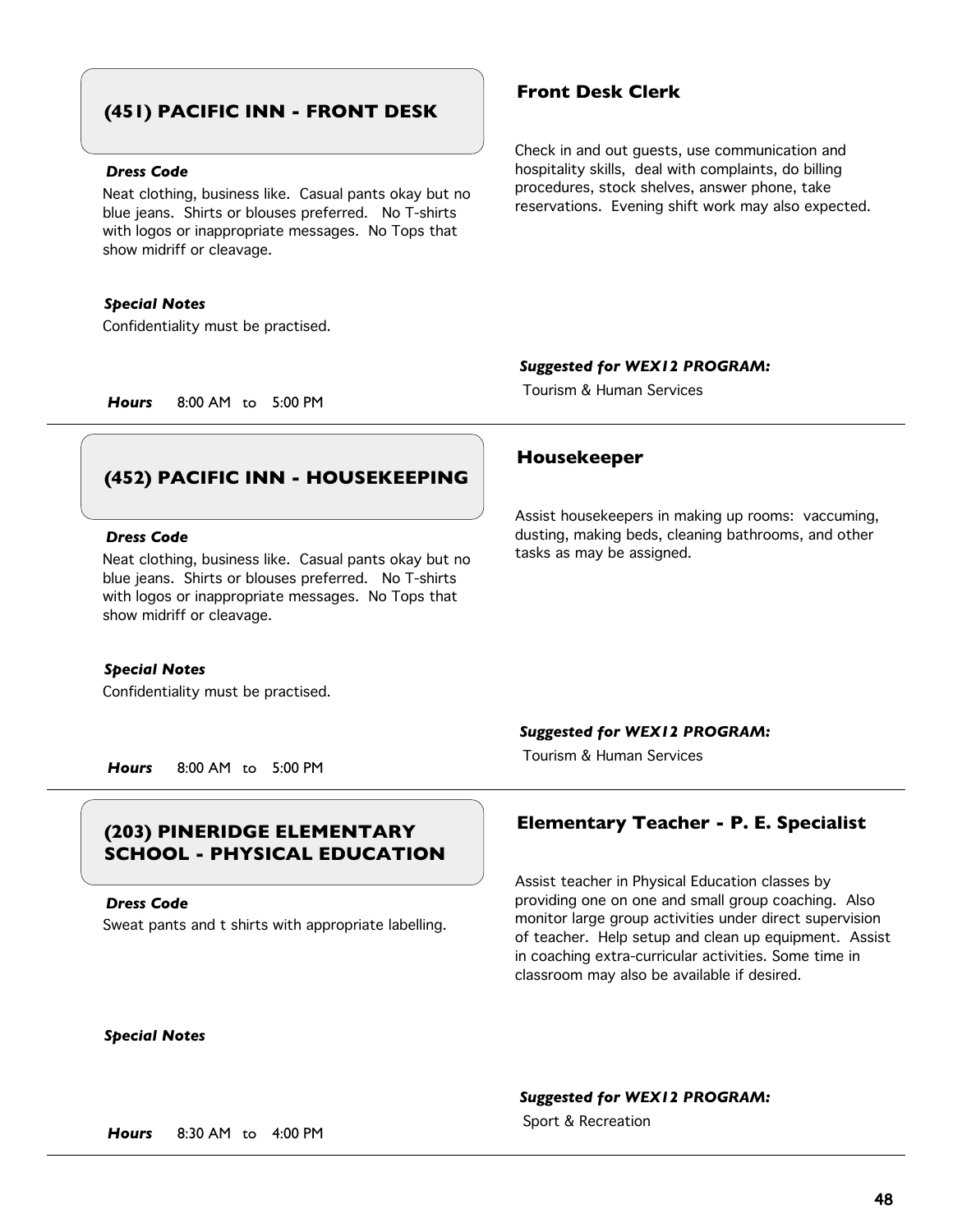# **Elementary Teacher - Primary (204) PINERIDGE ELEMENTARY SCHOOL - PRIMARY DIVISIONS**

## *Dress Code*

Neat clothing, business like. Casual pants okay but no blue jeans. Shirts or blouses preferred. No T-shirts with logos or inappropriate messages. No Tops that show midriff or cleavage.

#### *Special Notes*

Working under direction of classroom teachers which will include the following: supervision of small group activities, one-to-one assistance with specific students, reading to class, marking and evaluation of simple activities, observation notes on specific students, supervision of large group activities, and listening to students read.

#### *Suggested for WEX12 PROGRAM:*

Human Services

*Hours* 8:30 AM to 4:00 PM

# **SCHOOL - INTERMEDIATE DIVISIONS**

### *Dress Code*

Neat clothing, business like. Casual pants okay but no blue jeans. Shirts or blouses preferred. No T-shirts with logos or inappropriate messages. No Tops that show midriff or cleavage.

#### *Special Notes*

# **(205) PINERIDGE ELEMENTARY Elementary Teacher - Intermediate**

Working under direction of classroom teachers which will include the following: supervision of small group activities, one-to-one assistance with specific students, reading to class, marking and evaluation of simple activities, observation notes on specific students, supervision of large group activities, and listening to students read.

#### *Suggested for WEX12 PROGRAM:*

Human Services

*Hours* 8:30 AM to 4:00 PM

# **School Librarian (206) PINERIDGE ELEMENTARY SCHOOL - SCHOOL LIBRARY**

#### *Dress Code*

Neat clothing, business like. Casual pants okay but no blue jeans. Shirts or blouses preferred. No T-shirts with logos or inappropriate messages. No Tops that show midriff or cleavage.

#### *Special Notes*

Assist Librarian and other teacher assistants in various duties as assigned: carding books, shelving and receiving books. Assist students in subject and theme searches.

#### *Suggested for WEX12 PROGRAM:*

Human Services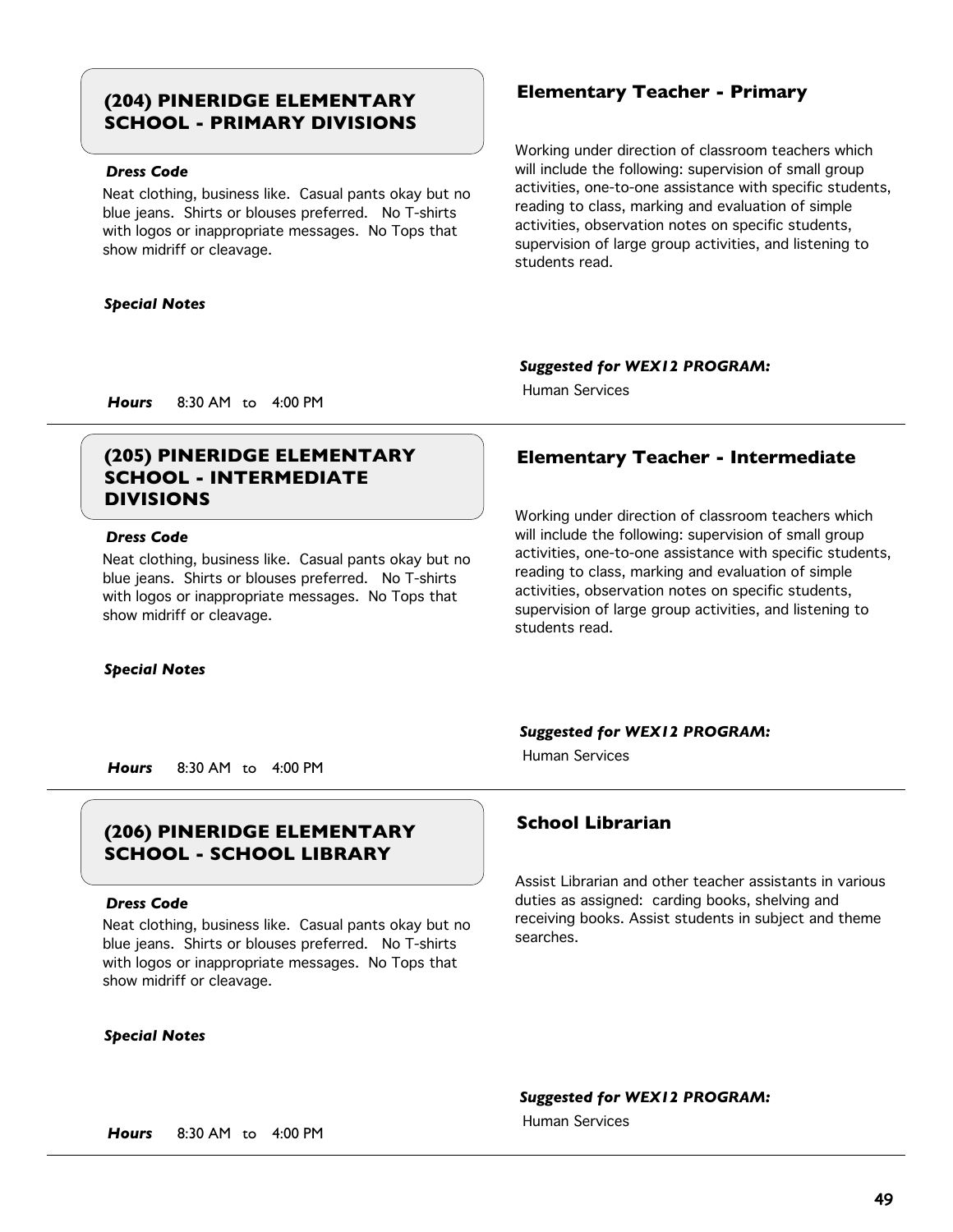# **Elementary Teacher - Primary (207) PORT EDWARD ELEMENTARY SCHOOL - PRIMARY DIVISIONS**

## *Dress Code*

Neat clothing, business like. Casual pants okay but no blue jeans. Shirts or blouses preferred. No T-shirts with logos or inappropriate messages. No Tops that show midriff or cleavage.

#### *Special Notes*

Greet children. Assist moving children in class and within school. Assist children in answer questions, gym activities, math, language/reading, and recess.

*Suggested for WEX12 PROGRAM:*

Human Services

*Hours* 8:30 AM to 4:30 PM

# **Daycare Worker (383) PRINCE RUPERT ABORIGINAL HEADSTART PROGRAM -**

### *Dress Code*

Neat clothing, business like. Casual pants okay but no blue jeans. Shirts or blouses preferred. No T-shirts with logos or inappropriate messages. No Tops that show midriff or cleavage.

#### *Special Notes*

If age 14 and older, a Criminal Record check is required prior to placement.

Preparation help for day's activities, prep and cleanup snack, participate with children in day's activities, help children in washroom and coat room. Help staff with cleanup. Supervise playground and other programs. Make paste, paintbase, play dough and have ready for activity. Fill and empty water tubs, play sinks.

#### *Suggested for WEX12 PROGRAM:*

Human Services

*Hours* 8:30 AM to 4:00 PM

# **Archivist (563) PRINCE RUPERT CITY & REGIONAL ARCHIVES -**

#### *Dress Code*

Neat clothing, business like. Casual pants okay but no blue jeans. Shirts or blouses preferred. No T-shirts with logos or inappropriate messages. No Tops that show midriff or cleavage.

### *Special Notes*

Interview with employer may be required before being accepted for placement.

*Hours* 10:00 AM to 3:00 PM

Assist archivists in maintaining local archives. Cataloging items, indexing items, data entry, doing historical research when requested, and other clerical duties.

*Suggested for WEX12 PROGRAM:*

Social Sciences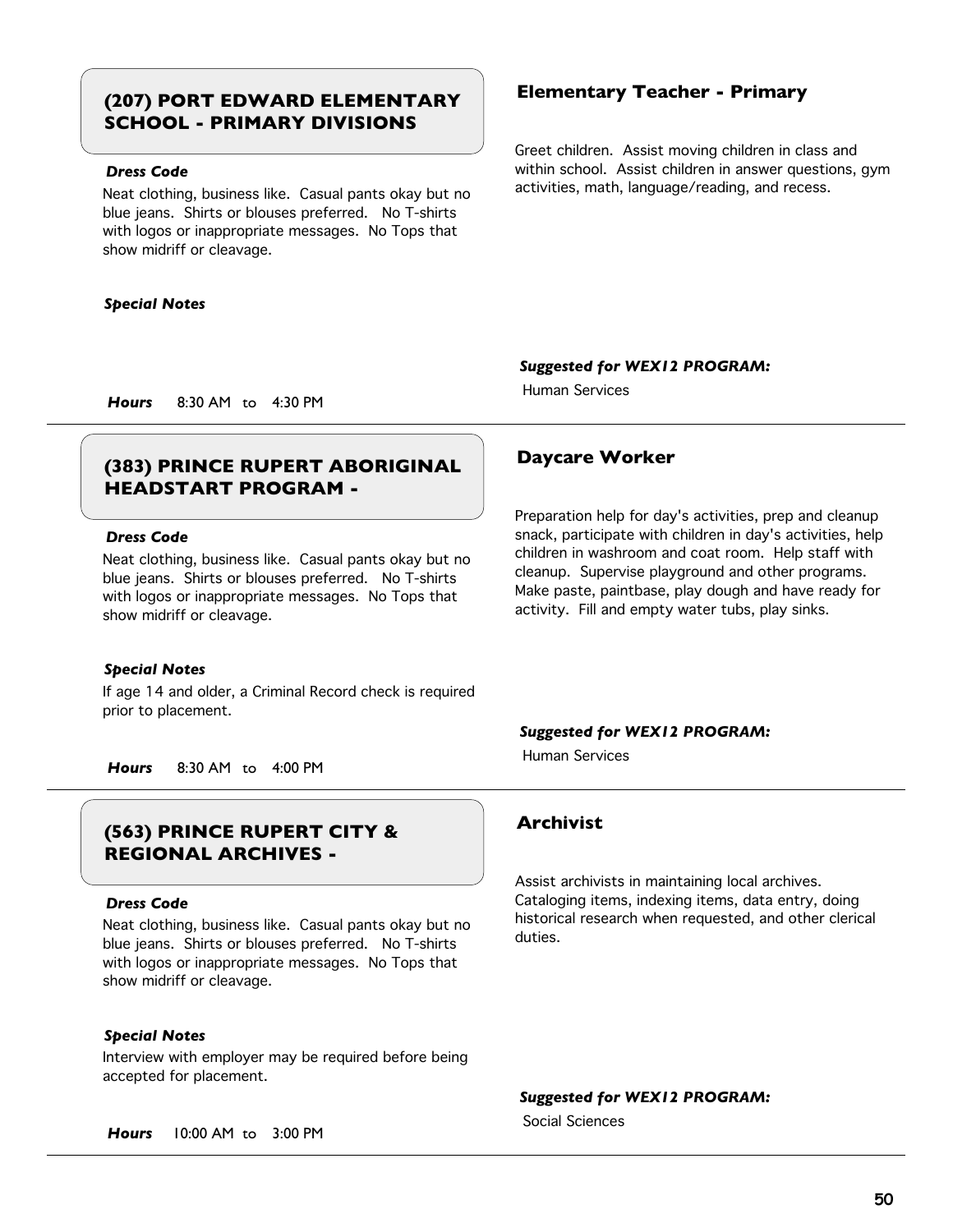# **(438) PRINCE RUPERT COMMUNITY Administrative Assistant ENRICHMENT SOCIETY - ADMINISTRATION**

### *Dress Code*

Neat clothing, business like. Casual pants okay but no blue jeans. Shirts or blouses preferred. No T-shirts with logos or inappropriate messages. No Tops that show midriff or cleavage.

### *Special Notes*

Confidentiality must be practised.

Recepionist duties: answering phones, general inquiries; Clerk/Typist duties: filing, typing, computer work, office machines operation. Secretarial duties: taking minutes of meetings, and other general tasks as assigned.

## *Suggested for WEX12 PROGRAM:*

Business & Human Services

*Hours* 8:30 AM to 4:30 PM

# **(647) PRINCE RUPERT COMMUNITY Program Assistant ENRICHMENT SOCIETY - PROGRAMS DIVISION**

### *Dress Code*

Neat clothing, business like. Casual pants okay but no blue jeans. Shirts or blouses preferred. No T-shirts with logos or inappropriate messages. No Tops that show midriff or cleavage.

### *Special Notes*

Confidentiality must be practised.

May be to work in various programs assisting program directors and workers. May include clerical and clean up duties. Confidentiality is paramount.

### *Suggested for WEX12 PROGRAM:*

Business & Human Services

*Hours* 8:30 AM to 4:30 PM

# **Firefighter (212) PRINCE RUPERT FIRE RESCUE DEPARTMENT -**

### *Dress Code*

Dark coloured pants okay but no blue jeans. Dark blue T-shirt or top. Black shoe or boots (runners okay).

## *Special Notes*

Safety equipment must be worn on site. Interview with Fire Chief may be required prior to placement.

*Hours* 8:00 AM to 6:00 PM

General house cleaning duties, vehicle maintenance, code inspection of buildings, clerical duties, emergency calls, SCBA training, other training and film viewing.

*Suggested for WEX12 PROGRAM:*

Human Services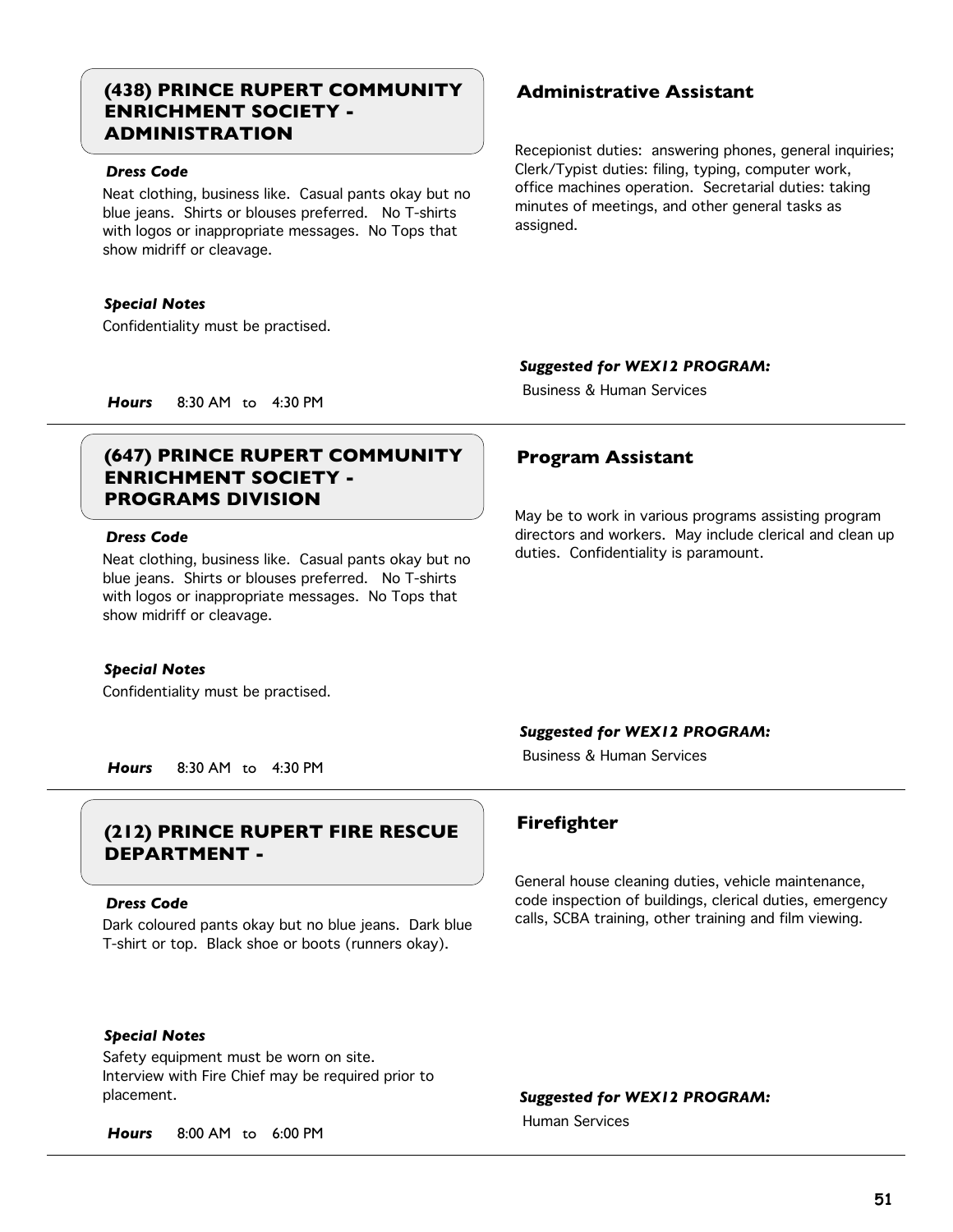# **Operations Controller (673) PRINCE RUPERT GRAIN LTD. - OPERATIONS**

### *Dress Code*

Casual clothing o.k. - jeans, etc. Safety toed footwear required. Safety equipment will be supplied and must be worn.

#### *Special Notes*

Safety equipment must be worn on site.

*Hours* 9:00 AM to 5:00 PM

# **(213) PRINCE RUPERT LIBRARY -**

#### *Dress Code*

Neat clothing, business like. Casual pants okay but no blue jeans. Shirts or blouses preferred. No T-shirts with logos or inappropriate messages. No Tops that show midriff or cleavage.

#### *Special Notes*

Interview with employer may be required before being accepted for placement.

Special Education *Hours* 9:00 AM to 6:00 PM

# **Internet Technician (459) PRINCE RUPERT LIBRARY - INTERNET**

#### *Dress Code*

Neat clothing, business like. Casual pants okay but no blue jeans. Shirts or blouses preferred. No T-shirts with logos or inappropriate messages. No Tops that show midriff or cleavage.

#### *Special Notes*

Interview with employer is required before being accepted for placement.

Special Education *Hours* 10:00 AM to 5:00 PM

Observe operations procedures and shadow supervisor.

*Suggested for WEX12 PROGRAM:*

## **Library Clerk**

Business

Checking books in/out, empty book bin, shelving books, filling book truck, dating cards, checking A/V materials, mail handling, shelving paperback.

#### *Suggested for WEX12 PROGRAM:*

Business

Assist Assistant Libriarian in charge of Internet room in maintaining equipment, network and internet. Network and internet experience would be an assest. Some clerical and custodial duties may be assigned.

#### *Suggested for WEX12 PROGRAM:*

Business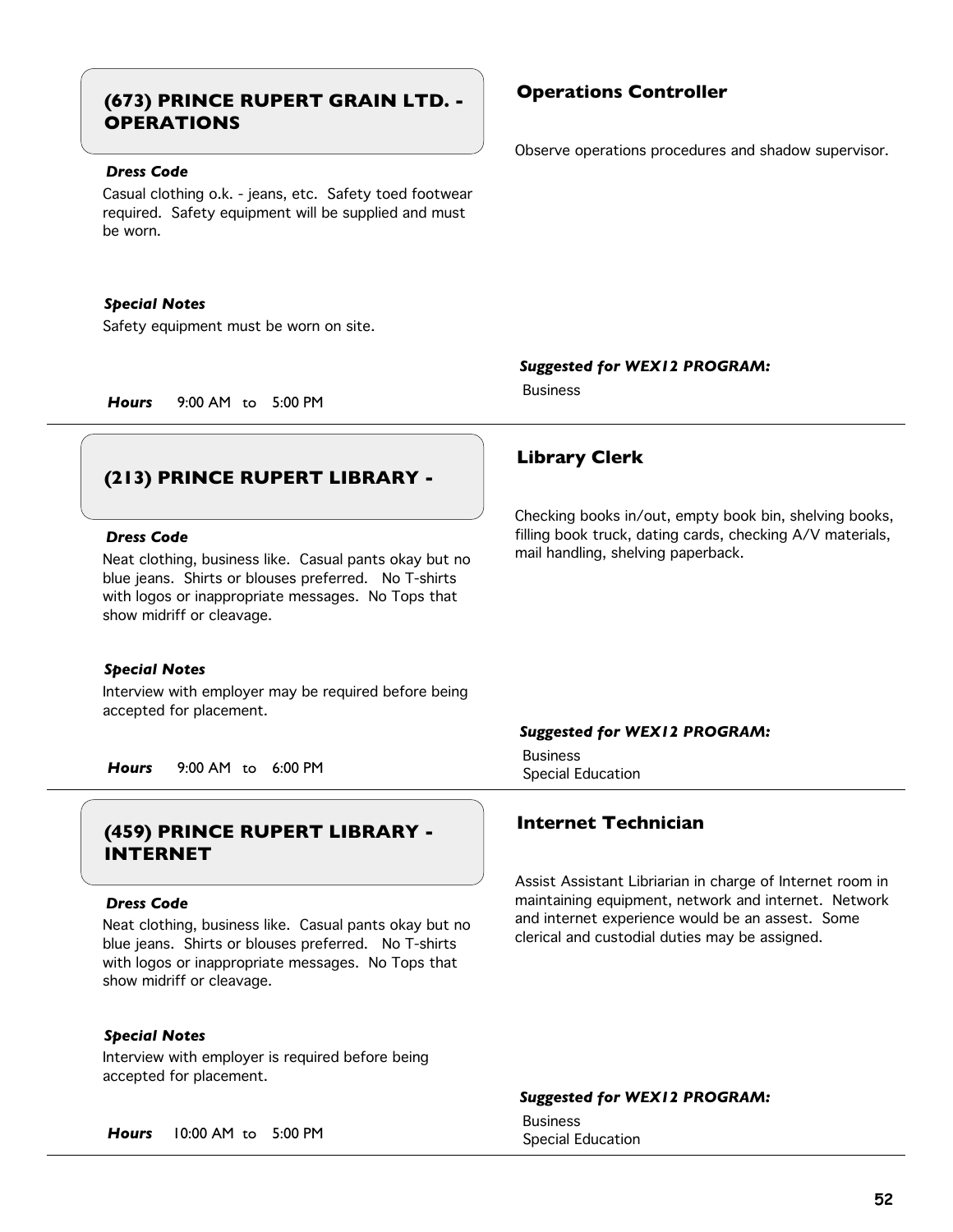# **Jr. Secondary PE Teacher (488) PRINCE RUPERT MIDDLE SCHOOL - PHYSICAL EDUCATION**

### *Dress Code*

Gym strip: shoes, t-shirt, jogging pants, etc. Dress for outside as well.

#### *Special Notes*

Confidentiality must be practised.

Assist teacher in deliver of school program and assigned classes. May be assigned to instruct small groups or individuals in various sports and recreation activities. Student may may also be able to assist in extra curricular during his/her placement.

#### *Suggested for WEX12 PROGRAM:*

Sport & Recreation *Hours* 8:30 AM to 3:30 PM

# **Jr. Secondary Teacher (512) PRINCE RUPERT MIDDLE SCHOOL - TEACHING**

### *Dress Code*

Gym strip: shoes, t-shirt, jogging pants, etc. Dress for outside as well.

Assist teacher in deliver of school program and assigned classes. May be assigned to instruct small groups or individuals related to course curriculum.

#### *Special Notes*

Confidentiality must be practised.

*Hours* 8:30 AM to 3:30 PM

# **(219) PRINCE RUPERT PORT Marketing Rep. AUTHORITY - MARKETING & BUSINESS DEVELOPMENT**

#### *Dress Code*

Neat clothing, business like. Casual pants okay but no blue jeans. Shirts or blouses preferred. No T-shirts with logos or inappropriate messages. No Tops that show midriff or cleavage.

### *Special Notes*

Interview with employer may be required before being accepted for placement.

*Suggested for WEX12 PROGRAM:*

Social Sciences

Weekly marketing meeting. Handle mail, develop proposals, deal with statistics, research status of items, trade show financing, development of Seafest Week idea, clerical duties, assemble brochures, desktop publishing, advertising.

*Suggested for WEX12 PROGRAM:*

Business

*Hours* 8:30 AM to 4:30 PM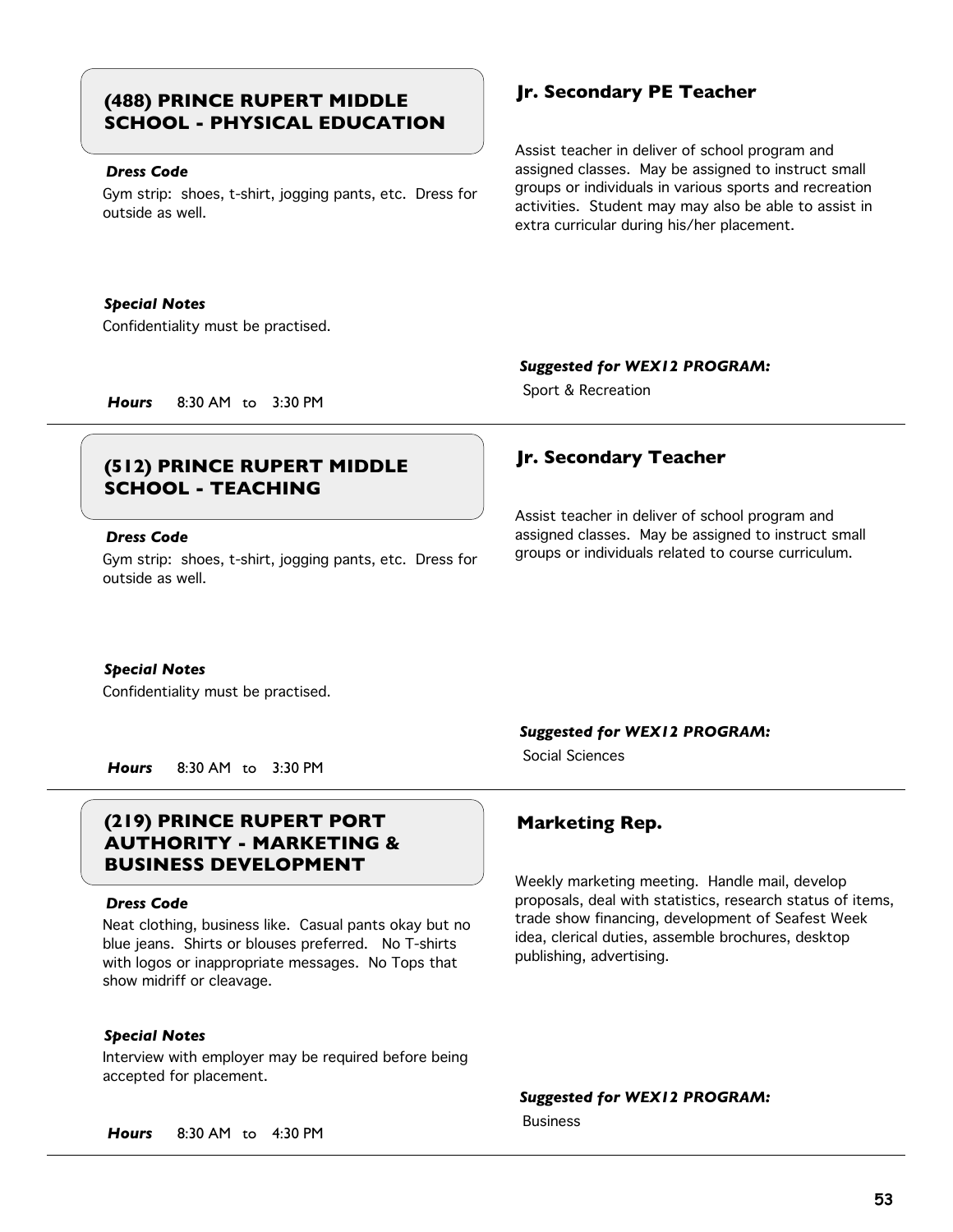# **(218) PRINCE RUPERT PORT Planner / Engineer AUTHORITY - PROJECT DEVELOPMENT**

### *Dress Code*

Neat clothing, business like. Casual pants okay but no blue jeans. Shirts or blouses preferred. No T-shirts with logos or inappropriate messages. No Tops that show midriff or cleavage.

#### *Special Notes*

Confidentiality must be practised.

Student may able to handle projects that include drafting skills, autocad work, and other tasks related to site planning and engineering.

*Suggested for WEX12 PROGRAM:*

NRS & Science

*Hours* 8:00 AM to 4:30 PM

# **(653) PRINCE RUPERT PORT Clerical Assistant AUTHORITY - ACCOUNTING & OFFICE ADMINISTRATION**

### *Dress Code*

Neat clothing, business like. Casual pants okay but no blue jeans. Shirts or blouses preferred. No T-shirts with logos or inappropriate messages. No Tops that show midriff or cleavage.

#### *Special Notes*

Interview with employer may be required before being accepted for placement.

*Hours* 8:00 AM to 4:30 PM

# **Food Service Worker (221) PRINCE RUPERT REGIONAL HOSPITAL - FOOD SERVICE**

#### *Dress Code*

Neat School clothing - no jeans. Smock provided. Closed toed and heeled shoes. No sneakers. No midriffs showing.

#### *Special Notes*

Confidentiality must be practised.

### *Suggested for WEX12 PROGRAM:*

Human Services

*Hours* 8:30 AM to 5:30 PM

Assist clerical personnel in various tasks: filing, data entry, answering phones, faxing and photocoping, typing letters & reports, and other clerical duties as may assigned. Should have experience with computers and word processing programs.

## *Suggested for WEX12 PROGRAM:*

Business

Retrieve trays, strip and wipe. Make tossed salad, coffee, prep and clean for salad bar, load wagons.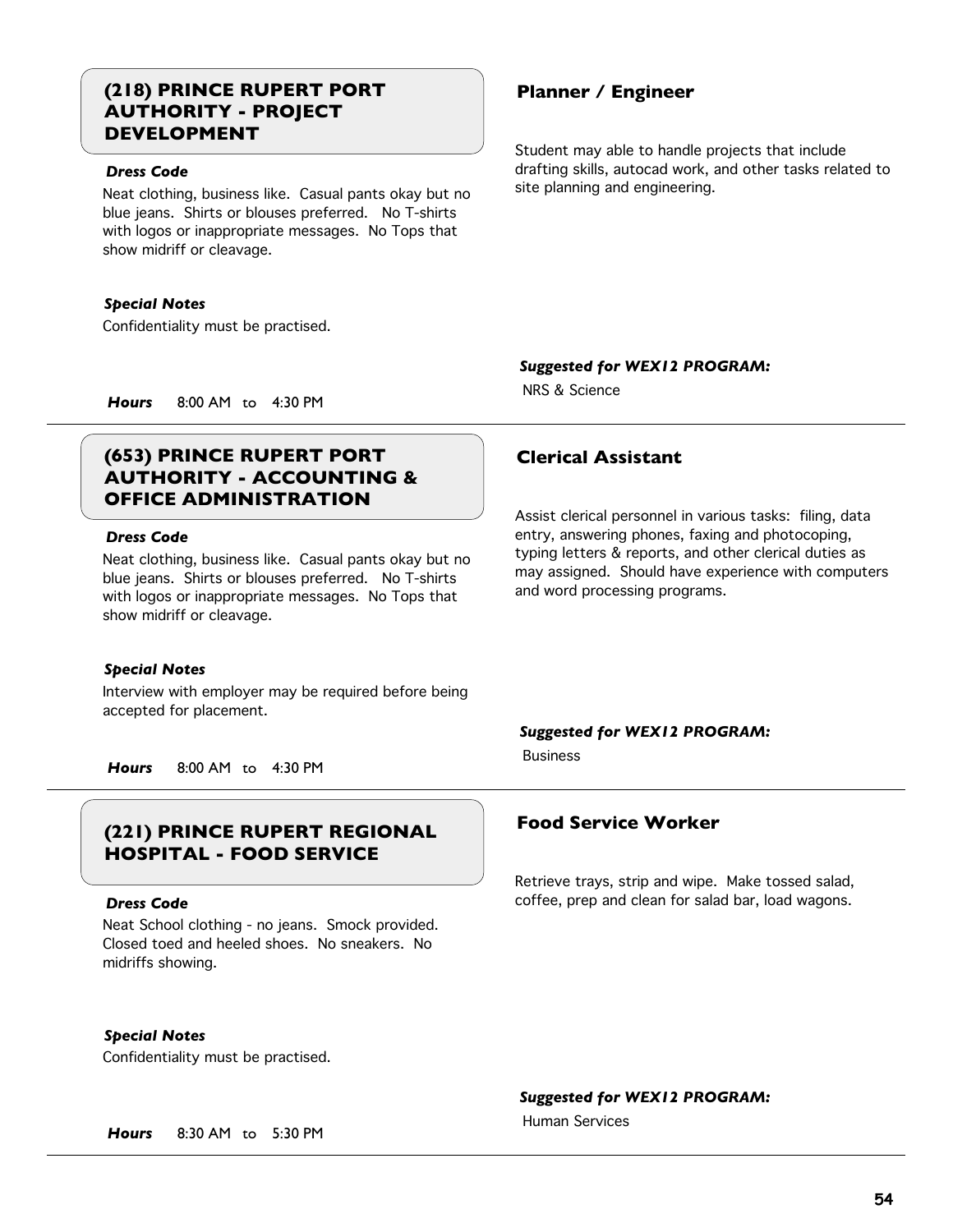# **Housekeeping Aide or Cleaner (222) PRINCE RUPERT REGIONAL HOSPITAL - HOUSEKEEPING**

### *Dress Code*

Neat School clothing - no jeans. Uniform provided. Closed toed and heeled shoes. Sneakers ok. No midriffs showing.

#### *Special Notes*

Confidentiality must be practised.

This placement involves two positions: Housekeeping Aide -- maintaining rooms by exchanging linen, cleaning beds, vacuuming, damp mopping, clean windows and bathrooms. Cleaner -- somewhat heavy work that involves trash pickup, linen transportation, wet and dry mopping of hallways, operating buffer and floor washer machines.

### *Suggested for WEX12 PROGRAM:*

Human Services

*Hours* 7:30 AM to 3:30 PM

# **Lab Technologist (223) PRINCE RUPERT REGIONAL HOSPITAL - LAB**

### *Dress Code*

Neat clothing, business like. Casual pants okay but no blue jeans. Shirts or blouses preferred. No T-shirts with logos or inappropriate messages. No Tops that show midriff or cleavage.

#### *Special Notes*

Confidentiality must be practised.

Interview and observe lab techs. Work in each department with technologist.

### *Suggested for WEX12 PROGRAM:*

Human Services & Science

*Hours* 8:30 AM to 4:30 PM

# **(225) PRINCE RUPERT REGIONAL Physio and Occupational Therapist HOSPITAL - REHABILITATION MEDICINE**

#### *Dress Code*

Neat clothing. Casual pants okay but no blue jeans. Shirts or blouses preferred. No T-shirts with logos or inappropriate messages. No Tops that show midriff.

#### *Special Notes*

Confidentiality must be practised.

### ONE OR TWO WEEKS AVAILABLE - depends on staff

available. Students will primarily observe tasks and duties of physio and occupational therapists. Some hands on tasks may be assigned: clerical, stocking equipment and supplies, etc. Students may also be assigned to work in Extended Care with elderly patients and those with dementia. Sports medicine or therapy is not available.

#### *Suggested for WEX12 PROGRAM:*

Human Services & Science

*Hours* 8:30 AM to 4:00 PM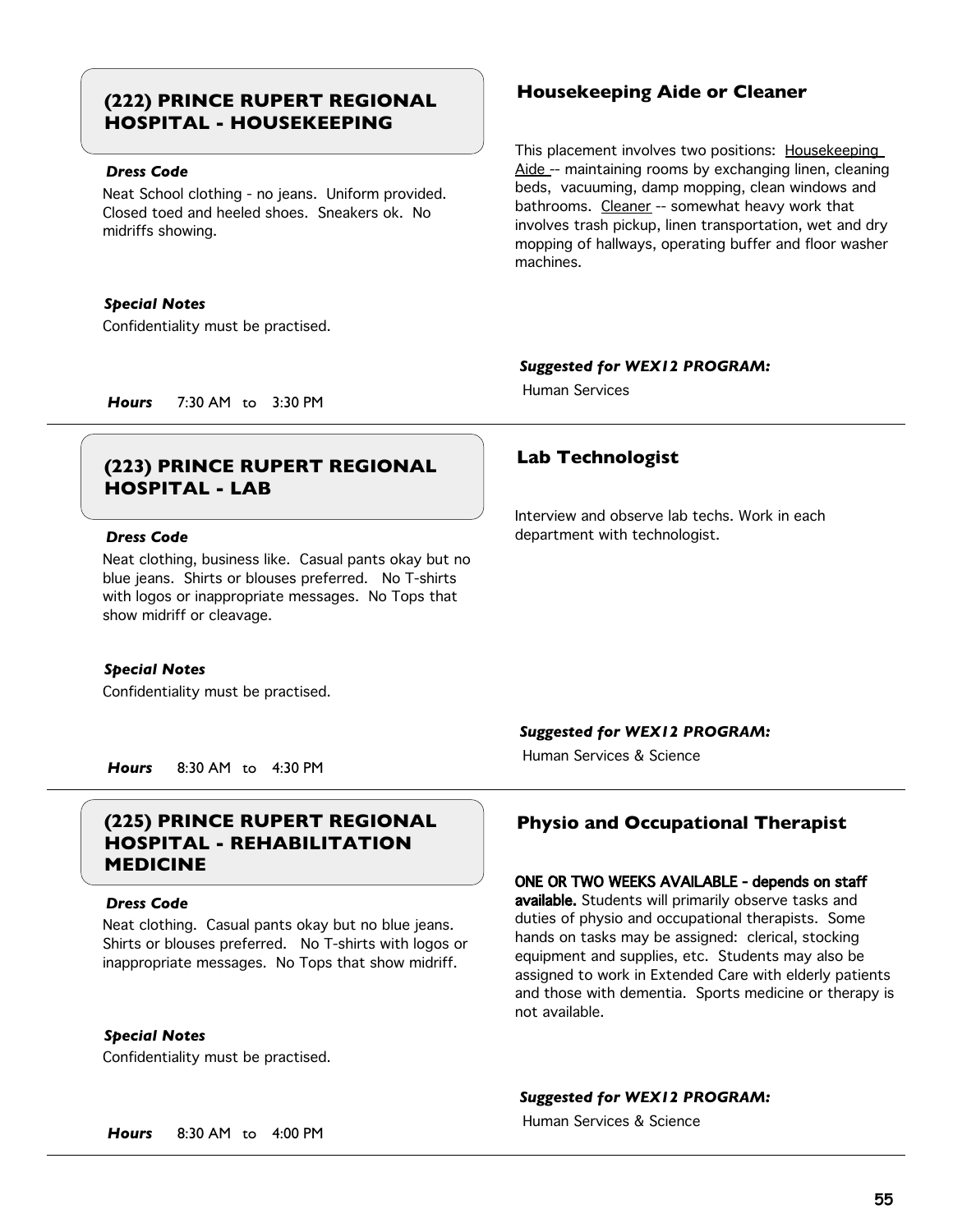# **Medical Imaging Technologist (228) PRINCE RUPERT REGIONAL HOSPITAL - MEDICAL IMAGING**

## *Dress Code*

Neat clothing, business like. Casual pants okay but no blue jeans. Shirts or blouses preferred. No T-shirts with logos or inappropriate messages. No Tops that show midriff or cleavage.

#### *Special Notes*

Confidentiality must be practised.

Observe technologists in the performance of their duties in the X-Ray and Ultra Sound Departments.

#### *Suggested for WEX12 PROGRAM:*

Human Services & Science

*Hours* 8:30 AM to 4:30 PM

# **Laundry Worker (229) PRINCE RUPERT REGIONAL HOSPITAL - LAUNDRY**

#### *Dress Code*

Neat School clothing - no jeans. Uniform provided. Closed toed and heeled shoes. Sneakers ok. No midriffs showing.

#### *Special Notes*

Confidentiality must be practised.

*Hours* 7:30 AM to 3:30 PM

## **(532) PROGRESSIVE STEEL -**

#### *Dress Code*

Work clothes, coveralls supplied, safety toed boots required.

Working in laundry: sorting items, filling machines, pressing, and folding and other assorted duties.

#### *Suggested for WEX12 PROGRAM:*

Human Services

## **Welder - Metal Fabricator**

Assist metal fabricators in various duties as assigned: welding, cutting, bending, construction and erection, etc.

## *Special Notes*

Safety equipment must be worn on site.

### *Suggested for WEX12 PROGRAM:*

Mechanics & Trades Technology *Hours* 8:00 AM to 5:00 PM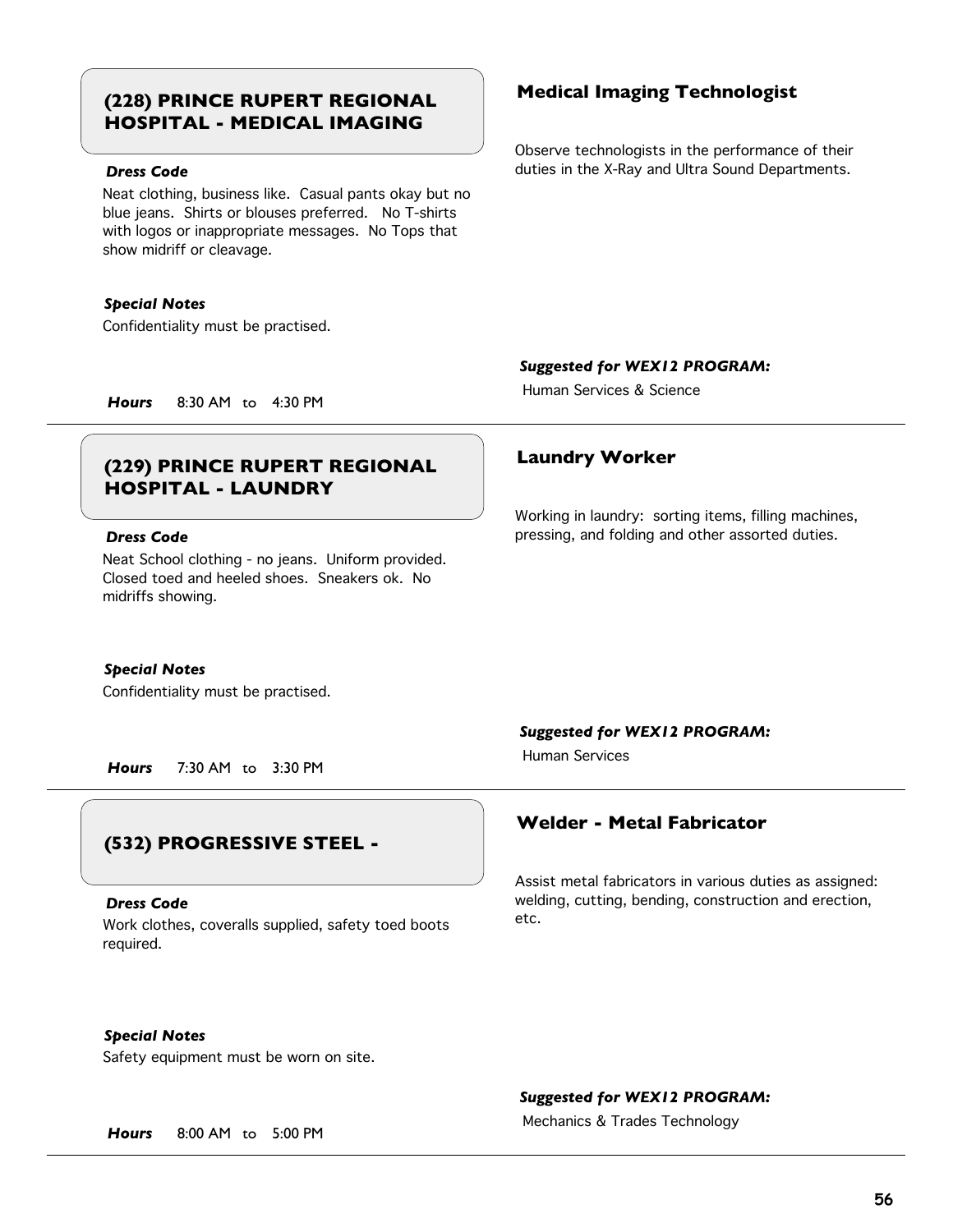# **(644) PROGRESSIVE STEEL - OFFICE**

#### *Dress Code*

Work clothes, coveralls supplied, safety toed boots required.

#### *Special Notes*

Safety equipment must be worn on site.

## **Office Assistant**

Receptionist duties: answering phones, general inquiries; Clerk/Typist duties: filing, typing, computer work, office machines operation.

#### *Suggested for WEX12 PROGRAM:*

Mechanics & Trades Technology *Hours* 8:00 AM to 5:00 PM

# **(233) QUADRA TRAVEL -**

### *Dress Code*

Neat clothing, business like. Casual pants okay but no blue jeans. Shirts or blouses preferred. No T-shirts with logos or inappropriate messages. No Tops that show midriff or cleavage.

#### *Special Notes*

## **Travel Counsellor**

Assist travel counsellors in performance of duties; will be assigned various clerical duties: filing, stuffing envelopes, mail runs, etc. May also be able to practise on the reservation system (Instructional Portion Only).

#### *Suggested for WEX12 PROGRAM:*

Business & Hospitality/Tourism *Hours* 9:00 AM to 5:00 PM

# **(490) R & R REWINDING -**

#### *Dress Code*

Work clothes, coveralls supplied, safety toed boots required.

## **Electrical Rewinder**

Assist journeyman electrician in wiring and other facets of electricial work involving electrical motors. Drivers license would be an asset.

### *Special Notes*

Safety equipment must be worn on site. Driver's license needed for this placement.

*Suggested for WEX12 PROGRAM:*

Trades Technology *Hours* 8:00 AM to 4:30 PM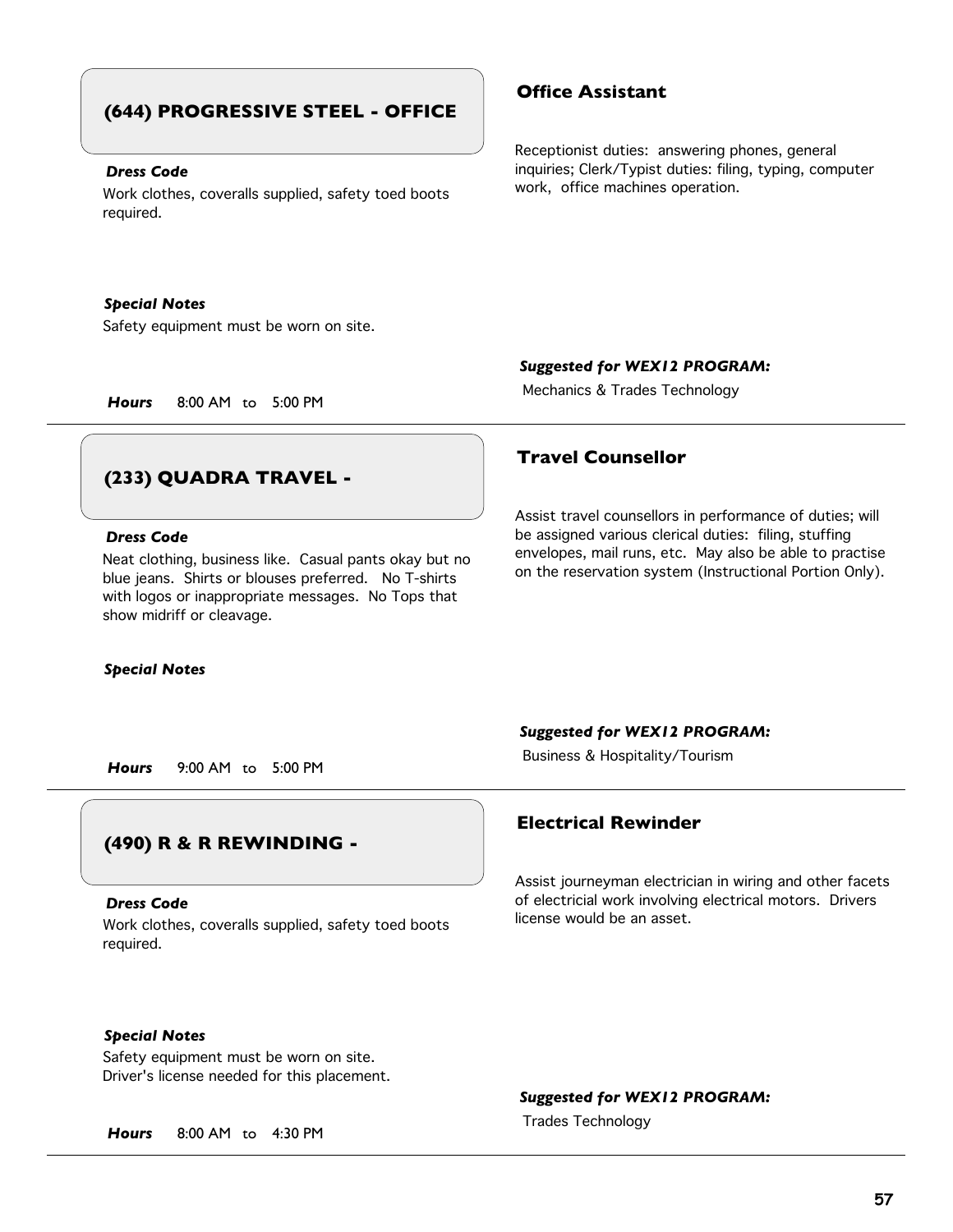# **Automotive Technician (235) RAINBOW CHRYSLER DODGE JEEP LTD. -**

#### *Dress Code*

Work clothes, coveralls supplied, safety toed boots required.

#### *Special Notes*

Observation of and work with mechanic - oil changes, lubes, brakes, tune-ups, major repair.

*Suggested for WEX12 PROGRAM:*

Mechanics & Trades Technology *Hours* 8:00 AM to 5:00 PM

# **Tattoo Artist (657) RAVEN'S PROFESSIONAL PIERCING & PERMANENT MAKEUP -**

Casual clothing o.k. - jeans, etc. *Dress Code*

May assist owner in piercing and tattooing clients. Answering phones, attending to customers, making bookings, clerical and cleaning tasks may be assigned. Artistic ability is an asset.

#### *Special Notes*

Interview with employer may be required before being accepted for placement.

*Hours* 10:00 AM to 6:00 PM

# **(632) RE/MAX TINKER REALTY -**

#### *Dress Code*

Neat clothing, business like. Casual pants okay but no blue jeans. Shirts or blouses preferred. No T-shirts with logos or inappropriate messages. No Tops that show midriff or cleavage.

*Special Notes*

Confidentiality must be practised.

*Suggested for WEX12 PROGRAM:*

Fine Arts

Accompany realtors when showing listings, assist in office when able, and any other duties as may be assigned.

*Suggested for WEX12 PROGRAM:*

Business

*Hours* 9:30 AM to 5:00 PM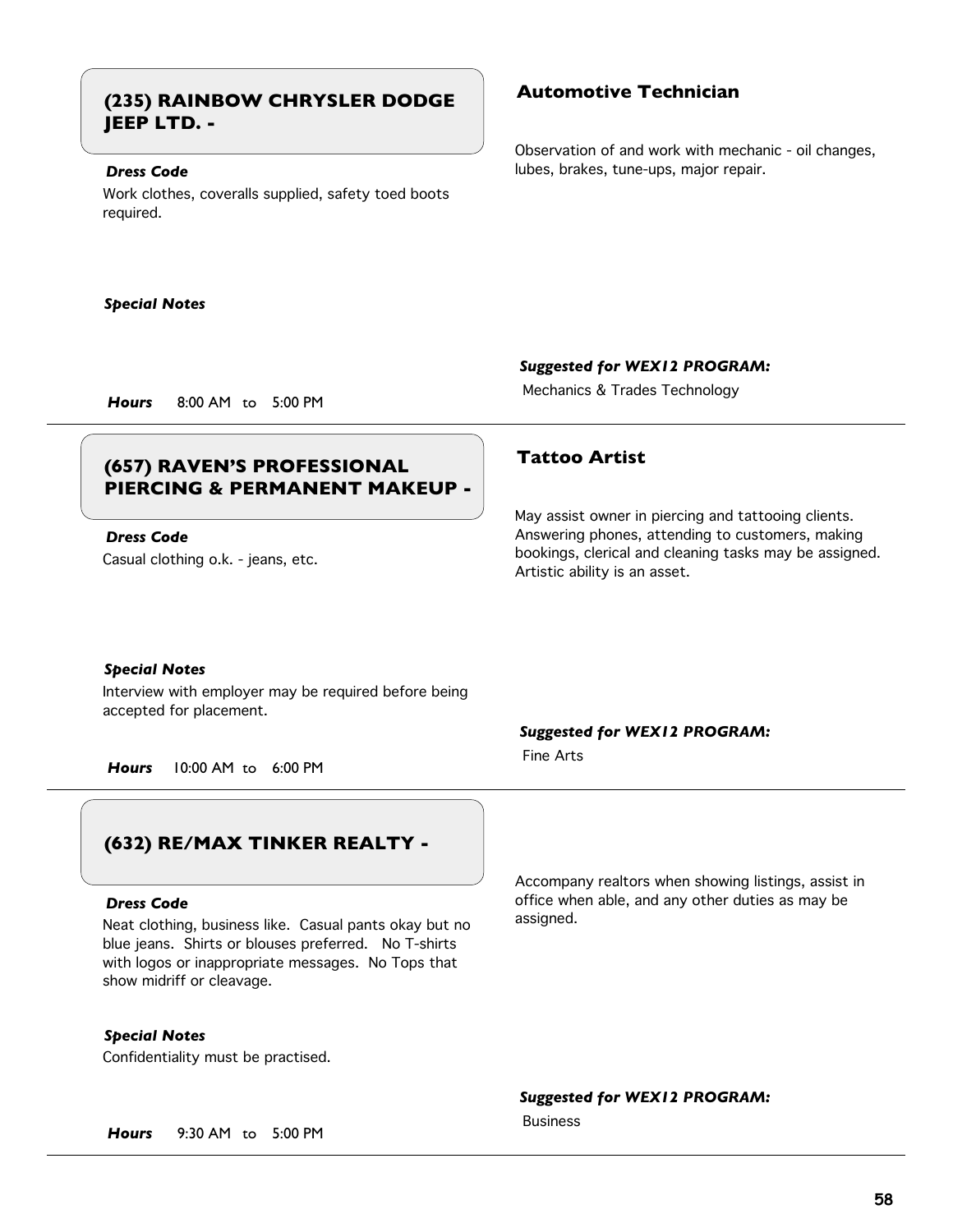# **(677) REITMAN'S -**

### *Dress Code*

Neat clothing, business like. Casual pants okay but no blue jeans. Shirts or blouses preferred. No T-shirts with logos or inappropriate messages. No Tops that show midriff or cleavage.

#### *Special Notes*

Interview with employer may be required before being accepted for placement.

## **Retail Clerk**

Dealing with customers, handling stock, and paperwork associated with setting up sales, and promotions (tagging stock & signs). Assist cashier in bagging purchases.

#### *Suggested for WEX12 PROGRAM:*

Business

*Hours* 9:00 AM to 6:00 PM

# **MECHNICAL**

### *Dress Code*

Casual clothing o.k. - jeans, etc. Safety toed footwear required. Other safety equipment will be supplied.

#### *Special Notes*

Safety equipment must be worn on site. Interview may be required prior to acceptance.

# **Millwright (476) RIDLEY TERMINALS INC. - MAINTENANCE**

#### *Dress Code*

Casual clothing o.k. - jeans, etc. Safety toed footwear required. Safety equipment will be supplied.

### *Special Notes*

Safety equipment must be worn on site. Interview may be required prior to acceptance.

# **Heavy Duty / Auto Mechanics (475) RIDLEY TERMINALS INC. -**

Assist mechanics in duties servicing various vehicles and equipment. May consist of oil changes, brake rebuilds, repair of lights, electrical system parts, cooling system, exhaust system. Change engines and transmissions. Tune-ups.

#### *Suggested for WEX12 PROGRAM:*

Mechanics & Trades Technology *Hours* 8:00 AM to 5:00 PM

Assist millwrights in various tasks and duties. Maintain and repair equipment related to coal transport.

#### *Suggested for WEX12 PROGRAM:*

Mechanics & Trades Technology *Hours* 8:00 AM to 5:00 PM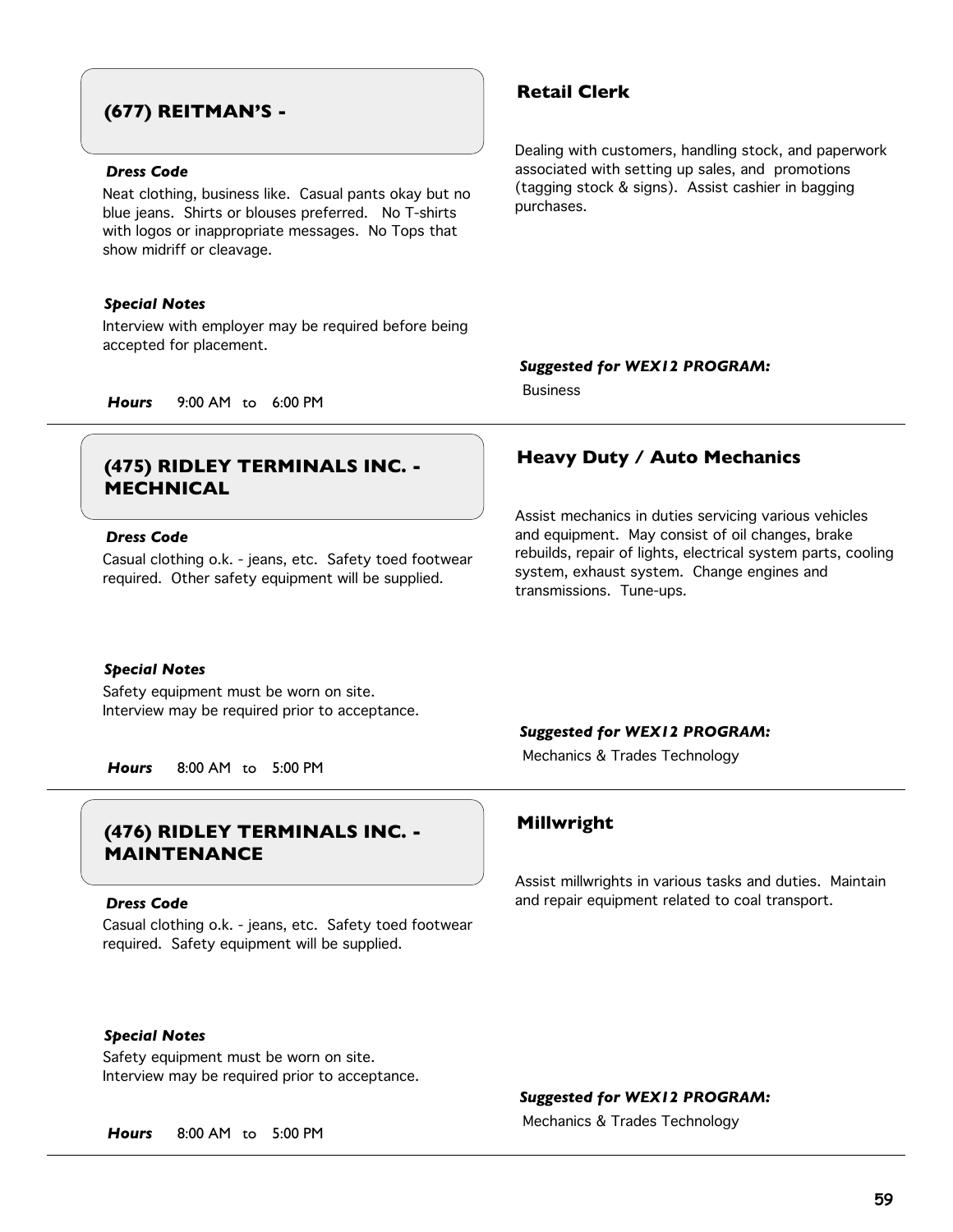# **Electrician (487) RIDLEY TERMINALS INC. - ELECTRICAL**

## *Dress Code*

Casual clothing o.k. - jeans, etc. Safety toed footwear required. Other safety equipment will be supplied.

#### *Special Notes*

Safety equipment must be worn on site. Interview may be required prior to acceptance.

# **(302) RONA HOME CENTRE -**

### *Dress Code*

Work clothes, safety toed boots required (warehouse / yard only). Shirt supplied.

#### *Special Notes*

Safety equipment must be worn on site.

*Hours* 8:30 AM to 5:30 PM

# **Teacher Librarian (245) ROOSEVELT PARK COMMUNITY SCHOOL - LIBRARY**

#### *Dress Code*

Neat clothing, business like. Casual pants okay but no blue jeans. Shirts or blouses preferred. No T-shirts with logos or inappropriate messages. No Tops that show midriff or cleavage.

#### *Special Notes*

Assist electricians in variety of tasks related to the maintenance and repair of the Terminal's electrical systems. Tasks: repair and maintenance of electrical systems, pulling wire, replacing fittings, lights, etc.

#### *Suggested for WEX12 PROGRAM:*

Mechanics & Trades Technology *Hours* 8:00 AM to 5:00 PM

## **Building Supply Clerk**

Receive and stock shelves/bins, etc. Clean up and maintenance tasks may also be assigned. May also be assigned to warehouse and yard duties when available.

### *Suggested for WEX12 PROGRAM:*

General Use

Assist Librarian and other teacher assistants in various duties as assigned: carding books, shelving and receiving books. Assist students in subject and theme searches.

*Suggested for WEX12 PROGRAM:*

Human Services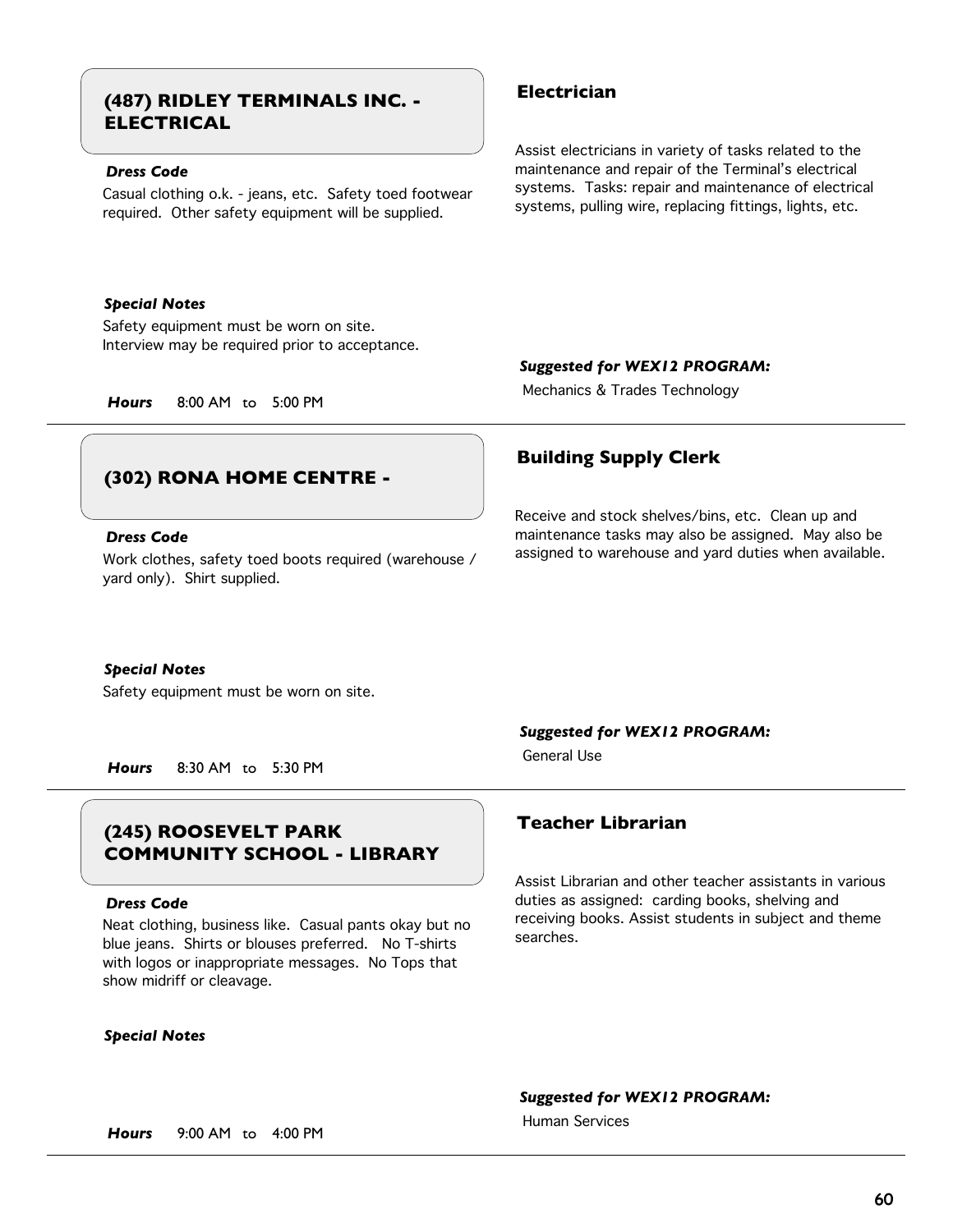# **(246) ROOSEVELT PARK Elementary Teacher - Primary COMMUNITY SCHOOL - PRIMARY DIVISIONS**

### *Dress Code*

Neat clothing, business like. Casual pants okay but no blue jeans. Shirts or blouses preferred. No T-shirts with logos or inappropriate messages. No Tops that show midriff or cleavage.

#### *Special Notes*

Working under direction of classroom teachers which will include the following: supervision of small group activities, one-to-one assistance with specific students, reading to class, marking and evaluation of simple activities, observation notes on specific students, supervision of large group activities, and listening to students read.

### *Suggested for WEX12 PROGRAM:*

Human Services

*Hours* 8:30 AM to 3:30 PM

# **COMMUNITY SCHOOL - INTERMEDIATE DIVISIONS**

### *Dress Code*

Neat clothing, business like. Casual pants okay but no blue jeans. Shirts or blouses preferred. No T-shirts with logos or inappropriate messages. No Tops that show midriff or cleavage.

#### *Special Notes*

# **(344) ROOSEVELT PARK Elementary Teacher - Intermediate**

Working under direction of classroom teachers which will include the following: supervision of small group activities, one-to-one assistance with specific students, teaching lessons to class, marking and evaluation of simple activities, observation notes on specific students, supervision of large group activities, and other duties as may assigned.

#### *Suggested for WEX12 PROGRAM:*

Human Services

*Hours* 8:30 AM to 3:30 PM

# **(536) RUPERT BOTTLE DEPOT -**

#### *Dress Code*

Neat clothing, business like. Casual pants okay but no blue jeans. Shirts or blouses preferred. No T-shirts with logos or inappropriate messages. No Tops that show midriff or cleavage.

### *Special Notes*

Interview with employer may be required before being accepted for placement.

*Hours* 10:00 AM to 6:00 PM

## **Recycle Worker**

Sort and count bottles, clean up work area, answer phones, attend to customers. May operate till and other equipment needed to perform business tasks.

*Suggested for WEX12 PROGRAM:* Business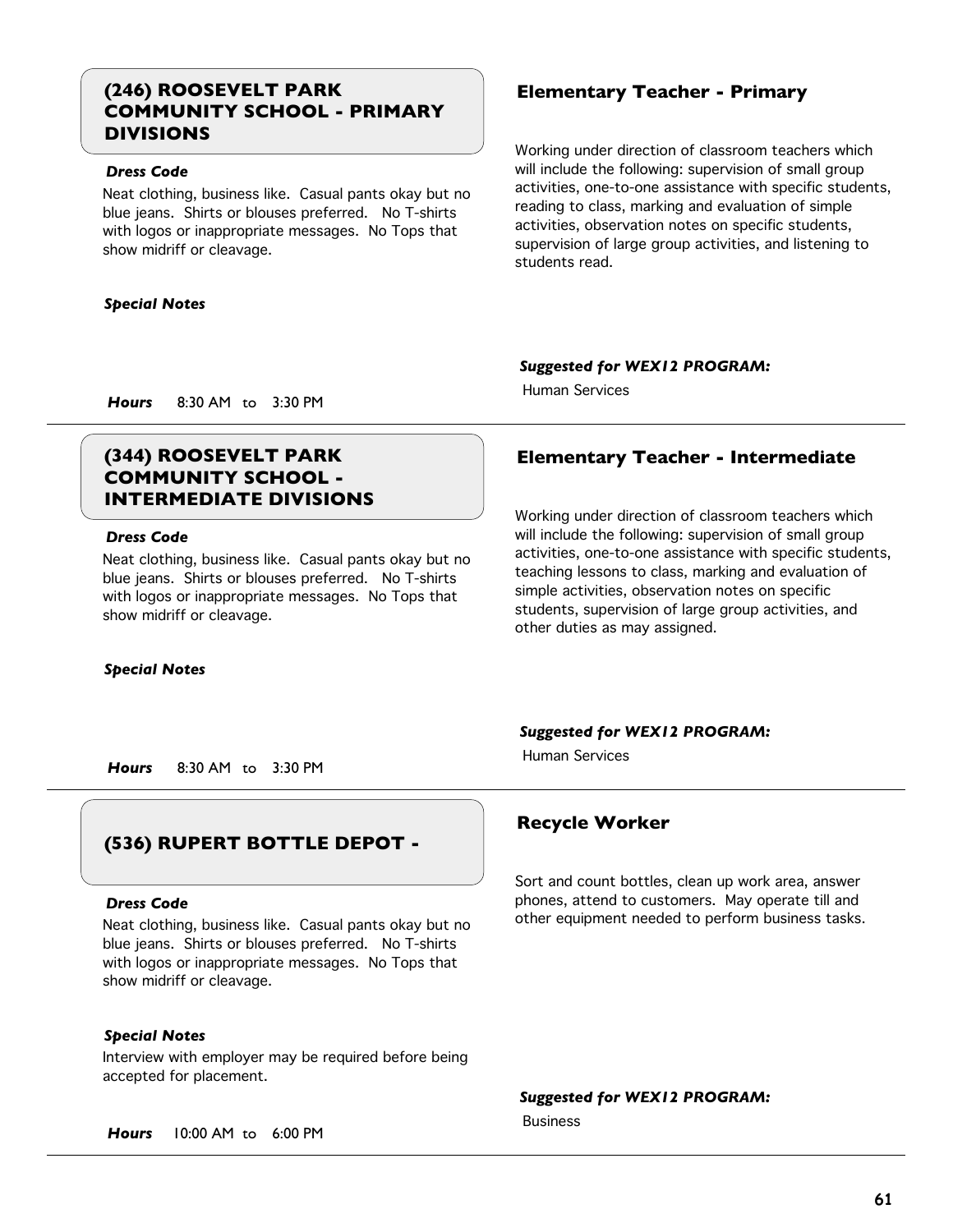## **(249) RUPERT MARINE SHIPPING -**

### *Dress Code*

Neat clothing, business like. Casual pants okay but no blue jeans. Shirts or blouses preferred. No T-shirts with logos or inappropriate messages. No Tops that show midriff or cleavage.

#### *Special Notes*

### **Marine Shipping Agent**

Visit freighters at anchor - Prince Rupert and Stewart. Canada Custom duties, meet freighters at dock, representative for cruise ships. Office work - typing, form completion, documents. Deliver documents.

#### *Suggested for WEX12 PROGRAM:*

Business

*Hours* 9:00 AM to 5:00 PM

# **Security Officer (416) RUPERT SQUARE SHOPPING CENTRE - SECURITY**

### *Dress Code*

Black pants and white shirt. Black shoes (running).

#### *Special Notes*

Confidentiality must be practised.

*Hours* 9:00 AM to 6:00 PM

# **(430) RUPERT TOWING -**

#### *Dress Code*

Work clothes, coveralls supplied, safety toed boots required.

Assist security officers in performance of duties: observe mall patrons for shoplifting and other illegal activities. Assist store owners in maintaining order and good behaviour within each store premise. Will involve some janitorial work as well. Afternoons are best for placement.

*Suggested for WEX12 PROGRAM:*

Law

## **Salvage Yard Worker**

Assist in office: taking and filling orders, filing, answering phone, faxing orders, and other duties as may assigned. Assist in yard: filling parts orders, stripping vehicles for parts, and general cleanup. Assist tow truck operators. Other duties may be assigned.

### *Special Notes*

Safety equipment must be worn on site.

#### *Suggested for WEX12 PROGRAM:*

Mechanics & Trades Technology *Hours* 8:00 AM to 5:00 PM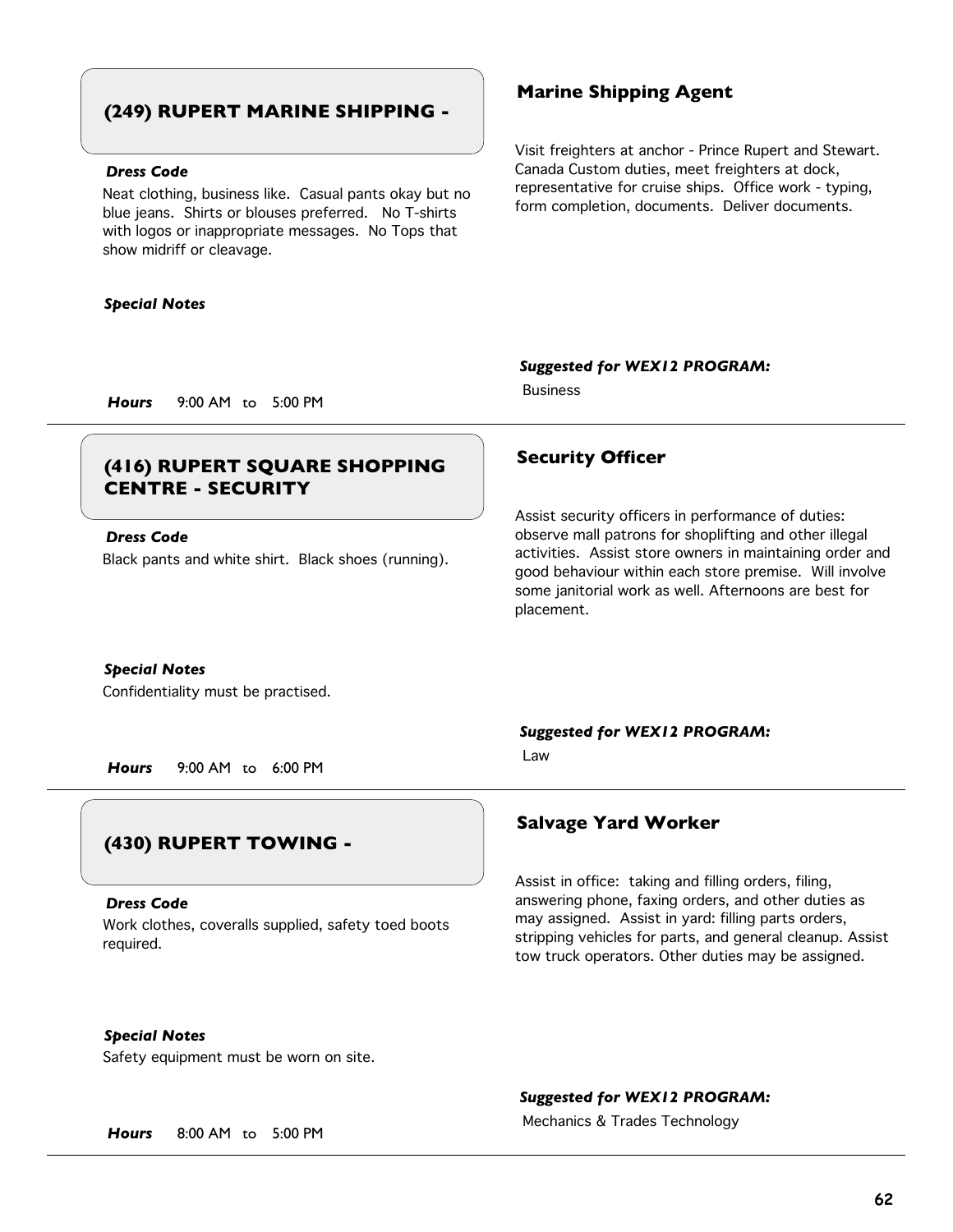# **Plumbing & Heating Contractor (333) SAANICH PLUMBING & HEATING LTD. -**

## *Dress Code*

Work clothes and safety toed boots required.

May be assigned to work with a variety of tradespersons: plumbers, metal fabricaters, heating installers, etc. Work may also include customer service and product distribution (stocking/inventory) in the main store.

Dealing with customers, handling stock, and paperwork associated with setting up sales, and promotions (tagging stock & signs). Assist cashier in bagging purchases. During tourist season, book tours.

*Special Notes*

#### *Suggested for WEX12 PROGRAM:*

Technology *Hours* 8:00 AM to 5:00 PM

# **Retail Clerk (566) SALTY CRAB GIFTS & SOUVENIRS -**

### *Dress Code*

Neat clothing, business like. Casual pants okay but no blue jeans. Shirts or blouses preferred. No T-shirts with logos or inappropriate messages. No Tops that show midriff or cleavage.

#### *Special Notes*

Interview with employer may be required before being accepted for placement.

*Suggested for WEX12 PROGRAM:*

Human Services & Business

*Hours* 9:30 AM to 6:00 PM

# **(253) SASSY'S -**

#### *Dress Code*

Neat clothing, business like. Casual pants okay but no blue jeans. Shirts or blouses preferred. No T-shirts with logos or inappropriate messages. No Tops that show midriff or cleavage.

#### *Special Notes*

## **Hairdresser**

Assist and observe stylists. Shampoo assistance. Tidy shampoo station. Clean and tidy stations. Laundry.

*Suggested for WEX12 PROGRAM:*

Human Services

*Hours* 9:00 AM to 5:00 PM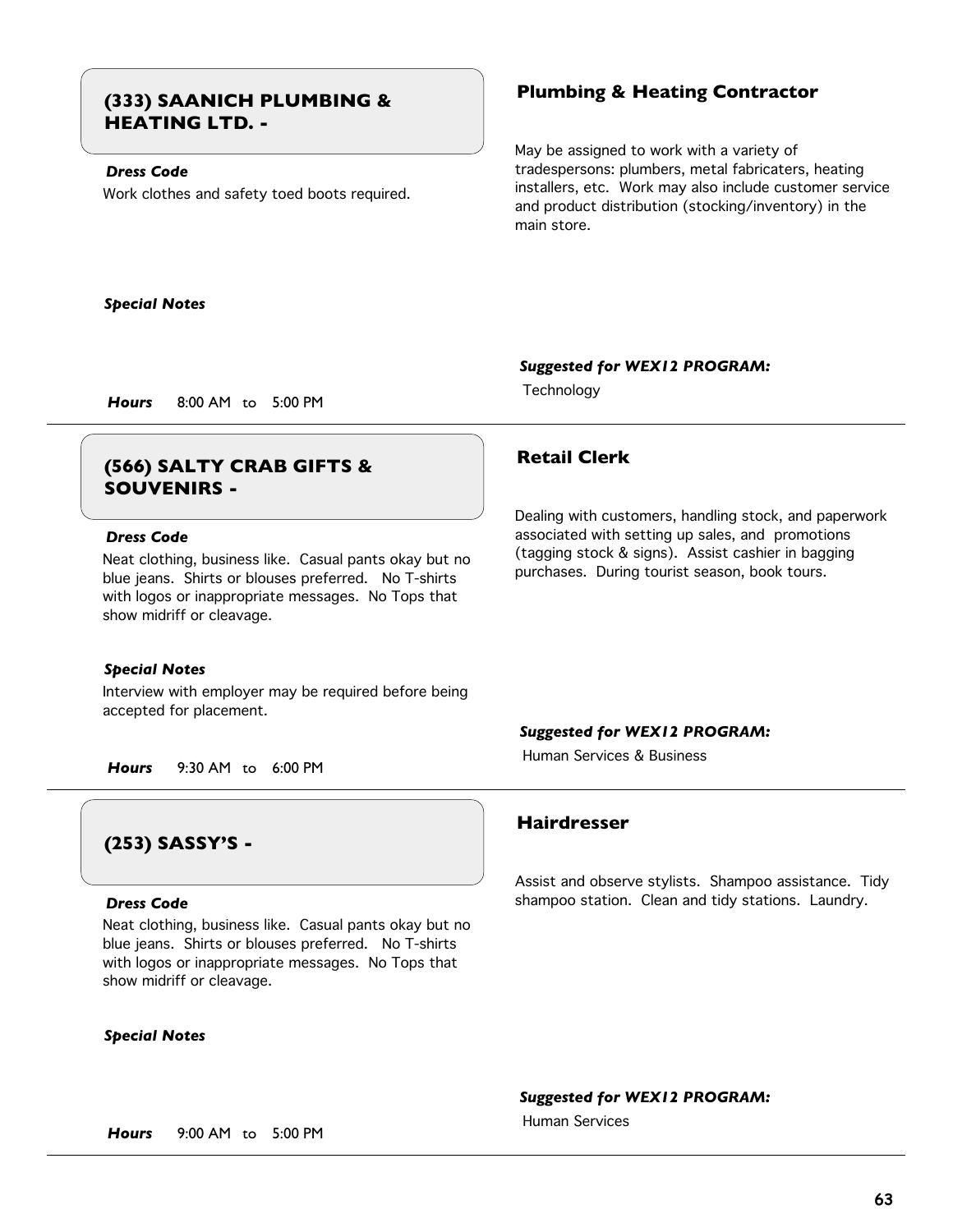# **(259) SEARS -**

### **Warehouse person**

Receiving stock, unload trailers, loading customer purchases, displaying merchandise on floor, cleanup.

Work clothes (jeans, etc.) *Dress Code*

*Special Notes*

*Suggested for WEX12 PROGRAM:* General Use

*Hours* 9:00 AM to 5:00 PM

# **(544) SEASHORE CHARTERS -**

### *Dress Code*

Casual clothing o.k. - jeans, etc. Shirt and vest provided.

#### *Special Notes*

Interview with employer may be required before being accepted for placement.

*Hours* 8:00 AM to 8:30 PM

# **Small Engine Technician (260) SEASPORT OUTBOARD MARINE - REPAIR SHOP**

#### *Dress Code*

Work clothes, coveralls supplied, safety toed boots required.

## **Marine Tour Guide**

Give marine tours during summer season around harbour, to the Khuzamateen, whale watching, and other locations. Lead clients through forest providing commentary on flora/fauna, wildlife, and local history. May assist in operation of vessel, in docking, loading, and dealing with customers. Some maintenance and custodial tasks may be assigned.

#### *Suggested for WEX12 PROGRAM:*

Social Sciences

Mechanics assistant - clean parts, general inspection of engines. Cleanup. Parts inventory. Tidy service books.

*Special Notes*

## *Suggested for WEX12 PROGRAM:*

Mechanics & Trades Technology *Hours* 8:30 AM to 5:00 PM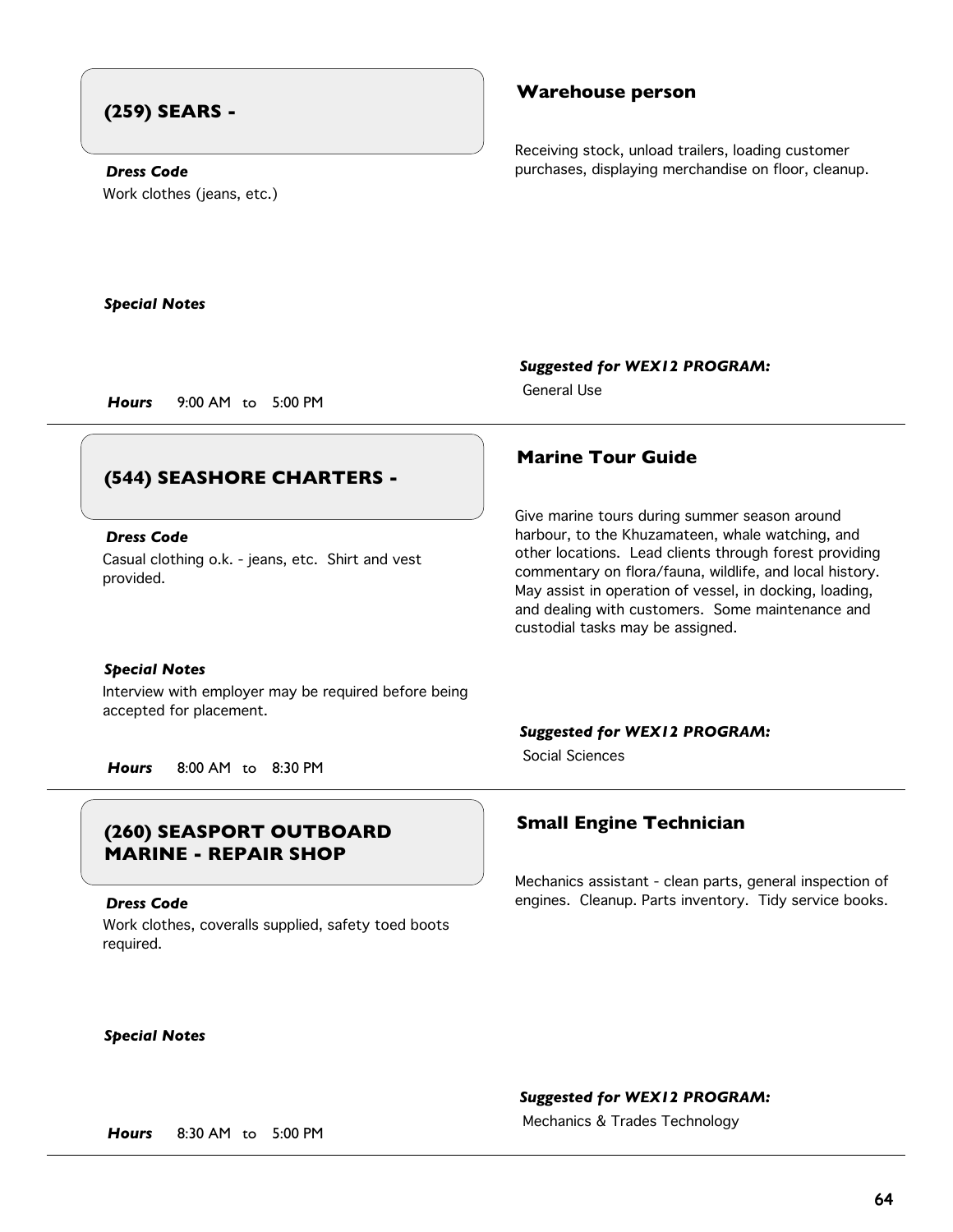## **(263) SHEAR PLEASURE -**

### *Dress Code*

Neat clothing, business like. Casual pants okay but no blue jeans. Shirts or blouses preferred. No T-shirts with logos or inappropriate messages. No Tops that show midriff or cleavage.

#### *Special Notes*

### **Hairdresser**

Reception - front: phone, make appointments, customer service, retail sales. Assistance - shampoos and perms. Cleanup. Laundry. Tanning bed and coffee room.

*Suggested for WEX12 PROGRAM:*

Human Services

*Hours* 9:30 AM to 5:30 PM

# **(265) SHERMAN GM SERVICE -**

### *Dress Code*

Work clothes, coveralls supplied, safety toed boots required.

## **Automotive Technician**

Wash cars. General maintenance. Drive customers home/work. Assist/shadow mechanic - lubes, predelivery inspections, mechanical repair.

*Special Notes*

*Suggested for WEX12 PROGRAM:*

Mechanics & Trades Technology *Hours* 8:00 AM to 5:00 PM

# **Merchandiser (648) SHOPPERS DRUG MART - MERCHANDISING**

#### *Dress Code*

Neat clothing, business like. Casual pants okay but no blue jeans. Shirts or blouses preferred. No T-shirts with logos or inappropriate messages. No Tops that show midriff or cleavage.

Confidentiality must be practised. *Special Notes*

Dealing with customers, replenishing stock, facing stock, learning about merchandise, store maintenance. May operate till and handle cash.

*Suggested for WEX12 PROGRAM:*

Human Services

*Hours* 9:00 AM to 6:00 PM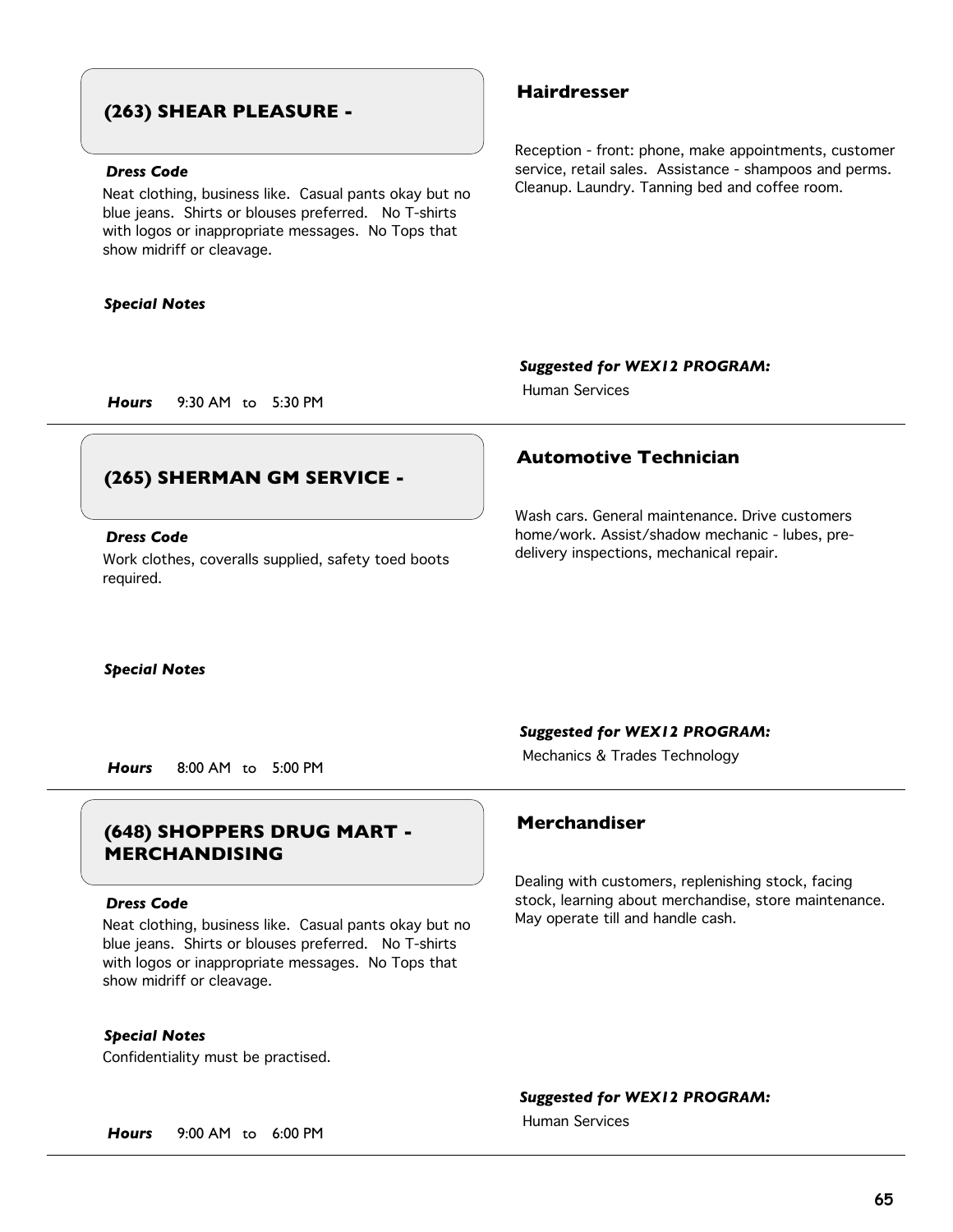# **Pharmacist (460) SHOPPERS DRUG MART - PHARMACY**

## *Dress Code*

Neat clothing, business like. Casual pants okay but no blue jeans. Shirts or blouses preferred. No T-shirts with logos or inappropriate messages. No Tops that show midriff or cleavage.

#### *Special Notes*

Confidentiality must be practised.

Assist pharmacist in duties: filling prescriptions, clerical duties, labeling, inventory, and other tasks as may be assigned.

Display merchandise, front counter service, market art work, mat cutting and framing, assist in photography

#### *Suggested for WEX12 PROGRAM:*

**Science** 

tasks, cleanup.

**Photo Store Clerk**

*Hours* 9:00 AM to 9:00 PM

# **(602) SHUTTER SHACK -**

### *Dress Code*

Neat clothing, business like. Casual pants okay but no blue jeans. Shirts or blouses preferred. No T-shirts with logos or inappropriate messages. No Tops that show midriff or cleavage.

#### *Special Notes*

Confidentiality must be practised.

#### *Suggested for WEX12 PROGRAM:*

Business

*Hours* 9:00 AM to 5:00 PM

# **(220) SKEENA & QUEEN Labourer CHARLOTTES REGIONAL DISTRICT - RECYCLING DIVISION**

Safety Toed Boots or Rubbers required. *Dress Code*

This placement is reserved for Special Education use. Students will sort various material for shipment, and may be able to operate various equipment, eg., bailers, compress, shredders.

*Special Notes*

#### *Suggested for WEX12 PROGRAM:*

Special Education *Hours* 9:00 AM to 4:30 PM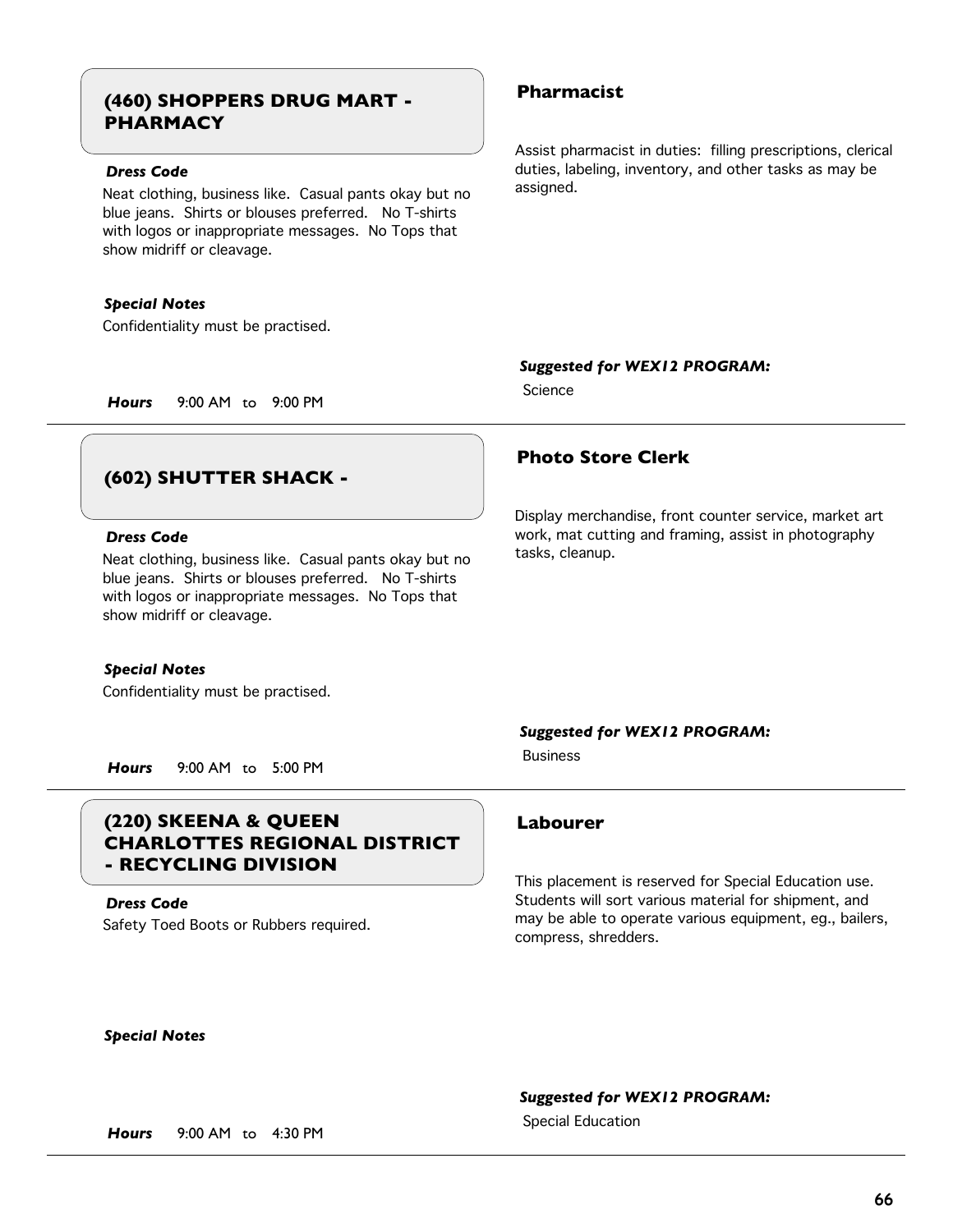# **Deckhand or Mate (244) SMIT MARINE CANADA INC. - MARINE DIVISION**

## *Dress Code*

Work clothes, coveralls supplied, safety toed boots required.

#### *Special Notes*

Safety equipment must be worn on site.

Tug - vessel maintenance/repair, line handling. Shop cleanup, yard maintenance.

*Hours* 8:00 AM to 4:30 PM

# **Animal Shelter Worker (251) SPCA - PRINCE RUPERT BRANCH -**

### *Dress Code*

Work clothes (jeans, etc.) Raingear and rubber boots supplied.

General Use

*Suggested for WEX12 PROGRAM:*

Clean cat cages & dog kennels, feed animals, clean floors, dusting, laundry - blankets, towels; clean dogs bathing, brushing. Clerical and other clean up duties as may be assigned.

## *Special Notes*

Special Education *Hours* 9:00 AM to 5:00 PM

# **(646) STUCK ON DESIGNS -**

#### *Dress Code*

Casual clothing o.k. - jeans, etc. No open toed shoes (ie. sandals).

### *Special Notes*

Confidentiality must be practised.

#### *Suggested for WEX12 PROGRAM:*

Natural Resources & Human Services

### **Printer**

Various duties will be assigned depending on work orders that week. Coating boards, sketching draft designs, assisting graphic artist / printer, clean up, etc. may be performed. May also operate various business machines: fax, copiers, printers , etc. Clerical duties may also be assigned.

# *Suggested for WEX12 PROGRAM:*

Fine Arts

*Hours* 9:00 AM to 6:00 PM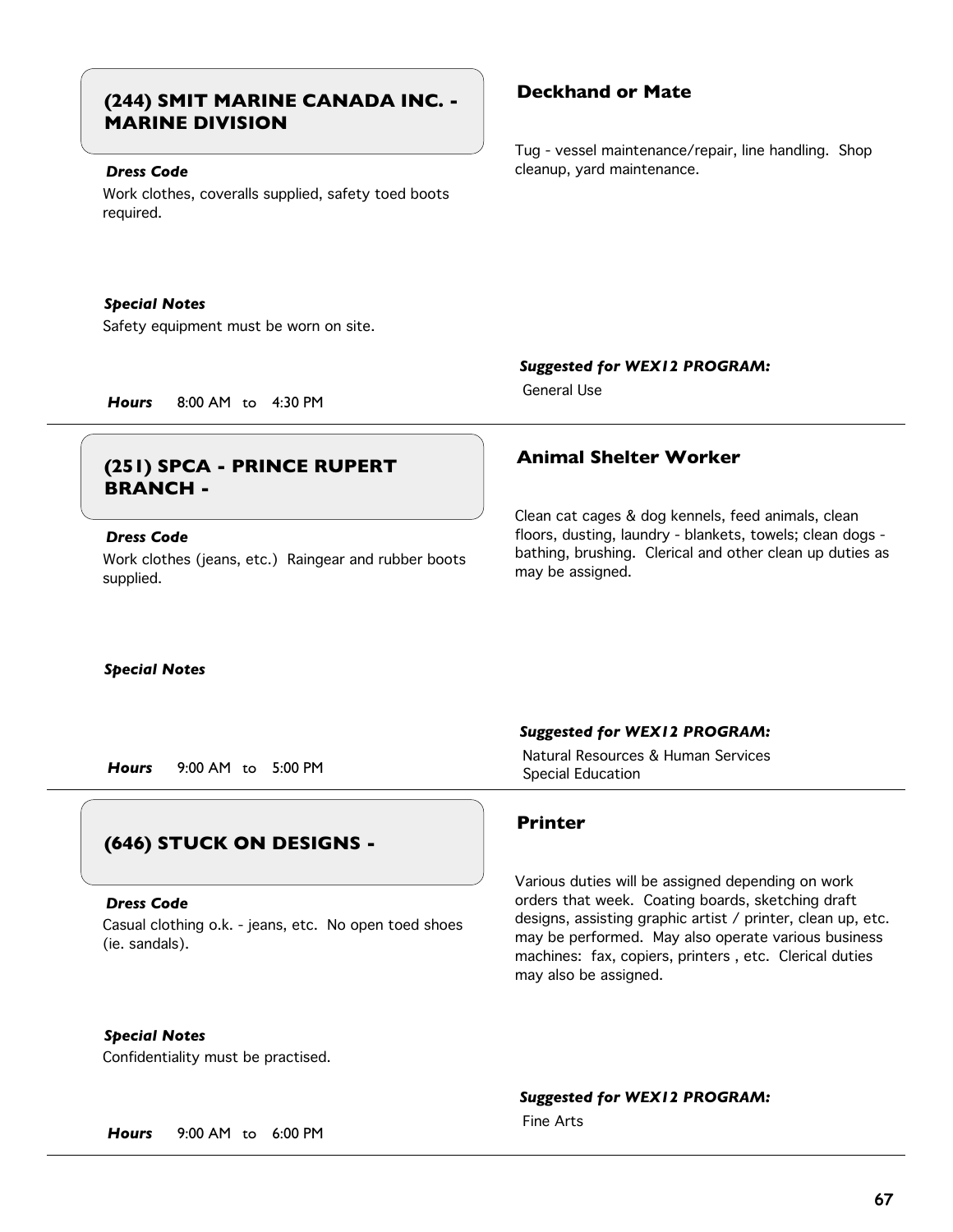# **(497) SUBWAY -**

### *Dress Code*

Black pants or jeans okay. Wear comfortable footwear. If student has long hair, it must be tied up. Shirt provided.

#### *Special Notes*

Interview with employer may be required before being accepted for placement.

## **Sandwich Artist**

Duties will include bussing tables, stocking restaurant materials, and cleaning tasks; also operating a computerized till; doing soup and sandwich prep. Students will have an opportunity to learn customer service skills, food quality control, teamwork and cooperation. Also be given instruction in sanitation and WHMIS procedures.

#### *Suggested for WEX12 PROGRAM:*

May be assigned to work with a variety of

tradespersons: plumbers, metal fabricaters, heating installers, etc. Work may also include customer service and product distribution (stocking/inventory) in shop.

Business

*Hours* 8:00 AM to 5:30 PM

# **Plumbing & Heating Contractor (600) SULLIVAN MECHANICAL LTD.**

# **-**

## *Dress Code*

Work clothes, coveralls supplied, safety toed boots required.

#### *Special Notes*

Safety equipment must be worn on site.

Technology *Hours* 8:00 AM to 5:00 PM

# **Receptionist (434) THE EDGE YOUTH EMPLOYMENT CENTRE -**

#### *Dress Code*

Neat clothing, business like. Casual pants okay but no blue jeans. Shirts or blouses preferred. No T-shirts with logos or inappropriate messages. No Tops that show midriff or cleavage.

### *Special Notes*

Confidentiality must be practised.

### *Suggested for WEX12 PROGRAM:*

Answer phones and greet daily clientele. Operate various office equipment: photocopier, fax machine, computer. Duties may include filing, assisting clients in doing resumes, handling mail, doing various errands as directed.

#### *Suggested for WEX12 PROGRAM:*

Business

*Hours* 8:30 AM to 4:30 PM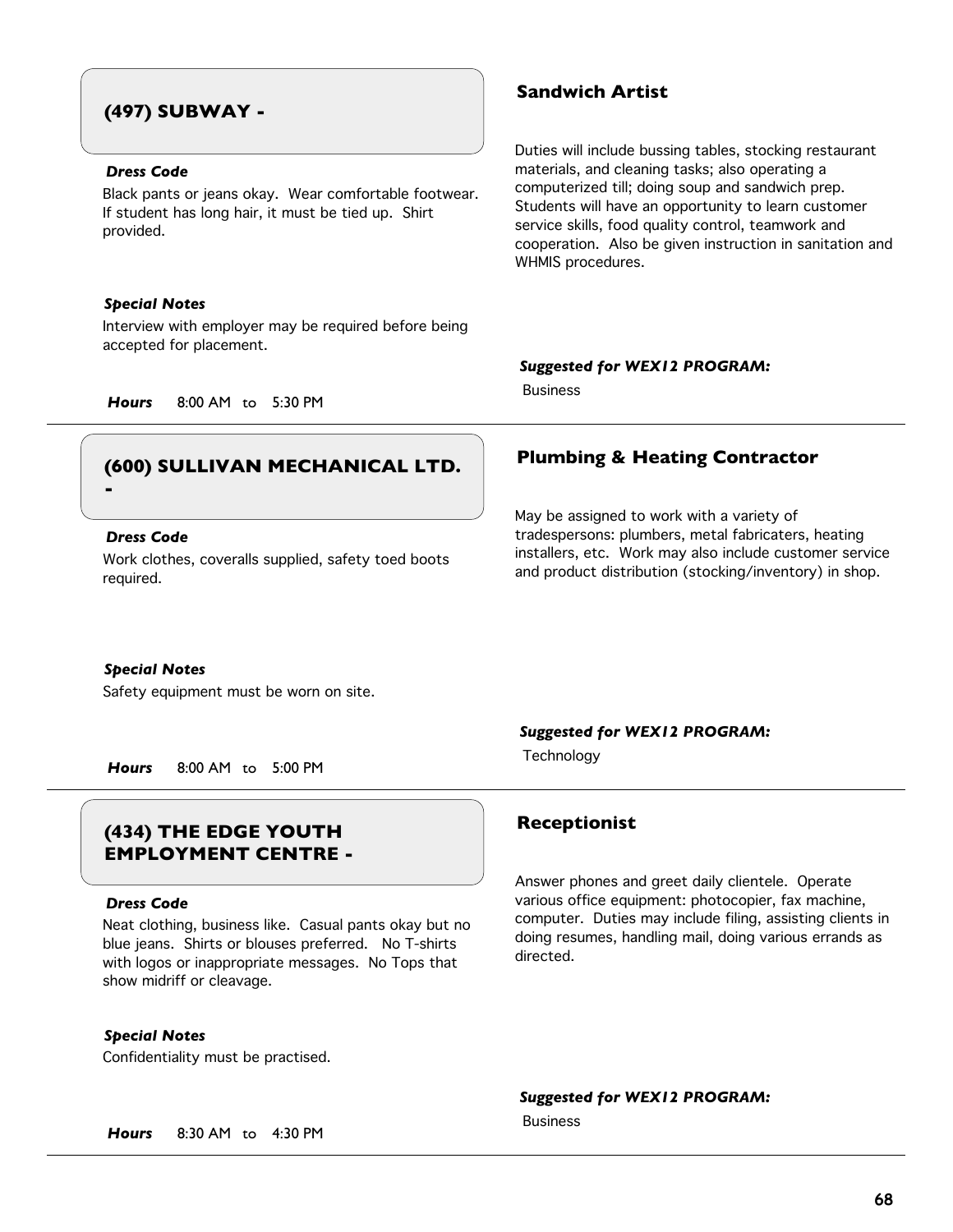# **(288) THE ELECTRICIAN -**

### *Dress Code*

Safety Toed Boots or Rubbers required

## **Electrician**

Assist journeyman electrician in wiring and other facets of electricial work.

Safety equipment must be worn on site. *Special Notes*

*Hours* 8:30 AM to 4:30 PM

### *Suggested for WEX12 PROGRAM:*

Info. Tech. & Science

# **(293) TIM HORTON'S -**

White shirt and black pants. Runners okay but clean. *Dress Code*

*Special Notes*

Special Education *Hours* 8:00 AM to 5:30 PM

# **(299) TRICORP -**

#### *Dress Code*

Neat clothing, business like. Casual pants okay but no blue jeans. Shirts or blouses preferred. No T-shirts with logos or inappropriate messages. No Tops that show midriff or cleavage.

### *Special Notes*

Interview with employer may be required before being accepted for placement.

*Hours* 8:30 AM to 4:00 PM

## **Food Sales Person**

Duties will include bussing tables, stocking restaurant materials, and cleaning tasks; also operating a computerized till; doing soup and sandwich prep., minor donut decoration and fancies. Students will have an opportunity to learn customer service skills, food quality control, teamwork and cooperation. Also be given instruction in sanitation and WHMIS procedures.

#### *Suggested for WEX12 PROGRAM:*

Human Services

## **Office Clerk**

Receptionist and general clerical duties: answering phones, typing, filing, operating computer, serving clients. Working under the supervision of clerical staff, other duties may also be assigned.

*Suggested for WEX12 PROGRAM:*

Business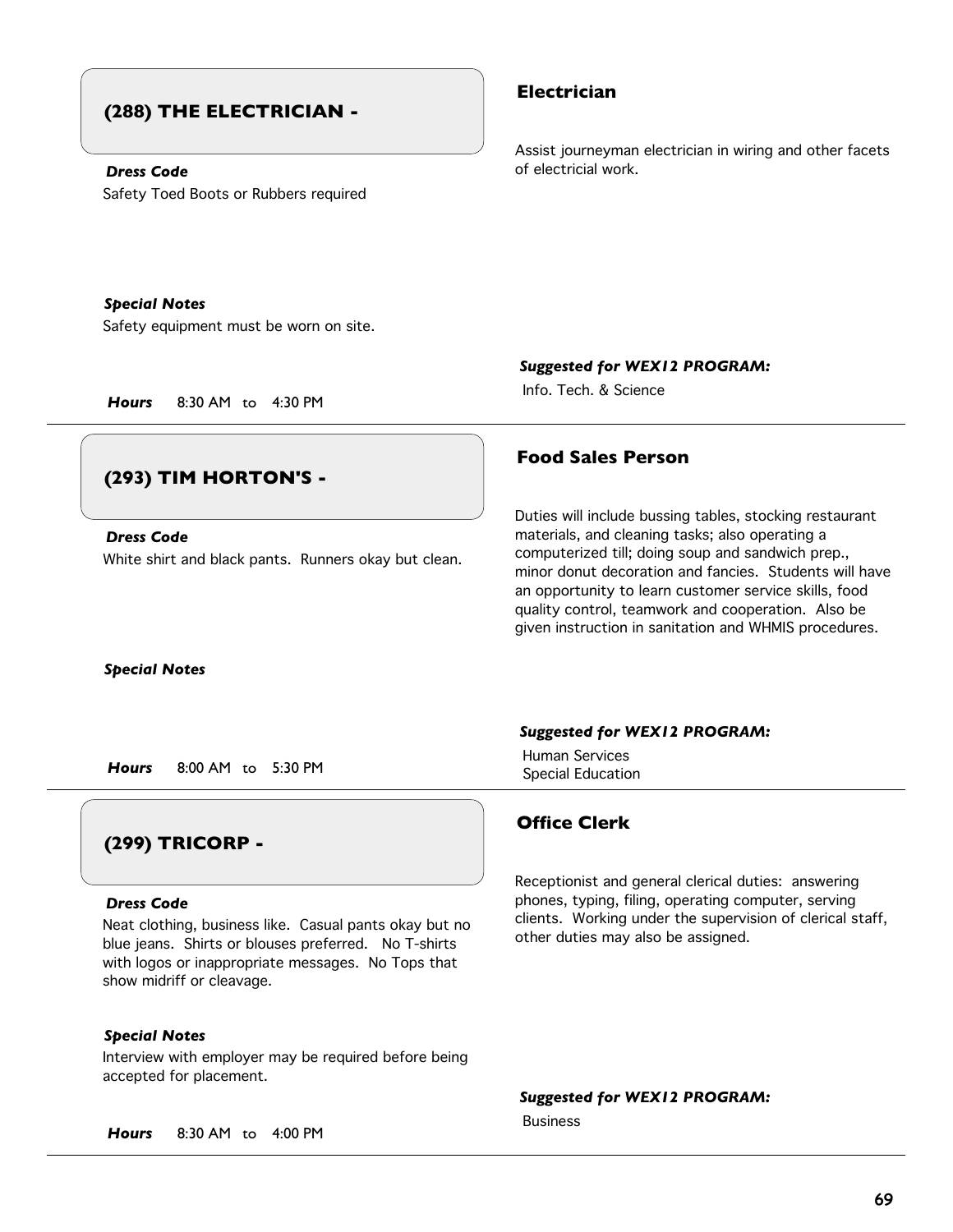# **(470) WAINWRIGHT MARINE -**

#### *Dress Code*

Work clothes, safety toed boots required.

## **Yard Worker**

Painting, general cleanup, offloading and receiving freight, load barges, operate forklift. If students have drivers license, may be able to operate pickup.

*Special Notes*

Safety equipment must be worn on site.

*Suggested for WEX12 PROGRAM:*

Install sprinkler systems; do fire inspections on commercial and industrial properties and other duties

Trades Technology *Hours* 8:00 AM to 5:00 PM

# **Sprinkler Fitter / Technician (628) WESTERN CANADA FIRE PROTECTION (NORTHWEST) LTD. -**

### *Dress Code*

Work clothes (jeans, etc.) Employer will inform about footwear on job sites.

#### *Special Notes*

Safety equipment must be worn on site.

*Suggested for WEX12 PROGRAM:*

Trades Technology *Hours* 8:00 AM to 5:00 PM

# **Daycare Worker (502) WESTVIEW CHILD CARE CENTRE -**

Casual clothing o.k. - jeans, etc. *Dress Code*



may be assigned as needed.

Preparation help for day's activities, prep and cleanup snack, participate with children in day's activities, help children in washroom and coat room. Help staff with cleanup. Supervise playground and other programs. Make paste, paintbase, play dough and have ready for activity. Fill and empty water tubs, play sinks.

## *Special Notes*

If age 14 and older, a Criminal Record check is required prior to placement.

*Suggested for WEX12 PROGRAM:*

Human Services

*Hours* 8:00 AM to 5:00 PM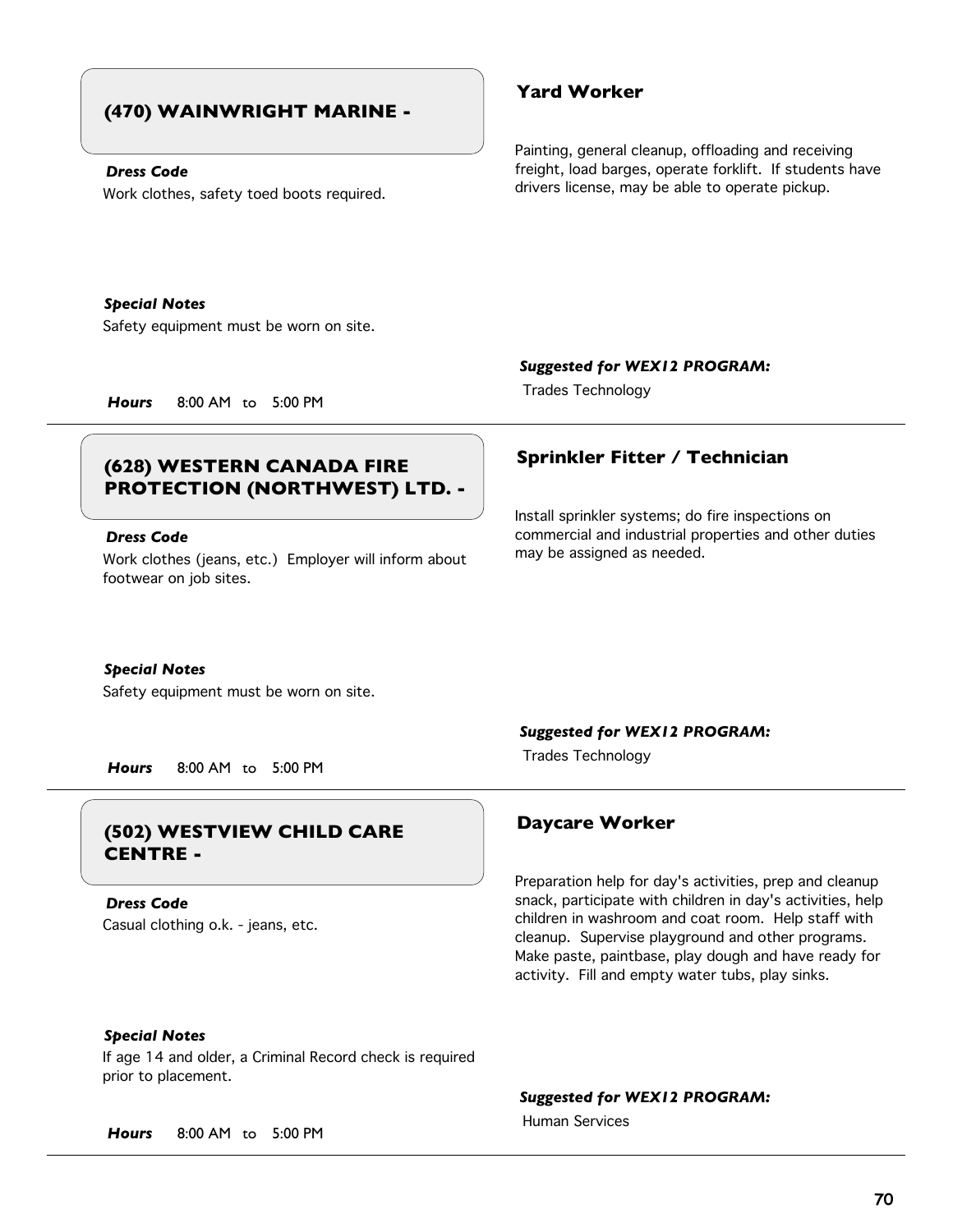# **WWF Volunteer (594) WWF CANADA - PRINCE RUPERT BRANCH**

## *Dress Code*

Casual clothing o.k. - jeans, etc.

This placement involves both office and field work. Office tasks may include data gathering, date entry, answering phones, operating office machinery, and other tasks as may be assigned. Field tasks may include current projects.

#### *Special Notes*

Interview with employer may be required before being accepted for placement.

### *Suggested for WEX12 PROGRAM:*

**Science** 

*Hours* 9:00 AM to 5:00 PM

# **(314) YELLOWHEAD AUTO REPAIR -**

#### *Dress Code*

Work clothes, coveralls supplied, safety toed boots required.

# **Automotive Technician**

Tune-ups, servicing brakes, oil changes, lubes, front end work, tire balancing and alignments. Cleanup.

#### *Special Notes*

#### *Suggested for WEX12 PROGRAM:*

Mechanics & Trades Technology *Hours* 8:00 AM to 5:00 PM

# **(315) ZELLERS - MERCHANDISING**

Casual clothing o.k. - jeans, etc. *Dress Code*

## **Merchandising Associate**

Replenish stock on floor, face shelves and stock, and clean stock on shelves and on floor.

## *Special Notes*

Interview with employer is required before being accepted for placement.

## *Suggested for WEX12 PROGRAM:*

Business

Special Education *Hours* 8:00 AM to 5:30 PM